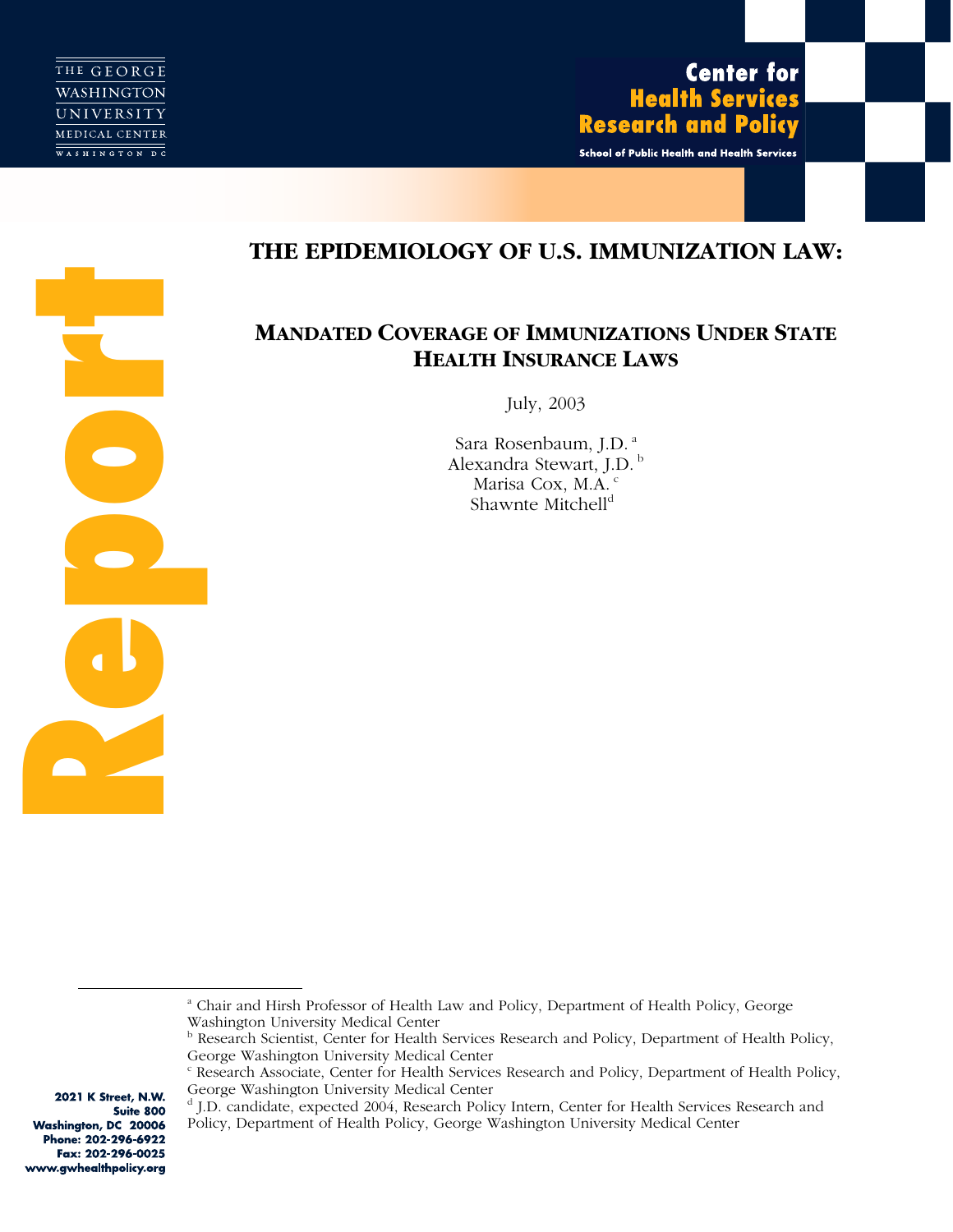# **TABLE OF CONTENTS**

| The ACIP standard manufactured and the ACIP standard manufactured manufactured and the ACIP standard |  |
|------------------------------------------------------------------------------------------------------|--|
|                                                                                                      |  |
|                                                                                                      |  |
|                                                                                                      |  |
|                                                                                                      |  |
|                                                                                                      |  |
|                                                                                                      |  |
|                                                                                                      |  |
|                                                                                                      |  |
|                                                                                                      |  |
|                                                                                                      |  |
|                                                                                                      |  |
|                                                                                                      |  |
| <b>CONTENT STANDARD IN STATES WITH STATUTORY MANDATES36</b>                                          |  |
|                                                                                                      |  |
|                                                                                                      |  |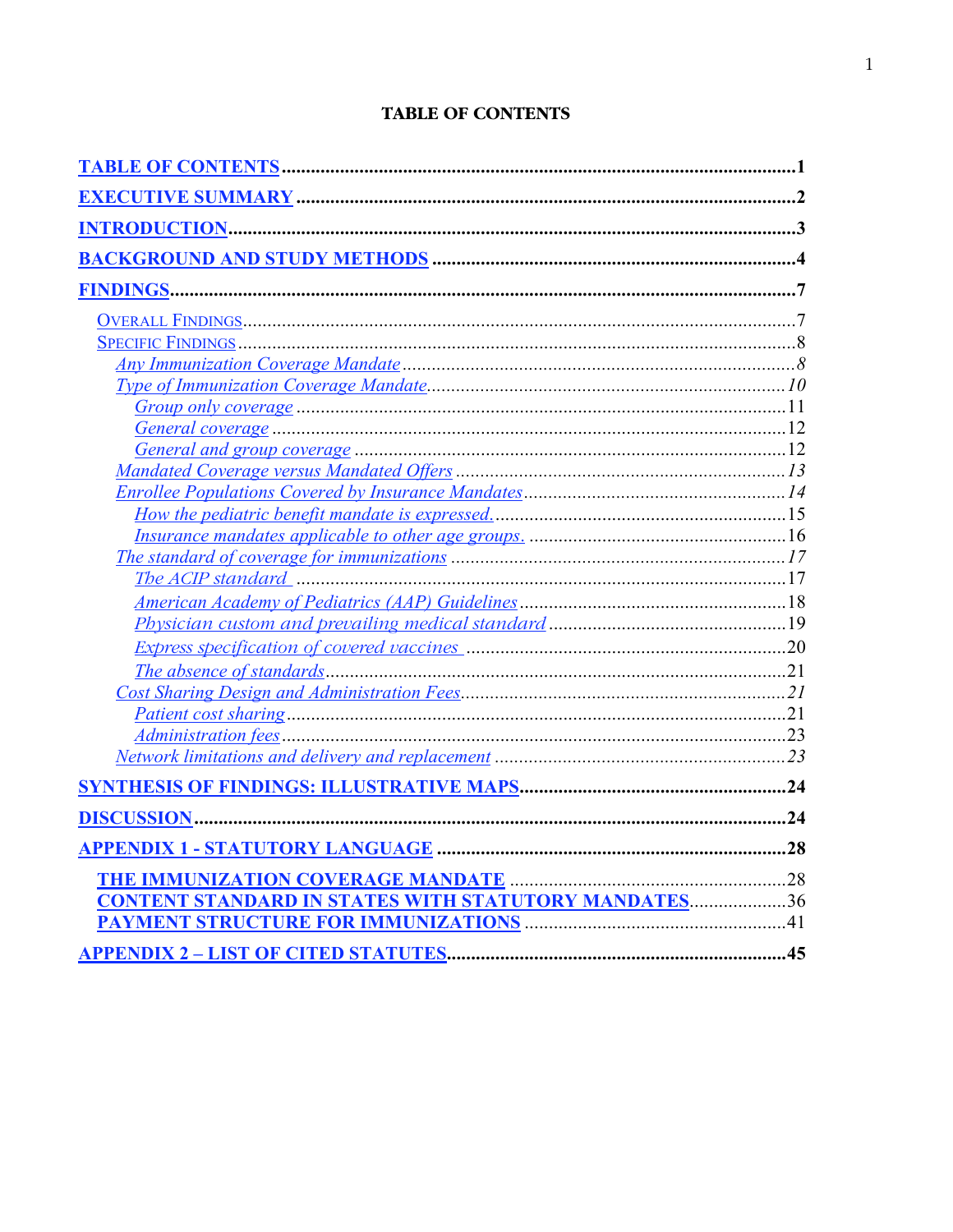# **EXECUTIVE SUMMARY**

Immunizations represent both basic clinical care as well as an essential public health activity with population-wide health implications, and for a number of reasons, the focus on national immunization policy has intensified in recent years. Insurers and employee health plans may cover immunization services as a matter of benefit design choice. Federal and state insurance laws also may mandate coverage of one or more classes of immunization services. For approximately 100 million persons who are members of state-regulated health insurance plans, state law plays a primary role in determining coverage. Thus the extent of state immunization health insurance mandates is essential in examining the overall adequacy of health insurance financing for immunization services.

This analysis is part of a comprehensive study of the "epidemiology" of U.S. immunization law. It provides a detailed assessment of state immunization statutes in force as of winter 2003. Its principal findings are as follows:

- Thirty three (33) states have an immunization mandate, while approximately a third have no mandate. Of the 18 without any mandate, 9 have either a universal or a "select universal" purchase and distribution system for children. Among the 33 states with some level of mandate, 7 also have universal systems.
- Among the 33 states that maintain some form of immunization mandate, there is considerable variation in the extent and depth of the mandate. Researchers evaluated state immunization laws against a typology that focuses on the elements of a comprehensive insurance immunization statute: (a) whether coverage is mandated; (b) the age ranges and categories of enrollees covered by the mandate; (c) the standard of coverage used to define the mandate; (d) prohibitions against deductibles and copayments or other cost sharing; and (e) regulation of networks and payment rates.) Results were as follows:
	- O *Mandated coverage versus mandated offer*: With one exception, states mandate coverage rather than an offer of coverage.
	- O *Mandate extended to enrollee sub-groups*: With limited exceptions (3 states) for women, mandates never cover adult enrollees, even adults with ACIP-recognized health risks. Among children, states vary considerably with respect to the age groups covered.
	- O *Standard of coverage*: The ACIP is the standard of coverage for children in 6 states. The remaining states vary extensively in how they express their coverage standards.
	- O *Cost-sharing:* States vary considerably in the cost sharing protections they include in their mandates. Thirteen (13) states prohibit both copayments and deductibles.
	- O *Network and pricing:* No state insurance mandates address either network or pricing.
- When the elements of a comprehensive statute are assembled into various, increasingly relaxed "composite" statutes, a modest number of states can be considered to have a comprehensive law. **No state** statute meets the most rigorous definition of "comprehensive;" that is, no state mandates coverage of all children up to 18, sets coverage at the ACIP standard, and prohibits both copayments and deductibles. Under the most relaxed definition of a comprehensive statute (either covering to age 18 or cutting off at an earlier age, using either ACIP or an alternative standard, and either prohibiting or permitting copayments) the number of states that meet this lesser comprehensiveness test rises to 15. Only by completely eliminating both protections against deductibles as well as *any* standard of coverage (either ACIP or otherwise) does the number of states with qualifying statutes increase appreciably.

We recommend several steps, including the development of model state insurance immunization legislative language, as well as further research aimed at achieving a greater understanding of state law in this area.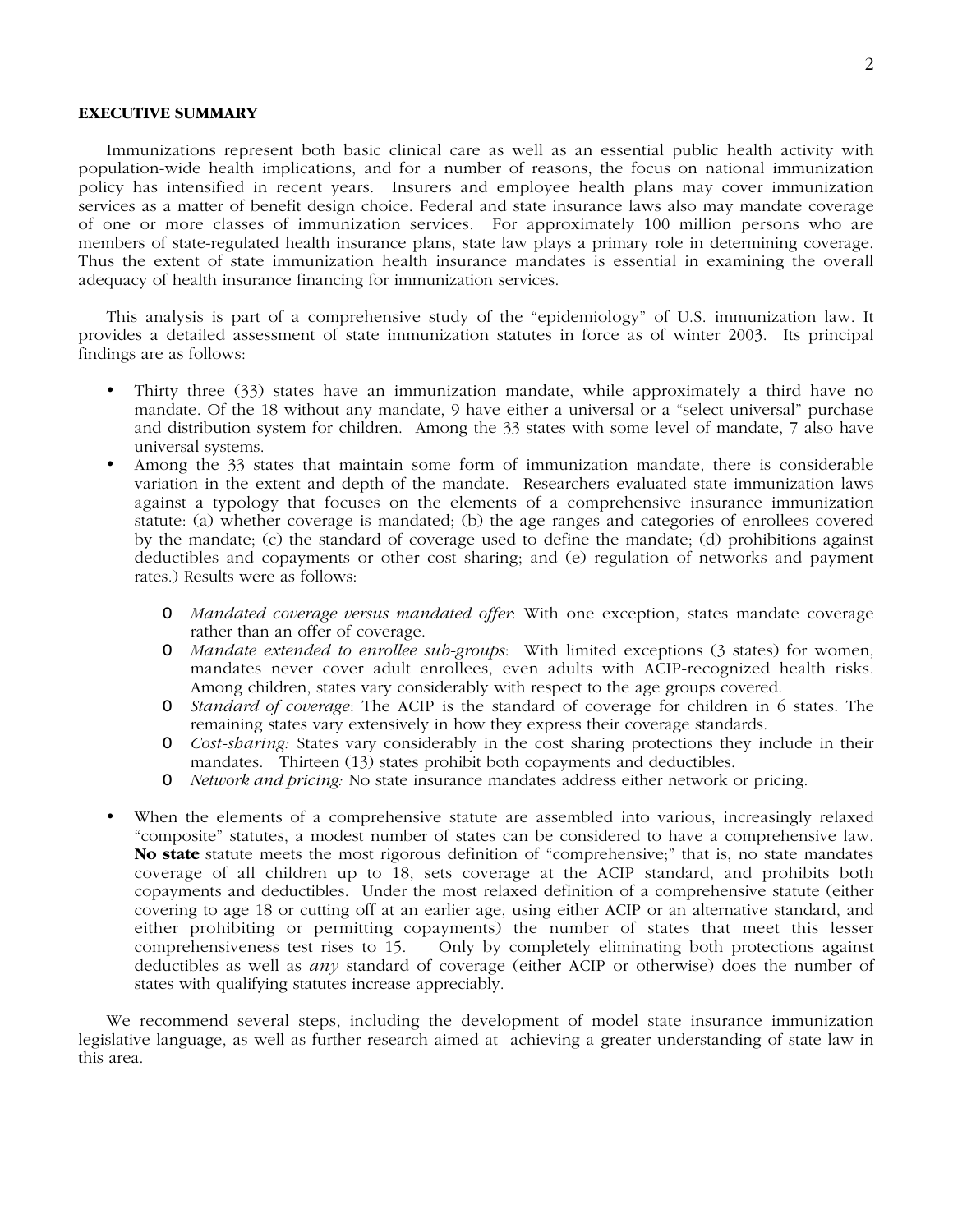# **Introduction**

Immunizations represent both basic clinical care as well as an essential public health activity with population-wide health implications. The focus on national immunization policy has intensified for a number of reasons in recent years, including both increased concern regarding achievement of national preventable disease goals, as well as more specific concerns about national security and ensuring the most cost efficient use of health resources.

The Institute of Medicine has identified the cost of vaccines and their administration as a factor in ensuring adequate access to immunization services.<sup>1</sup> For this reason, public health insurance programs such as Medicare, Medicaid and the State Children's Health Insurance Program (SCHIP), as well as private health insurance and employee benefit plans typically contain at least some level of immunization coverage in order to spread the risk of immunization costs over the population and thereby mitigate the impact of immunization financing at the point of service. Indeed, achievement of age-appropriate immunization status is a specific health goal under managed care accreditation systems such as that developed by the National Committee on Quality Assurance.

Insurers and employee health plans may cover immunization services for certain member groups as a basic benefit and as a matter of discretion in benefit design. Federal and state law also may mandate one or more classes of immunization services as a defined benefit. For example, federal law mandates state Medicaid and SCHIP coverage of all immunizations recommended by the Advisory Committee on Immunization Practices (ACIP).<sup>2</sup> Under Medicare, certain immunization services are part of the Part B entitlement, including pneumococcal vaccine, influenza vaccine, and in the case of individuals who fall into certain risk categories, hepatitis B vaccine.<sup>3</sup>

Approximately 160 million Americans have employer-sponsored health insurance and another 12 million purchase individual private coverage policies.<sup>4</sup> Of these, approximately 100 million persons are enrolled in some form of state licensed health insurance insuring organization whose coverage standards are subject to state mandated benefit laws; the remainder are members of self insured health benefit plans offered by public or private employers that are governed by separate bodies of law, such as the Employee Retirement Income Security Act (ERISA), the Federal Employee Health Benefits Act (FEHBP), federal laws pertaining to coverage of the armed services and their dependents, or (in some cases) separate state laws applicable to public employees.

Despite the potential for coverage to be governed by other than state insurance law, states nonetheless play the primary role under U.S. law in the regulation of health insurance,<sup>5</sup> in terms of both the number of contracts of coverage they regulate as well as the impact of their insurance regulation choices on how policy makers view insurance regulation generally. State insurance coverage mandates effectively establish a "coverage floor" below which coverage cannot fall. Thus the extent of state immunization health insurance mandates is essential in examining the overall adequacy of health insurance financing for immunization services.

 $\frac{1}{1}$ <sup>1</sup> Institute of Medicine, *Calling the Shots* (National Academy Press, Washington D.C. 2000).<br><sup>2</sup> 42 U.S.C. 861306d(r), and 1306s(a) (Medicaid) + 42 C.E. R. 8457 410(b)(2) (SCHID).

<sup>&</sup>lt;sup>2</sup> 42 U.S.C.  $$1396d(r)$  and  $1396s(e)$  (Medicaid); 42 C.F. R.  $$457.410(b)(2)$  (SCHIP)

<sup>&</sup>lt;sup>3</sup> Unlike Medicaid, the Medicare statute does not specifically reference the ACIP. However, ACIP standards guide CMS in making medical appropriateness determinations for Medicare-covered vaccines.

<sup>4</sup> Gary Claxton, *How Private Insurance Works: A Primer* (Henry J. Kaiser Family Foundation, Washington D.C. 2002) http://www.kff.org/content/2002/2255/privinsprim.pdf (accessed April 14, 2003)

Id. See also, Rand Rosenblatt, Sylvia Law, and Sara Rosenbaum, *Law and the American Health Care System* (Foundation Press, NY, NY, 1997) Ch. 2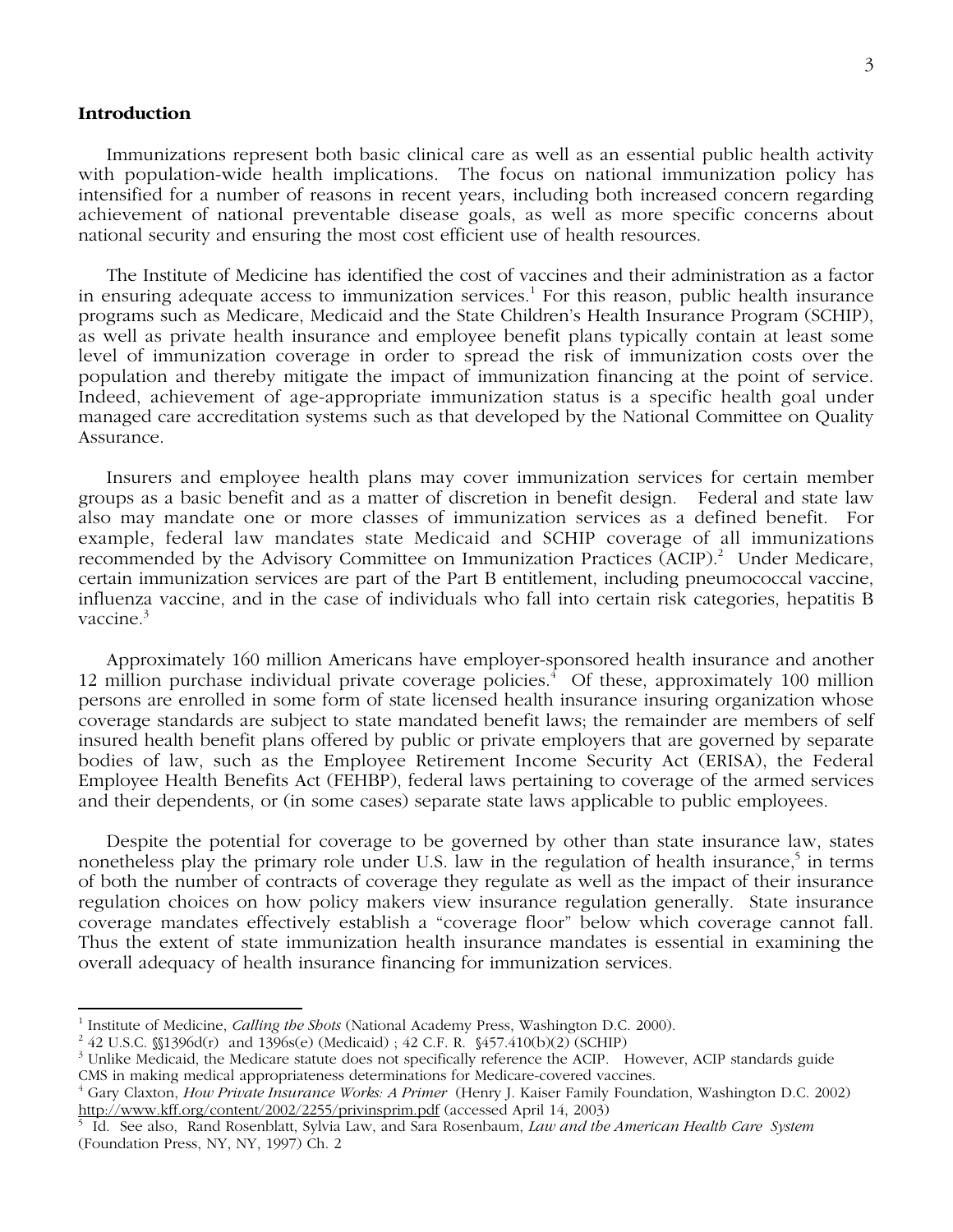This study, which provides an in-depth examination of state insurance immunization coverage mandates, is the first in a series of studies for the Centers for Disease Control and Prevention (CDC), which, when completed, will provide program administrators and policy makers with a detailed, nationwide point-in-time descriptive analysis of the "legal epidemiology" of immunization coverage in the U.S. The study's overall purpose is to provide the CDC with information on the extent and nature of insurance immunization coverage standards under U.S. law. The sources of law surveyed under this project span both federal and state law, as well as contracts of coverage between public and private sponsors of group health plans and health insurers and managed care organizations.

In conducting this analysis, we use as our coverage benchmark the immunization recommendations of the ACIP. The ACIP is an official advisory body to the CDC whose charge is to provide the federal government with scientific advice on immunization practice. Its members issue both formal coverage recommendations as vaccine technology evolves and provide recommendations concerning actual immunization practice in the context of both preventive care and the use of vaccines to treat disease. Thus, immunizations may be recommended either as a primary preventive service or as a form of secondary prevention (i.e., treatment).<sup>6</sup>

# **Background and Study Methods**

Most individual and group health insurance products sold in the U.S. today and regulated by state law are "defined benefit" in nature. By a "defined benefit" product, we mean an insurance product that specifies coverage of particular services, benefits, and treatment procedures that will be considered to fall within the scope of the insurance contract. When these services and benefits are medically necessary and not otherwise excluded in a particular case, an insurer or health plan will make payment on an enrollee's behalf. In the absence of express legal standards imposed through statutes, private insurance and group health plan sponsors retain virtually total discretion over benefit design. Furthermore, unless statutes or contract provisions specify otherwise, health insurers and health benefit plan administrators retain considerable discretion to interpret and apply the terms of their coverage arrangements and to determine precisely what level of coverage will be made available.<sup>7</sup>

Even where a law calls for coverage of a certain benefit, in fact the legal standard of coverage can be so broad and ambiguous that insurers retain considerable flexibility to limit or minimize their risk exposure even where coverage was intended. This retention of broad discretion even in the face of seemingly clear coverage "mandates" is relatively poorly understood by drafters of both statutes and contracts.<sup>8</sup> Variations or silence in the precise detail of a coverage mandate can exert considerable impact on the meaning of a particular coverage requirement. For example, a law may mandate coverage but leave open questions regarding the standard of coverage, cost sharing, or the age groups of the enrollees for whom the coverage is recommended and who in fact will be entitled to receive it. Following the addition of the varicella (chicken pox) vaccine to the ACIP recommended schedule, the General Accounting Office found that numerous insurers

 <sup>6</sup> A primary preventive service would be made available to all individuals within a particular subgroup for whom a vaccination is recommended without regard to condition or diagnosis (e.g., children, elderly adults, or sexually active adolescents). A secondary preventive service in this context would be one that is specified for persons with certain diagnoses (for example, persons who are immunocompromised, for whom pneumococcal vaccines are recommended interventions).

<sup>7</sup> Rand Rosenblatt, Sylvia Law and Sara Rosenbaum, *Law and the American Health Care System* (Foundation Press, NY, NY 1997). Ch. 2.

<sup>8</sup> Id. See, also, Sara Rosenbaum et. al., *Negotiating the New Health System: A Nationwide Study of Medicaid Managed Care Contracts* (The George Washington University, Washington D.C., 1997).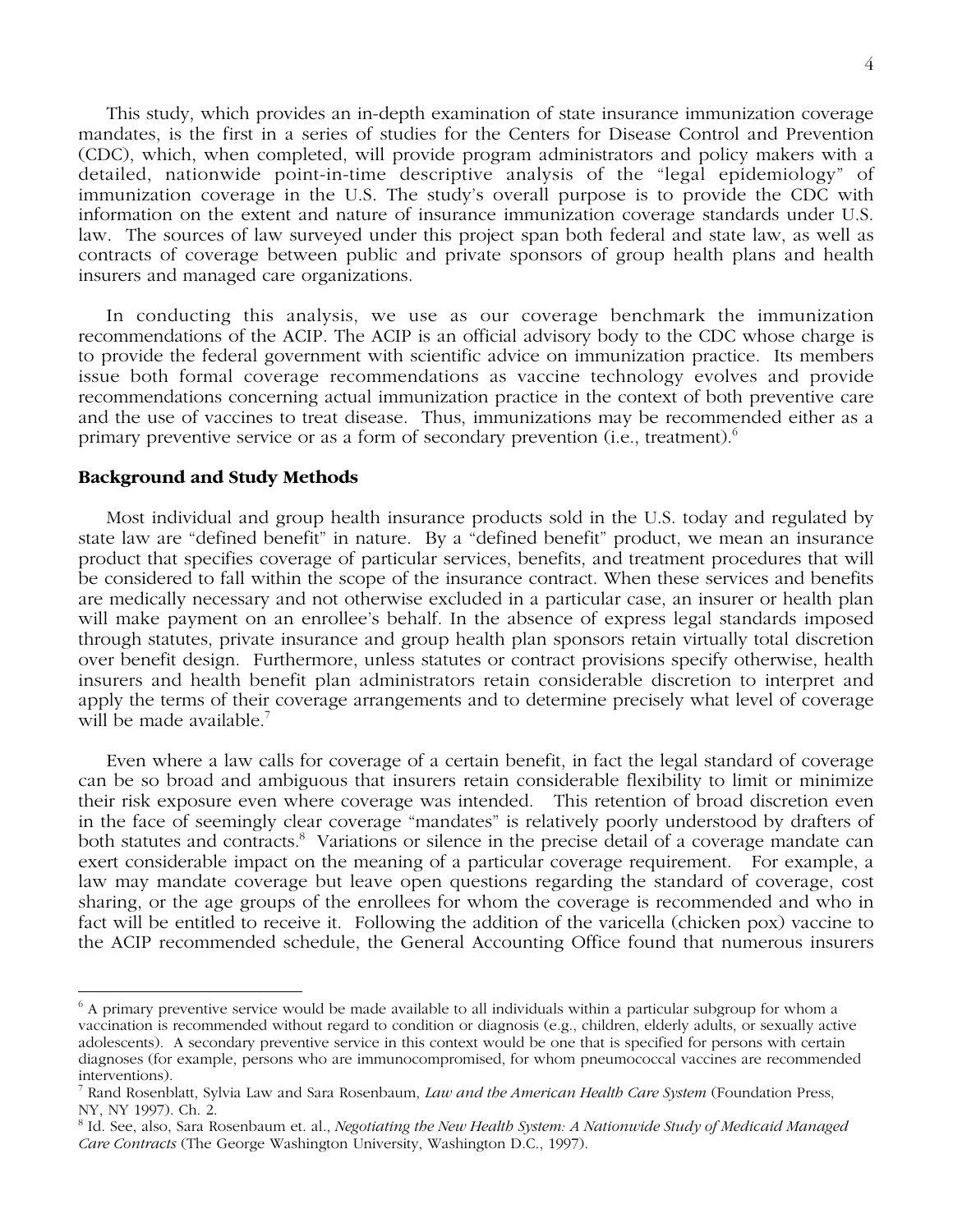did not update their schedules because they disagreed with the recommendation.<sup>9</sup> Insurers may retain the authority to deny coverage in certain situations (e.g., where an immunization is available free of charge through a school), unless prohibited from doing so. Similarly, in a federal system, state laws may all be considered coverage "mandates" and yet vary enormously in the precise scope of the mandate. In short, even where state mandates exist, insurers can retain broad discretion over the depth and scope of the benefits they actually cover.

Given the various ways in which insurers can restrict any *apparent* coverage mandate through limitations, restrictions, exclusions and use of certain payment techniques, it is important, when examining the epidemiology of immunization law, to test the elements of state immunization laws against a typology that takes the essential features of immunization coverage into account. Some of these features grow out of the ACIP standards themselves. Others are products of a general understanding of how insurance works and the strategies insurers use to limit their financial exposure, even in the face of a seeming mandate. Still others grow out of conversations with experts in immunization practice and preventive health. To carry out this study, we chose the following elements to include in our typology of state immunization laws:

- *Any immunization mandate:* Are immunizations a mandatory benefit for any enrollee population under any circumstance?
- *Mandated coverage versus mandated offer:* Is coverage actually required, or must insurers simply offer coverage for a separate premium supplement?
- *Extent of the enrollee population protected by the mandate:* Are immunizations listed as a covered class of benefit, and if so, for which enrollee subgroups (e.g., pediatric, pregnant women, persons with certain diagnoses, all members regardless of age, condition, or diagnosis).
- *Standard of benefit coverage:* Whether the standard of coverage is specified or left to the insurer's own discretion regarding appropriateness (e.g. "immunizations as appropriate" versus either specified immunizations or immunizations recommended by the Advisory Committee on Immunization Practices).
- *Patient cost sharing:* Whether coverage is required without regard to otherwise applicable deductibles and whether otherwise applicable coinsurance or copayment rules apply; and whether the statute specifically addresses how the administration fee must be calculated.
- *Network limitations:* Whether, in the case of insurance products that use service networks (either loosely or tightly configured), immunizations coverage requirements (including both coverage and cost sharing) apply regardless of whether the provider is in or out of network.10 The essence of this question is whether coverage is preserved regardless of whether an individual obtains the immunization from a network provider.

 <sup>9</sup> GAO: Practice Guidelines: Managed Care Plans Customize Guidelines to Meet Local Interests (GAO-HEHS-96-95) Washington D.C. (1995).

<sup>&</sup>lt;sup>10</sup> The United States Supreme Court has recently clarified that the regulation of provider networks is in fact the regulation of the business of insurance. *Kentucky Association of Health Plans v Miller,* \_\_\_\_ U.S. \_\_\_\_, 123 S. Ct. 1471 (2003)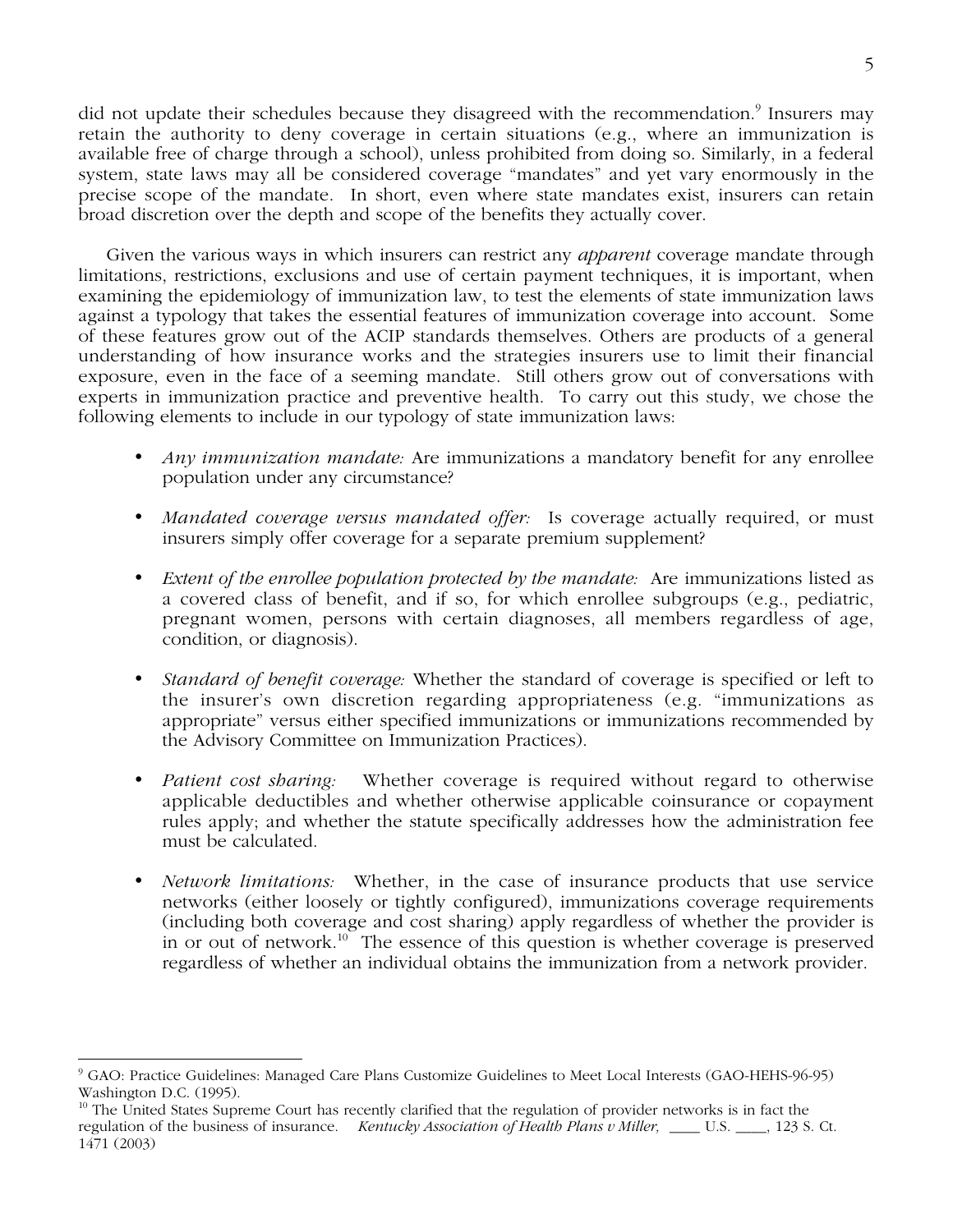- *Permissible limits on coverage:* Whether insurers are permitted to exclude coverage that is otherwise required under certain circumstances (e.g., where the immunization is available free of charge from a public source)
- *Delivery and replacement:* Whether insurance products are required to cover and pay at replacement cost or through direct delivery of biologicals to participating providers and health professionals.

All states have laws that to at least some extent impose mandated coverage requirements on health insurance contracts sold in the state. Utilizing standard computerized legal research techniques, researchers conducted an on-line examination of state insurance laws that as of Winter 2003, regulated health insurance products sold in the state in either the individual or group market. Where examination of the state law suggested ambiguities in legal requirements, as identified by the senior member of the research group, who possesses extensive experience in health insurance legislation and regulation, follow-up telephone calls will be made to state insurance officials in order to clarify the meaning of a statute as well as to verify the absence of agency standards where no statutory provisions could be found <sup>11</sup>

This preliminary investigation of all state insurance laws yielded 33 jurisdictions that have enacted relevant statutes pertaining to immunizations. These statutes were analyzed, and the resulting data were evaluated and plotted. The evaluation was done in two stages. First, researchers effectively "unbundled" each statute into its components and compared each component against the elements of comprehensiveness, described above.

In the second stage, researchers "rebundled" the elements into four distinct, and increasingly relaxed hypothetical statutory "composites" in order to measure how many state laws could be considered "comprehensive" in their totality as opposed to each part. For this part of the study, and for reasons that will become evident below (i.e., the virtual absence of coverage for adults), the study focused on children. Furthermore, and for reasons that also will be illustrated below, this "composite" test did not include either network or payment elements. The four comprehensiveness "composites" chosen were as follows:

- *#1. The most comprehensive:* The state law mandates coverage for all children birth-18, includes the ACIP standard (as in Medicaid and SCHIP) in the mandate coverage, and prohibits both deductibles and cost-sharing.
- *#2. The second most comprehensive:* The state law mandates coverage for children *either up to age 18 or some lower age level,* includes the ACIP standard in the mandate coverage, and prohibits both deductibles and cost-sharing.
- *#3. The third most comprehensive:* The state law mandates coverage for children *either up to age 18 or some lower age level,* includes the ACIP standard in the mandate coverage, and *either allows or prohibits cost sharing* (deductibles still would be prohibited in this model).
- *#4. The most relaxed version of comprehensive:* The state law mandates coverage for children *either up to age 18 or some lower age level, the ACIP standard or some other standard in the mandate*, and *either allows or prohibits cost sharing* (deductibles still would be prohibited in this model).

<sup>&</sup>lt;sup>11</sup> Our project was approved by the George Washington University Institutional Review Board, No. U010327ER.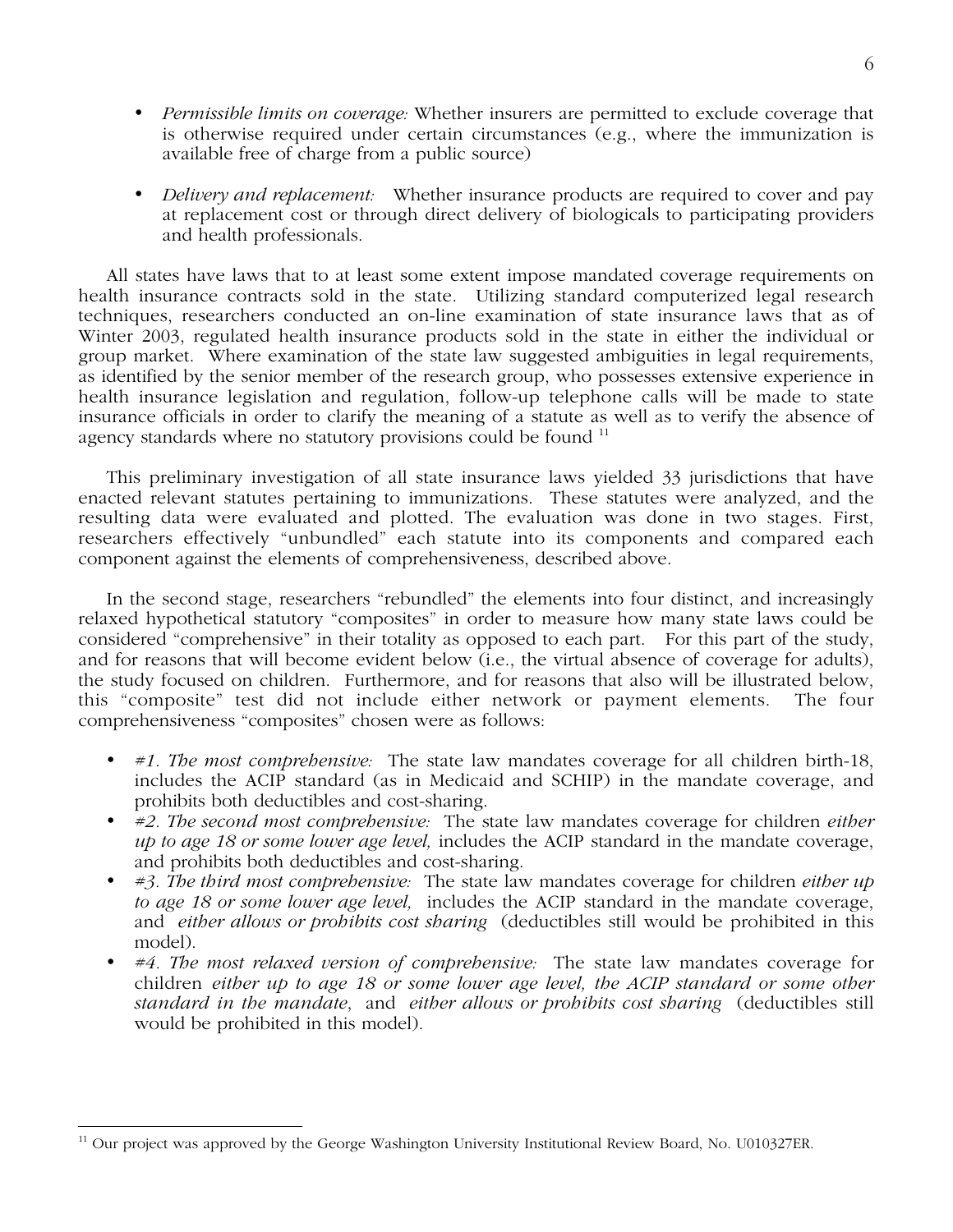| Figure 1. Comprehensive Immunization Mandate "Composite" Statutes (Pediatric |             |                  |                  |                            |  |  |
|------------------------------------------------------------------------------|-------------|------------------|------------------|----------------------------|--|--|
| Coverage Only)                                                               |             |                  |                  |                            |  |  |
| Elements of                                                                  |             |                  |                  |                            |  |  |
| composite statute                                                            | Composite 1 | Composite 2      | Composite 3      | <b>Composite 4</b>         |  |  |
| Age groups                                                                   | Birth-18    | Birth-18, or any | Birth-18, or any | Birth-18, or any           |  |  |
| covered by                                                                   |             | subgroup         | subgroup         | subgroup                   |  |  |
| mandate                                                                      |             |                  |                  |                            |  |  |
| Standard of                                                                  | <b>ACIP</b> | <b>ACIP</b>      | <b>ACIP</b>      | $\overline{ACIP}$ , or any |  |  |
| coverage                                                                     |             |                  |                  | other standard             |  |  |
|                                                                              |             |                  | Prohibited, or   | Prohibited, or             |  |  |
| Deductibles and                                                              | Prohibited  | Prohibited       | deductibles      | deductibles                |  |  |
| cost sharing                                                                 |             |                  | prohibited but   | prohibited but             |  |  |
|                                                                              |             |                  | copayments       | copayments                 |  |  |
|                                                                              |             |                  | allowed          | allowed                    |  |  |
|                                                                              |             |                  |                  | AR, KS, HI, MN,            |  |  |
| <b>States meeting</b>                                                        | <b>NONE</b> | H I              | HI, PA           | MS, MO, NE, NY,            |  |  |
| standard                                                                     |             |                  |                  | NC, OK, PA, TX,            |  |  |
|                                                                              |             |                  |                  | VA, WV, WI                 |  |  |
| <b>Cumulative Total</b>                                                      | 0           |                  | $\overline{2}$   | 15                         |  |  |
| Source: GWU/SPHHS/CHSRP analysis of state immunization laws, Winter 2003     |             |                  |                  |                            |  |  |

Figure 1 shows the composites that were developed.

The findings are presented below.

# **Findings**

# Overall Findings

The results of our analysis suggest that although the majority of states (32 states and the District of Columbia) purport to maintain immunization mandates, no state has enacted a *comprehensive mandate*, that is, a law that mandates coverage during childhood and adolescence, requires adherence to ACIP standards, and prohibits the use of patient cost sharing (both deductibles and coinsurance). This points out how limited the mandate is, since the mandate may be limited to groups that exceed a minimum size, or to certain types of contracts of insurance (e.g., HMOs but not non-HMO insurers).

With three narrowly drawn exceptions, no state mandates coverage of adults, even those with a recognized medical risk. In the absence of such a mandate, an insurer would be free to use its discretion regarding immunization coverage as part of treatment. No state addresses the issue of insurer payment for provider immunization services through a replacement program, regulation of vaccine administration, or otherwise. Similarly, no state regulates insurer discretion over payment of out-of-network providers. No state law prohibits insurer exclusions when immunizations purportedly are available free of charge.

The next two sections present detailed tabular findings as well as a series of maps that offer readers a greater visual aid.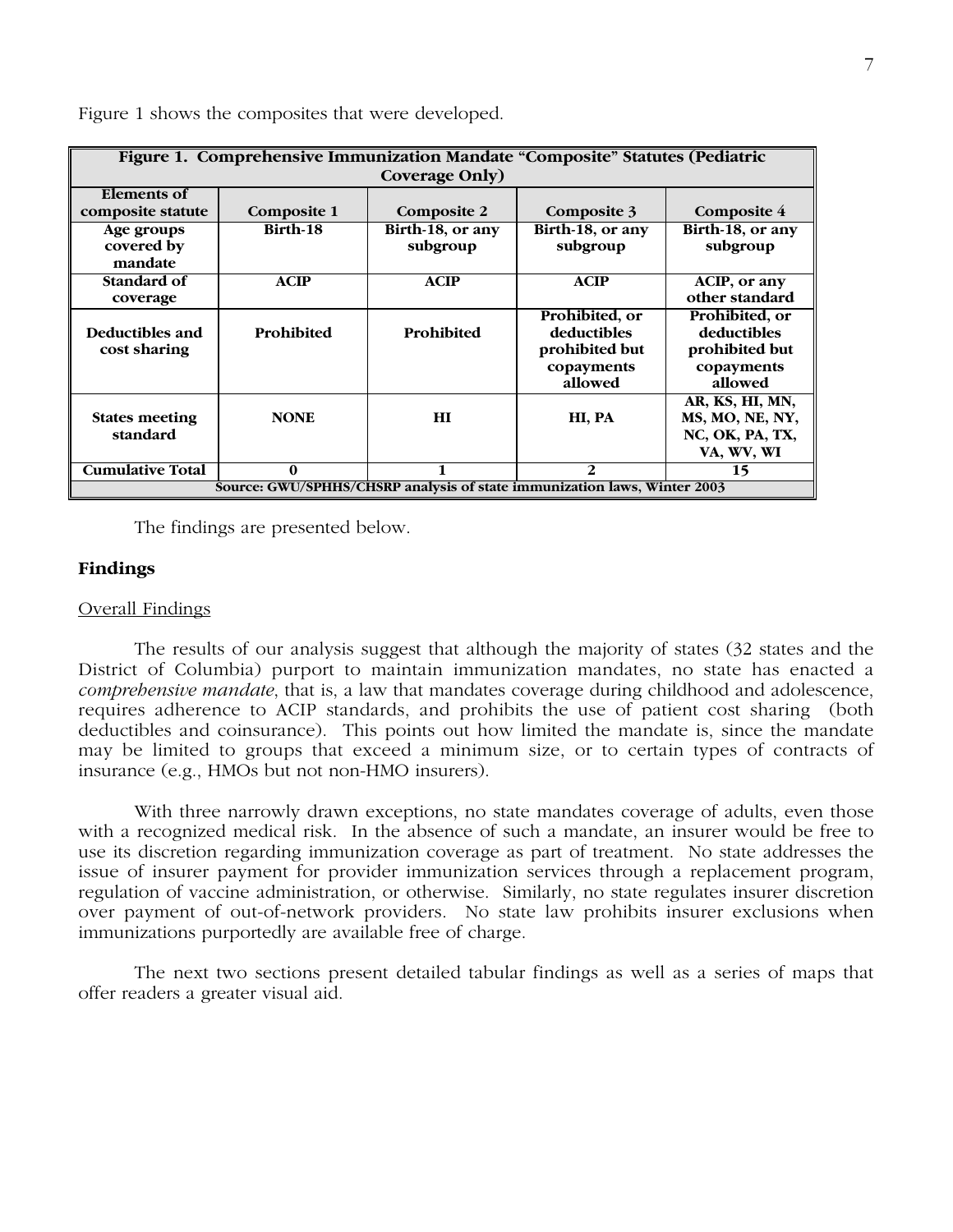# Specific Findings

# *Any Immunization Coverage Mandate*

Table 1 shows that as of the winter 2003, 32 states and the District of Columbia maintained insurance laws that at least to some extent mandated immunization coverage. Included in these 33 jurisdictions are 8 that also maintain universal vaccine programs. Among the 16 states identified by the CDC as maintaining either fully universal vaccine purchase and delivery programs or programs that offer universal purchase and delivery for selected vaccines ("universal select"), Table 1 suggests a nearly even split between those that couple their universal systems with a coverage mandate and those that appear to offer fully or select universal systems in lieu of a mandate. Immunization mandates in universal states presumably help states defray the cost of the universal system while ensuring access to uninsured children or children insured for less than all ACIP-recommended vaccines.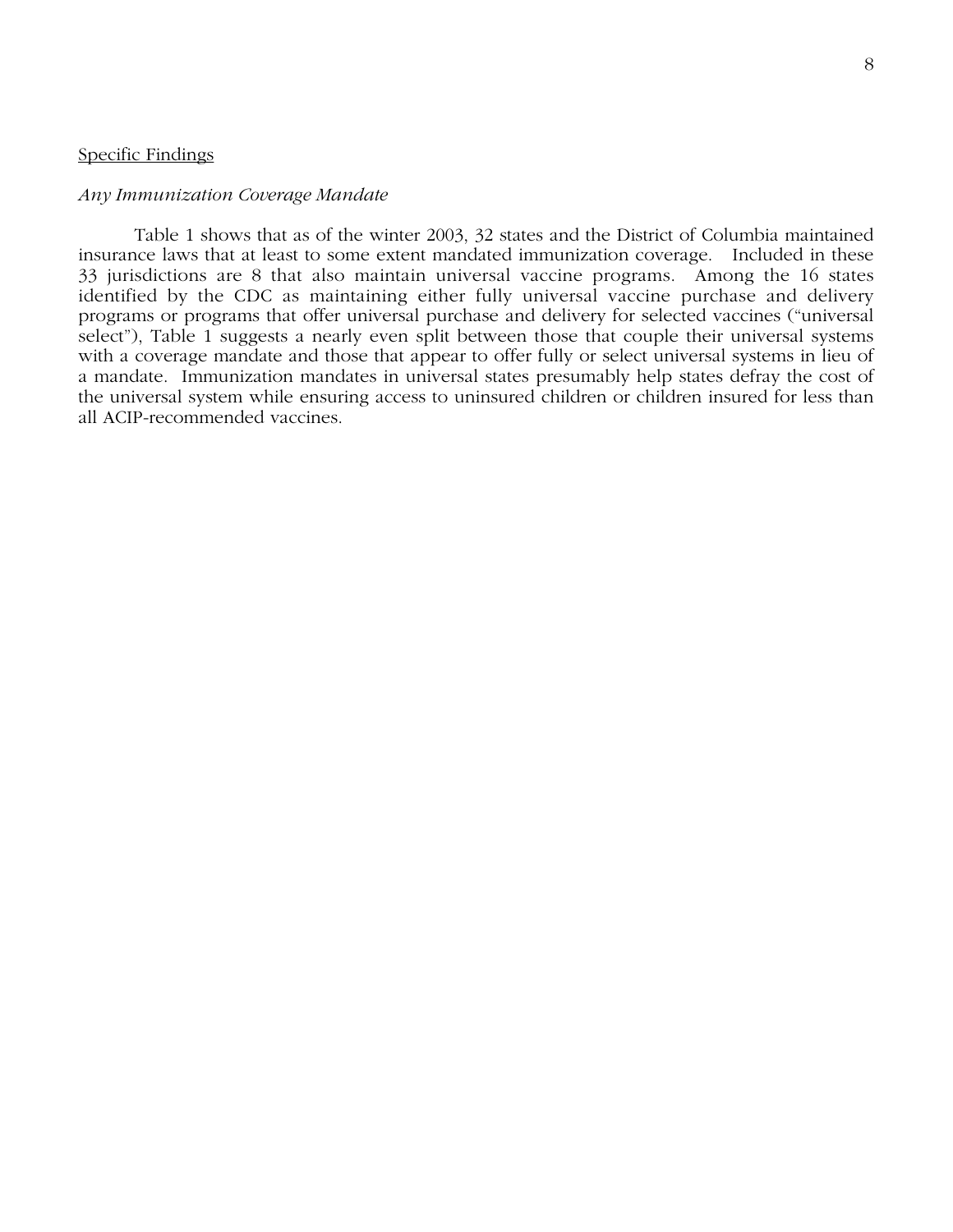| TABLE 1 - STATES WITH ANY HEALTH INSURANCE IMMUNIZATION MANDATE |                                                                                                              |                                                                                                                           |  |  |  |  |
|-----------------------------------------------------------------|--------------------------------------------------------------------------------------------------------------|---------------------------------------------------------------------------------------------------------------------------|--|--|--|--|
| <b>STATE</b>                                                    | <b>MANDATE</b>                                                                                               | <b>NO MANDATE</b>                                                                                                         |  |  |  |  |
| Alabama                                                         |                                                                                                              | $\bullet$                                                                                                                 |  |  |  |  |
| Alaska                                                          |                                                                                                              | $\bullet^*$                                                                                                               |  |  |  |  |
| Arizona                                                         |                                                                                                              | $\bullet$                                                                                                                 |  |  |  |  |
| Arkansas                                                        | $\bullet$                                                                                                    |                                                                                                                           |  |  |  |  |
| California                                                      | $\bullet$                                                                                                    |                                                                                                                           |  |  |  |  |
| Colorado                                                        | $\bullet$                                                                                                    |                                                                                                                           |  |  |  |  |
| Connecticut                                                     | $\bullet^*$ *                                                                                                |                                                                                                                           |  |  |  |  |
| Delaware                                                        | $\bullet$                                                                                                    |                                                                                                                           |  |  |  |  |
| District of Columbia                                            | $\bullet$                                                                                                    |                                                                                                                           |  |  |  |  |
| Florida                                                         | $\bullet$                                                                                                    |                                                                                                                           |  |  |  |  |
| Georgia                                                         | $\bullet$                                                                                                    |                                                                                                                           |  |  |  |  |
| Hawaii                                                          | $\bullet^*$                                                                                                  |                                                                                                                           |  |  |  |  |
| Idaho                                                           |                                                                                                              | $\bullet^*$                                                                                                               |  |  |  |  |
| Illinois                                                        | $\bullet$                                                                                                    |                                                                                                                           |  |  |  |  |
| Indiana                                                         |                                                                                                              |                                                                                                                           |  |  |  |  |
| Iowa                                                            |                                                                                                              | $\overline{\phantom{0}}$                                                                                                  |  |  |  |  |
| Kansas                                                          | $\bullet$                                                                                                    |                                                                                                                           |  |  |  |  |
| Kentucky                                                        |                                                                                                              | $\overline{\phantom{m}}$                                                                                                  |  |  |  |  |
| Louisiana                                                       | $\bullet$                                                                                                    |                                                                                                                           |  |  |  |  |
| Maine                                                           |                                                                                                              | $\bullet^*$                                                                                                               |  |  |  |  |
| Maryland                                                        | $\bullet$                                                                                                    |                                                                                                                           |  |  |  |  |
| Massachusetts                                                   | $\bullet^*$                                                                                                  |                                                                                                                           |  |  |  |  |
| Michigan                                                        | $\bullet$                                                                                                    |                                                                                                                           |  |  |  |  |
| Minnesota                                                       | $\bullet$                                                                                                    |                                                                                                                           |  |  |  |  |
| Mississippi                                                     | $\bullet$                                                                                                    |                                                                                                                           |  |  |  |  |
| Missouri                                                        | $\bullet$                                                                                                    |                                                                                                                           |  |  |  |  |
| Montana                                                         | $\bullet$                                                                                                    |                                                                                                                           |  |  |  |  |
| Nebraska                                                        | $\bullet$                                                                                                    |                                                                                                                           |  |  |  |  |
| Nevada                                                          |                                                                                                              | $\bullet$ * *                                                                                                             |  |  |  |  |
| New Hampshire                                                   |                                                                                                              | $\bullet^*$                                                                                                               |  |  |  |  |
| New Jersey                                                      | $\bullet$                                                                                                    |                                                                                                                           |  |  |  |  |
| New Mexico                                                      | $\bullet^*$                                                                                                  |                                                                                                                           |  |  |  |  |
| New York                                                        | $\bullet$                                                                                                    |                                                                                                                           |  |  |  |  |
| North Carolina                                                  | $\bullet^*$                                                                                                  |                                                                                                                           |  |  |  |  |
| North Dakota                                                    | $\bullet^*$ *                                                                                                |                                                                                                                           |  |  |  |  |
| Ohio                                                            |                                                                                                              |                                                                                                                           |  |  |  |  |
| Oklahoma                                                        | $\bullet$<br>$\bullet$                                                                                       |                                                                                                                           |  |  |  |  |
|                                                                 |                                                                                                              |                                                                                                                           |  |  |  |  |
| Oregon                                                          |                                                                                                              | $\bullet$                                                                                                                 |  |  |  |  |
| Pennsylvania                                                    | $\bullet$<br>$\bullet^*$                                                                                     |                                                                                                                           |  |  |  |  |
| Rhode Island                                                    |                                                                                                              |                                                                                                                           |  |  |  |  |
| South Carolina                                                  |                                                                                                              | $\bullet$                                                                                                                 |  |  |  |  |
| South Dakota                                                    |                                                                                                              | •* *                                                                                                                      |  |  |  |  |
| Tennessee                                                       |                                                                                                              | $\bullet$                                                                                                                 |  |  |  |  |
| Texas                                                           | $\bullet$                                                                                                    |                                                                                                                           |  |  |  |  |
| Utah                                                            |                                                                                                              | $\bullet$                                                                                                                 |  |  |  |  |
| Vermont                                                         |                                                                                                              | $\bullet^{\ast\,*}$                                                                                                       |  |  |  |  |
| Virginia                                                        | $\bullet$                                                                                                    |                                                                                                                           |  |  |  |  |
| Washington                                                      |                                                                                                              | $\bullet^*$                                                                                                               |  |  |  |  |
| West Virginia                                                   | $\bullet$                                                                                                    |                                                                                                                           |  |  |  |  |
| Wisconsin                                                       | $\bullet$                                                                                                    |                                                                                                                           |  |  |  |  |
| Wyoming                                                         |                                                                                                              | $\bullet$ *                                                                                                               |  |  |  |  |
| $TOTAL = 51$                                                    | 33                                                                                                           | 18                                                                                                                        |  |  |  |  |
|                                                                 | NOTE: *Participates in the Universal Vaccine Delivery Program, which supplies all vaccines to all providers. |                                                                                                                           |  |  |  |  |
|                                                                 |                                                                                                              | ** Participates in the Universal Vaccine Delivery Program - Select, which supplies all vaccines to all providers with the |  |  |  |  |
| exception of one or more vaccines.                              |                                                                                                              |                                                                                                                           |  |  |  |  |
|                                                                 | Grey Box: Category does not apply                                                                            |                                                                                                                           |  |  |  |  |

**Source: GWU/SPHHS/CHSRP analysis of state immunization laws, Winter 2003**

٦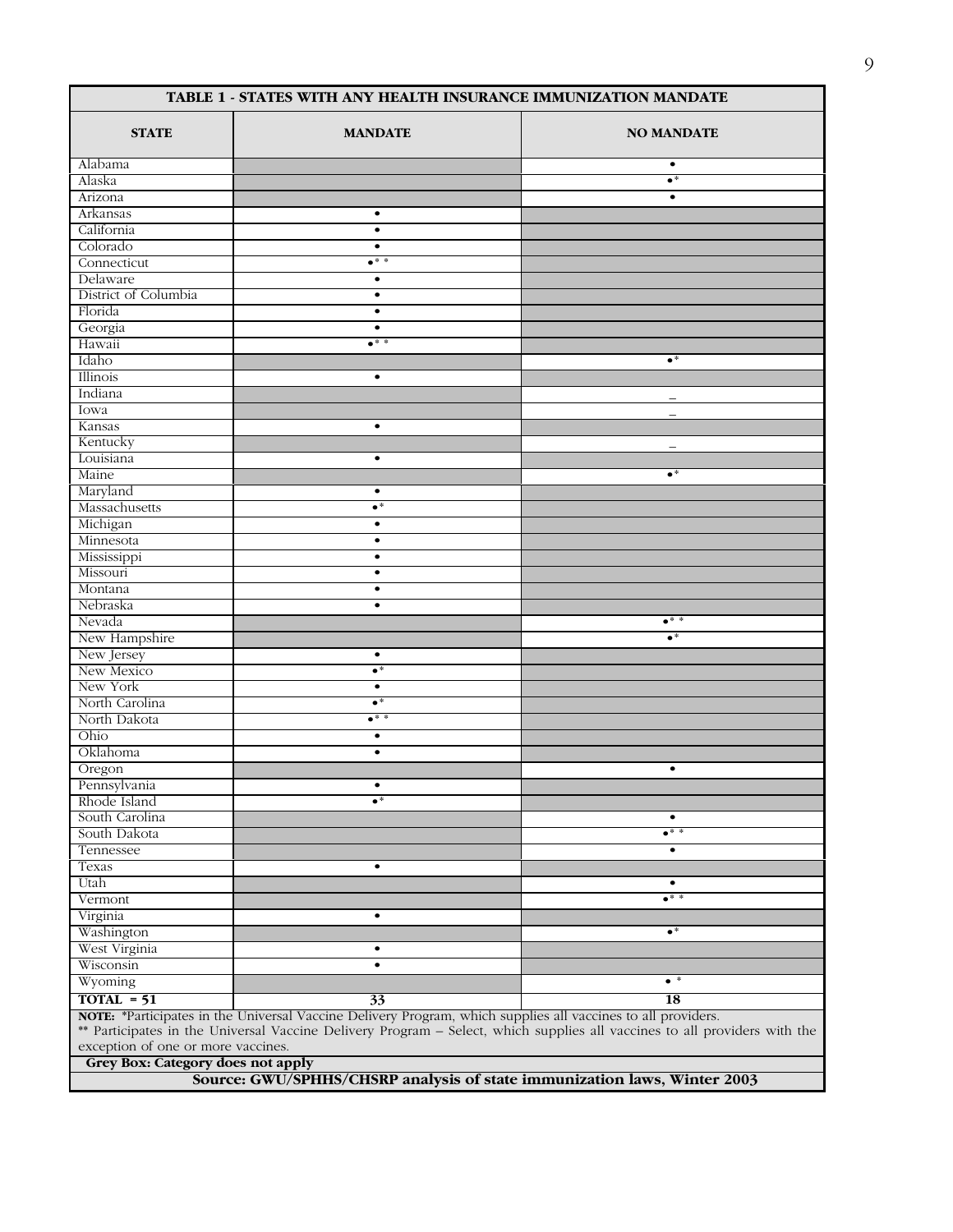# *Type of Immunization Coverage Mandate*

Table 2 shows that among the jurisdictions with any mandate, 15 explicitly apply the mandate to both the group and individual insurance markets, while 7 *explicitly* restrict the mandate to the group market. In 8 cases the state statute simply is addressed to all contracts of insurance (a general market). Three states have statutes that refer to both the general and group markets.

| <b>TABLE 2 - CLASSES OF PLANS COVERED BY STATE IMMUNIZATION MANDATES</b> |                                                                          |                                                                                          |                 |  |  |  |  |
|--------------------------------------------------------------------------|--------------------------------------------------------------------------|------------------------------------------------------------------------------------------|-----------------|--|--|--|--|
| <b>STATE</b>                                                             | <b>TYPE OF MANDATED COVERAGE</b>                                         |                                                                                          |                 |  |  |  |  |
|                                                                          | <b>GROUP MARKET</b><br><b>INDIVIDUAL MARKET</b><br><b>GENERAL MARKET</b> |                                                                                          |                 |  |  |  |  |
| Arkansas                                                                 |                                                                          |                                                                                          | $\bullet$       |  |  |  |  |
| California                                                               | $\bullet$                                                                |                                                                                          |                 |  |  |  |  |
| Colorado                                                                 | $\bullet$                                                                | $\bullet$                                                                                |                 |  |  |  |  |
| Connecticut                                                              | $\bullet$                                                                |                                                                                          |                 |  |  |  |  |
| Delaware                                                                 | $\bullet$                                                                |                                                                                          |                 |  |  |  |  |
| District of Columbia                                                     |                                                                          |                                                                                          | $\bullet$       |  |  |  |  |
| Florida                                                                  | $\bullet$                                                                |                                                                                          | $\bullet$       |  |  |  |  |
| Georgia                                                                  | $\bullet$                                                                | $\bullet$                                                                                |                 |  |  |  |  |
| Hawaii                                                                   | $\bullet$                                                                |                                                                                          |                 |  |  |  |  |
| Illinois                                                                 |                                                                          |                                                                                          | $\bullet$       |  |  |  |  |
| Kansas                                                                   | $\bullet$                                                                | $\bullet$                                                                                |                 |  |  |  |  |
| Louisiana                                                                | $\bullet$                                                                |                                                                                          |                 |  |  |  |  |
| Maryland                                                                 | $\bullet$                                                                | $\bullet$                                                                                |                 |  |  |  |  |
| Massachusetts                                                            | $\bullet$                                                                |                                                                                          | $\bullet$       |  |  |  |  |
| Michigan                                                                 |                                                                          |                                                                                          | $\bullet$       |  |  |  |  |
| Minnesota                                                                | $\bullet$                                                                | $\bullet$                                                                                |                 |  |  |  |  |
| Mississippi                                                              | $\bullet$                                                                | $\bullet$                                                                                |                 |  |  |  |  |
| Missouri                                                                 | $\bullet$                                                                | $\bullet$                                                                                |                 |  |  |  |  |
| Montana                                                                  | $\bullet$                                                                | $\bullet$                                                                                |                 |  |  |  |  |
| Nebraska                                                                 | $\bullet$                                                                | $\bullet$                                                                                |                 |  |  |  |  |
| New Jersey                                                               | $\bullet$                                                                |                                                                                          |                 |  |  |  |  |
| New Mexico                                                               | $\bullet$                                                                | $\bullet$                                                                                |                 |  |  |  |  |
| New York                                                                 | $\bullet$                                                                | $\bullet$                                                                                |                 |  |  |  |  |
| North Carolina                                                           |                                                                          |                                                                                          | $\bullet$       |  |  |  |  |
| North Dakota                                                             |                                                                          |                                                                                          |                 |  |  |  |  |
| Ohio                                                                     | $\bullet$                                                                | $\bullet$                                                                                |                 |  |  |  |  |
| Oklahoma                                                                 | $\bullet$                                                                | $\bullet$                                                                                |                 |  |  |  |  |
| Pennsylvania                                                             | $\bullet$                                                                |                                                                                          | $\bullet$       |  |  |  |  |
| Rhode Island                                                             |                                                                          |                                                                                          | $\bullet$       |  |  |  |  |
| Texas                                                                    | $\bullet$                                                                | $\bullet$                                                                                |                 |  |  |  |  |
| Virginia                                                                 | $\bullet$                                                                | $\bullet$                                                                                |                 |  |  |  |  |
| West Virginia                                                            | $\bullet$                                                                |                                                                                          |                 |  |  |  |  |
| Wisconsin                                                                |                                                                          |                                                                                          | $\bullet$       |  |  |  |  |
| $TOTAL = 33$                                                             | 25                                                                       | $\overline{15}$                                                                          | $\overline{11}$ |  |  |  |  |
|                                                                          |                                                                          | Note: Number does not add to 33. Some states' statutes appear in more than one category. |                 |  |  |  |  |
| Grey Box: Category does not apply                                        |                                                                          |                                                                                          |                 |  |  |  |  |
|                                                                          |                                                                          |                                                                                          |                 |  |  |  |  |
| Source: GWU/SPHHS/CHSRP analysis of state immunization laws, Winter 2003 |                                                                          |                                                                                          |                 |  |  |  |  |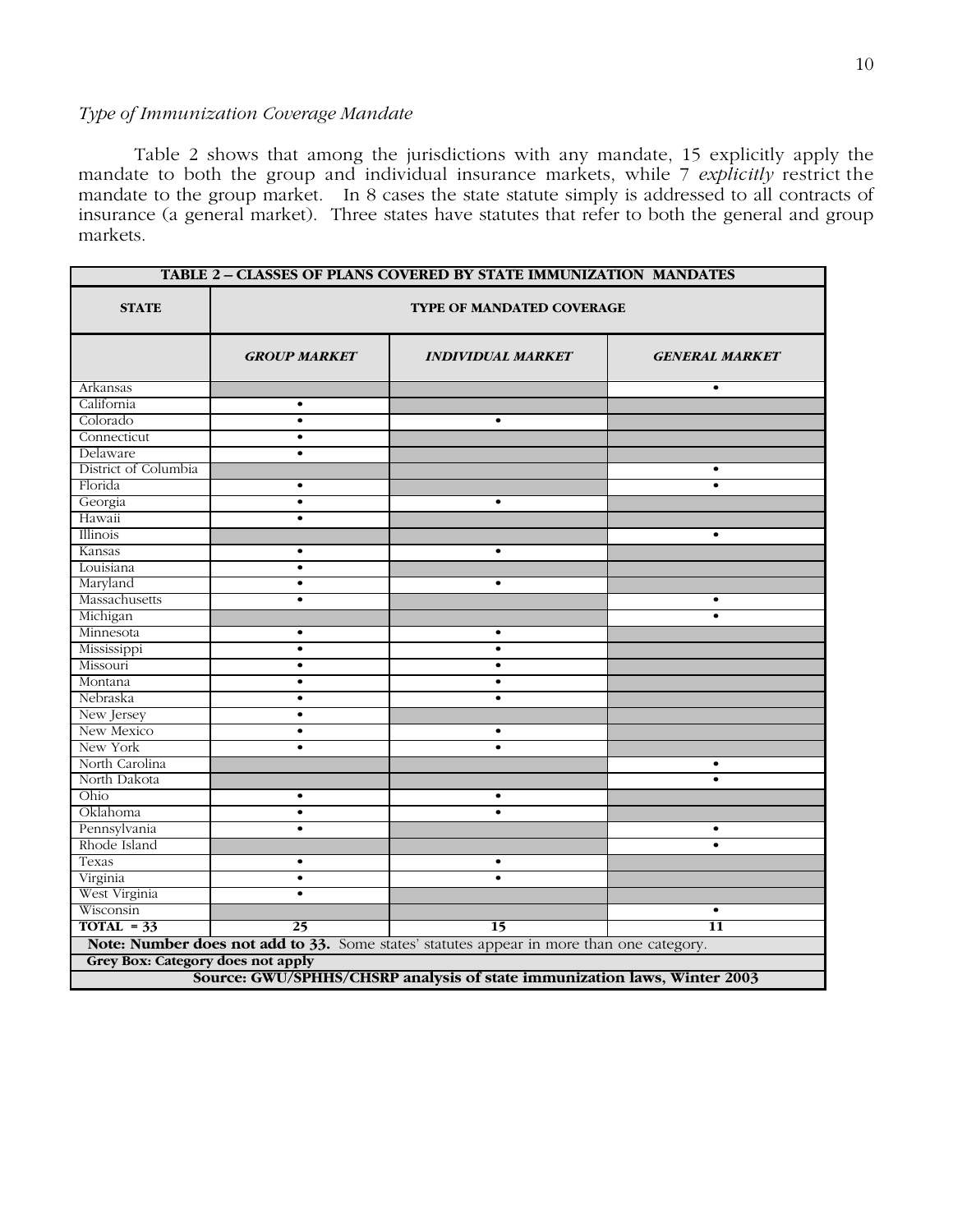# The following excerpts illustrate the variation in how states address their mandates:

10-16-104. Mandatory coverage provisions . . .

11) Child health supervision services. (a) For purposes of this subsection (11), unless the context otherwise requires, "child health supervision services" means . . . immunizations required to be provided in basic and standard health benefit plans pursuant to section 10-16-105 (7.2), to dependent children up to age thirteen.

(b) An individual, small group, or large group health benefit plan issued in Colorado or covering a Colorado resident that provides coverage for a family member of the insured or subscriber, shall, as to such family member's coverage, also provide that the health insurance benefits applicable to children include coverage for child health supervision services up to the age of thirteen. Each plan shall, at a minimum, provide benefits for preventive child health supervision services. *CO*

\* \* \*

Chapter 29. Individual Accident and Sickness Insurance

33-29-3.4. Insurance coverage for child wellness services. . .

(b) Every insurer authorized to issue an individual accident and sickness policy in this state shall include, either as a part of or as a required endorsement to each basic medical or hospital expense, major medical, or comprehensive medical expense policy issued, delivered, issued for delivery, or renewed in this state on or after July 1 1995, basic coverage for child wellness services for an insured child. *GA*

Chapter 30. Group or Blanket Accident and Sickness Insurance

33-30-4.5. Coverage for child wellness services . . .

(b) Every insurer authorized to issue a group accident and sickness policy accident and sickness policy in this state shall include, either as a part of or as a required endorsement to each basic medical or hospital expense, major medical, or comprehensive medical expense policy issued, delivered, issued for delivery, or renewed in this state on or after July 1 1995, basic coverage for child wellness services for an insured child. *GA*

\* \* \* § 59A-22-34.3. Childhood immunization coverage required

A. Each individual and group health insurance policy, health care plan and certificate of health insurance delivered or issued for delivery in this state shall provide coverage for childhood immunizations. *NM*

*Group only coverage*: Seven states (California, Connecticut, Delaware, Hawaii, Louisiana, New Jersey, and West Virginia) restrict their coverage mandates to the group market, as illustrated by the following examples that also show the variation in the group size standards:

17:48-6m. Hospital service corporation contracts, child screening, blood lead and hearing loss; immunizations

No hospital service corporation contract providing hospital or medical expense benefits for groups *with greater than 50 persons* shall be delivered, issued, executed or renewed in this State, or approved for issuance or renewal in this State by the Commissioner of Banking and Insurance on or after the effective date of this act, unless the contract provides benefits to any named subscriber or other person covered thereunder for expenses incurred in the following . . . b. All childhood immunizations. *NJ [emphasis added]*

5-16-9 Authorization to execute contracts for group hospital and surgical insurance, group major medical insurance, group prescription drug insurance, group life and accidental death insurance and other accidental death insurance; mandated benefits; limitations; awarding of contracts; reinsurance; certificates for covered employees; discontinuance of contracts…

\* \* \*

(i) The director shall provide by contract or contracts entered into under the provisions of this article the cost for coverage of children's immunization services . . . Additional immunizations may be required by the commissioner of the bureau of public health for public health purposes. *WV*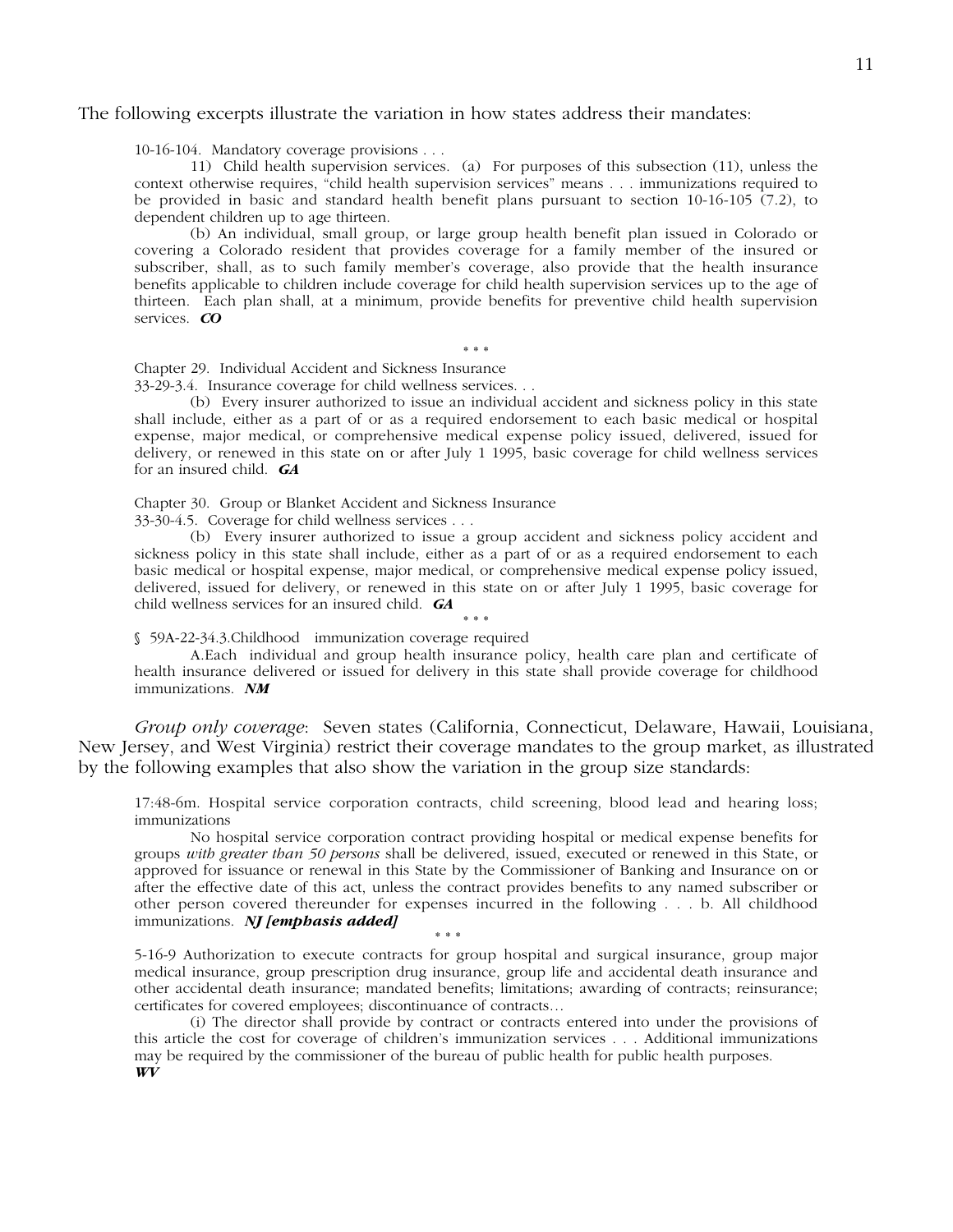*General coverage*: Eight states (Arkansas, the District of Columbia, Illinois, Michigan, North Carolina, North Dakota, Rhode Island, and Wisconsin) maintain statutes aimed at general insurance coverage, as shown below:

27-38.1-2. Coverage required for pediatric preventative care

(a) Every health insurance plan providing coverage for a dependent or minor child, other than school policies, shall include benefits for pediatric preventive care. . . .

(b) Every health insurer shall provide benefits for pediatric preventative care or make that care available to its enrolled participants. Benefits do not need to be provided pursuant to this section for pediatric preventive care services that are paid for or offered free of charge by the state of Rhode Island. *RI*

*General and group coverage*: Three states (Florida, Massachusetts, and Pennsylvania) explicitly address both general and group coverage in their mandates, as the following language illustrates:

627.6416. Coverage for child health supervision services

(1) All health insurance policies providing coverage on an expense-incurred basis which provide coverage for a member of a family of the insured or subscriber must, as to such family member's coverage, also provide that the health insurance benefits applicable for children include coverage for child health supervision services. . . . (2) . . . (a) Child health supervision services must include . . . appropriate immunizations. *FL*

627.6406. Maternity care

(4) Any policy of health insurance that provides coverage, benefits, or services for maternity or newborn care must provide coverage for postdelivery care for a mother and her newborn infant. The postdelivery care must include . . . immunizations. *FL*

\* \* \*

47C. Certain Accident and Sickness Insurance Policies to Cover Newborn Infants and Adopted Children, Including Congenital Defects, Birth Abnormalities, or Premature Birth.

Any blanket or general policy of insurance . . . which provides hospital expense and surgical expense insurance, which provides for dependent coverage . . . shall include as insured members of the blanket general policy, policy of accident and sickness, or fund newborn infants and newborn infants of a dependent of a policyholder domiciled in the commonwealth or a beneficiary domiciled in the commonwealth of a fund immediately from the moment of birth and thereafter. . . .

Any policy of insurance or any employers' health and welfare fund, as described in this section, shall provide . . . for the provision of preventive and primary care services for children. For the purposes of this paragraph preventive care services shall mean services rendered to a dependent child of an insured from the date of birth through the attainment of six years of age and shall include . . . appropriate immunizations. *MA* \* \* \*

Chapter 15. Childhood Immunization Insurance Act

3508. Application of act

This act shall apply to all insurance policies, subscriber contracts and group insurance certificates issued under any group master policy. . . . *PA*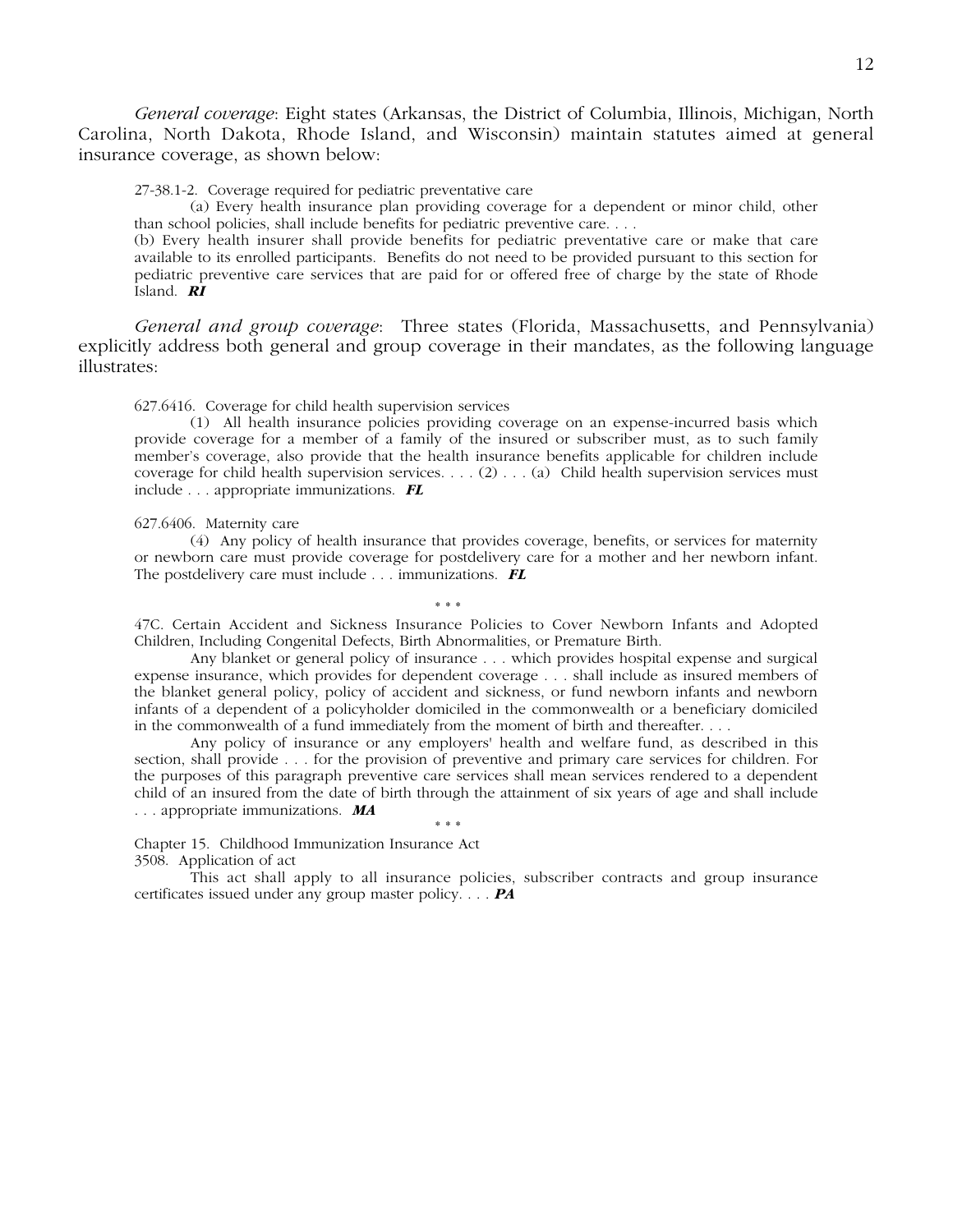# *Mandated Coverage versus Mandated Offers*

 While 33 jurisdictions provide for some form of mandate, the precise nature of the mandate can vary. As Table 3 shows, among the states with any mandate, one (Mississippi) appears to mandate only *an offer of coverage* rather than coverage itself. A mandated offer of coverage makes the selection of coverage potentially eligible for an additional premium charge, a factor that might cause some individual and group purchasers to reject the option. California has a mandatory offer provision applicable only to self insured employer sponsored health plans (contrasted below against the state's mandatory coverage requirement in the insured market). However, ERISA preemption principles suggests that even this mandated offer would not appear to bind self insured plans.<sup>12</sup>

|                                                                                                                                                                                                                                          | <b>TABLE 3-MANDATED COVERAGE VERSUS MANDATED OFFERS</b> |                                      |  |  |  |
|------------------------------------------------------------------------------------------------------------------------------------------------------------------------------------------------------------------------------------------|---------------------------------------------------------|--------------------------------------|--|--|--|
| <b>STATE</b>                                                                                                                                                                                                                             | <b>MANDATE</b>                                          |                                      |  |  |  |
|                                                                                                                                                                                                                                          | <b>OFFER OF A DEFINED BENEFIT</b>                       | <b>COVERAGE OF A DEFINED BENEFIT</b> |  |  |  |
| Arkansas                                                                                                                                                                                                                                 |                                                         |                                      |  |  |  |
| California                                                                                                                                                                                                                               | $\bullet^*$ (self insured plans)                        | • (fully insured plans)              |  |  |  |
| Colorado                                                                                                                                                                                                                                 |                                                         |                                      |  |  |  |
| Connecticut                                                                                                                                                                                                                              |                                                         | $\bullet$                            |  |  |  |
| Delaware                                                                                                                                                                                                                                 |                                                         | $\bullet$                            |  |  |  |
| District of Columbia                                                                                                                                                                                                                     |                                                         | ٠                                    |  |  |  |
| Florida                                                                                                                                                                                                                                  |                                                         | $\bullet$                            |  |  |  |
| Georgia                                                                                                                                                                                                                                  |                                                         | $\bullet$                            |  |  |  |
| Hawaii                                                                                                                                                                                                                                   |                                                         | $\bullet$                            |  |  |  |
| Illinois                                                                                                                                                                                                                                 |                                                         | $\bullet$                            |  |  |  |
| Kansas                                                                                                                                                                                                                                   |                                                         | $\bullet$                            |  |  |  |
| Louisiana                                                                                                                                                                                                                                |                                                         | ٠                                    |  |  |  |
| Maryland                                                                                                                                                                                                                                 |                                                         | $\bullet$                            |  |  |  |
| Massachusetts                                                                                                                                                                                                                            |                                                         | $\bullet$                            |  |  |  |
| Michigan                                                                                                                                                                                                                                 |                                                         | $\bullet$                            |  |  |  |
| Minnesota                                                                                                                                                                                                                                |                                                         | $\bullet$                            |  |  |  |
| Mississippi                                                                                                                                                                                                                              | $\bullet$                                               |                                      |  |  |  |
| Missouri                                                                                                                                                                                                                                 |                                                         | $\bullet$                            |  |  |  |
| Montana                                                                                                                                                                                                                                  |                                                         | $\bullet$                            |  |  |  |
| Nebraska                                                                                                                                                                                                                                 |                                                         | $\bullet$                            |  |  |  |
| New Jersey                                                                                                                                                                                                                               |                                                         | $\bullet$                            |  |  |  |
| New Mexico                                                                                                                                                                                                                               |                                                         | $\bullet$                            |  |  |  |
| New York                                                                                                                                                                                                                                 |                                                         | ٠                                    |  |  |  |
| North Carolina                                                                                                                                                                                                                           |                                                         | $\bullet$                            |  |  |  |
| North Dakota                                                                                                                                                                                                                             |                                                         | $\bullet$                            |  |  |  |
| Ohio                                                                                                                                                                                                                                     |                                                         |                                      |  |  |  |
| Oklahoma                                                                                                                                                                                                                                 |                                                         | $\bullet$                            |  |  |  |
| Pennsylvania                                                                                                                                                                                                                             |                                                         | $\bullet$                            |  |  |  |
| Rhode Island                                                                                                                                                                                                                             |                                                         | $\bullet$                            |  |  |  |
| Texas                                                                                                                                                                                                                                    |                                                         | $\bullet$                            |  |  |  |
| Virginia                                                                                                                                                                                                                                 |                                                         | $\bullet$                            |  |  |  |
| West Virginia                                                                                                                                                                                                                            |                                                         | $\bullet$                            |  |  |  |
| Wisconsin                                                                                                                                                                                                                                |                                                         | $\bullet$                            |  |  |  |
| $TOTAL = 33$                                                                                                                                                                                                                             | 2                                                       | 32                                   |  |  |  |
| Note: Number does not add to 33. California is listed in two columns because the state has separate statutes.<br>Mississippi permits insurers to offer a choice of the applicable coverage, while all others require insurers to provide |                                                         |                                      |  |  |  |

the benefits.

**Grey Box:** Category does not apply.

**Source: GWU/SPHHS/CHSRP analysis of state immunization laws, Winter 2003**

 <sup>12</sup> See, e.g., Metropolitan Life Insurance Co. v Massachusetts, 471 U.S. 724 (1985). See generally, *Law and the American Health Care System, op. cit.*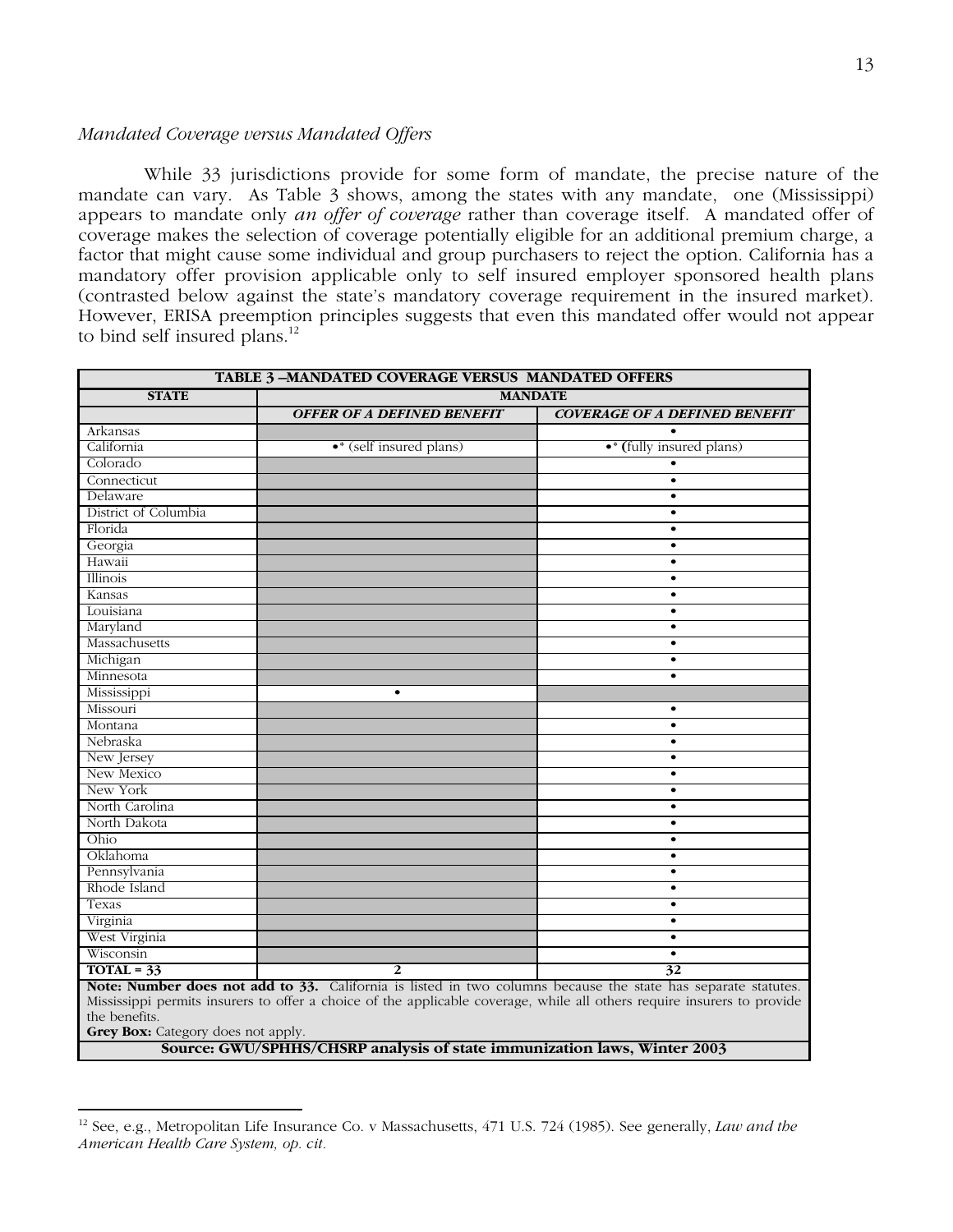# Examples from California and Mississippi are provided below:

10121. Self-insured employee welfare benefits for birth and newborn children . . . <sup>13</sup>

(d) Every self-insured employee welfare benefit plan issued or amended on or after January 1, 1987, which provides benefits to the employee's dependents, **shall offer a choice** to all employees of coverage for comprehensive preventive health care for children. (e) For purposes of this section, benefits for the comprehensive preventive care of children shall . . . provide for the following . . . (2) Immunizations. *CA*

10123.55. Coverage in group policy for preventive care of children of specified ages . . .

(a) . . . every insurer issuing group disability insurance which covers hospital, medical, or surgical expenses **shall provide** benefits for the comprehensive preventive care of children 17 and 18 years of age under such terms and conditions as may be agreed upon between the group policyholder and the insurer. . . (b) For purposes of this section, benefits for the comprehensive preventive care of children shall comply with both of the following . . . (2) Provide for the following: (B) Immunizations. *CA*

\* \* \* 83-9-34. Child immunizations; optional coverage; written acceptance or rejection; application of section

(2) A health benefit plan that provides benefits for a family member of the insured shall provide an option for the insured to elect coverage for each newly born child of the insured, from birth through the date the child is twenty-four  $(24)$  months of age, for: (a) Immunization against: (i) Diphtheria; (ii) Hepatitis B; (iii) Measles; (iv) Mumps; (v) Pertussis; (vi) Polio; (vii) Rubella; (viii) Tetanus; (ix) Varicella; and (x) Hemophilus Influenza B (HIB). . . .(c) The coverage shall be offered on an optional basis, and each primary insured must accept or reject such coverage in writing and accept responsibility for premium payment. *MS*

# *Enrollee Populations Covered by Insurance Mandates*

With only three exceptions (Florida, North Carolina and Virginia), no state mandates coverage for adults. All jurisdictions mandate coverage of children, but the variation in the age limits under the child mandates is striking. This variation is shown in Table 4. Overall, the pediatric coverage mandate is statutorily defined by age in 16 different ways. All states require coverage to commence "from the moment of birth," while the age for cut-off varies from as young as the second birthday (Mississippi and Montana), to as old as "the attainment of nineteen years of age" (New York). The Montana language follows:

33-22-512 Coverage for well-child care.

1) Each group disability policy or certificate of insurance that is delivered, issued for delivery, renewed, extended, or modified in this state by a disability insurer and that provides coverage for a family member of the insured or subscriber must provide coverage for well-child care for children from the moment of birth through 2 years of age. . . . (2) Coverage for well-child care under subsection (1) must include . . . (b) routine immunizations. **MT** 

In Georgia, Hawaii, Louisiana, Massachusetts, Nebraska, Texas and Wisconsin, insurers are permitted to decline to cover children once they reach age six. The examples that follow are from Massachusetts and Wisconsin:

47C. Certain Accident and Sickness Insurance Policies to Cover Newborn Infants and Adopted Children, Including Congenital Defects, Birth Abnormalities, or Premature Birth.

Any policy of insurance or any employers' health and welfare fund, as described in this section, shall provide . . . for the provision of preventive and primary care services for children. For the purposes of this paragraph preventive care services shall mean services rendered to a dependent child of an insured from the date of birth through the attainment of six years of age. *MA*

\* \* \*

<sup>&</sup>lt;sup>13</sup> Insurers will not be required to comply with this statute because of the federal statute ERISA.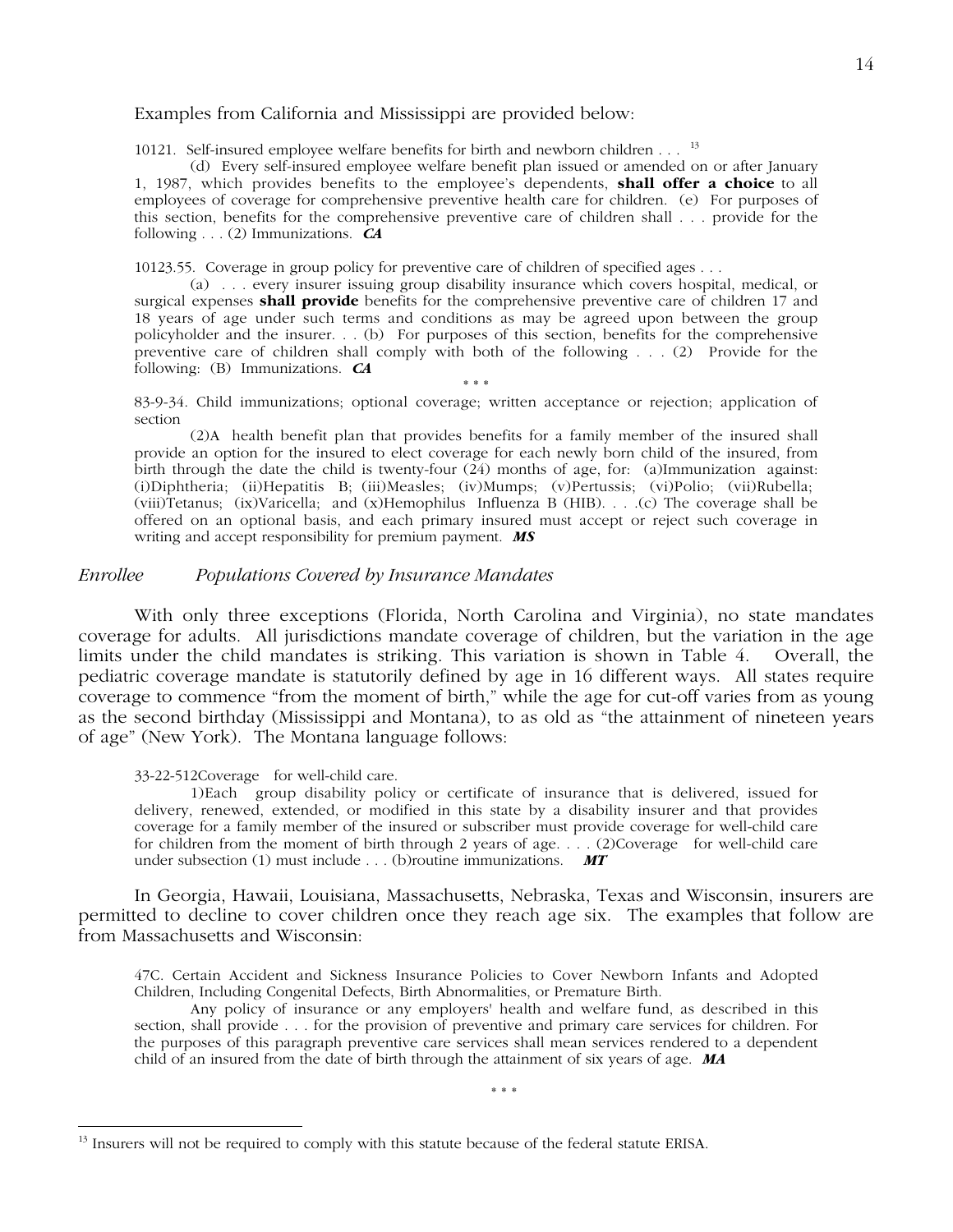# 632.895 Mandatory coverage . . .

(b) Except as provided in par. (d), every disability insurance policy, and every self-insured health plan of the state or a county, city, town, village or school district, that provides coverage for a dependent of the insured shall provide coverage of appropriate and necessary immunizations, from birth to the age of 6 years, for a dependent who is a child of the insured. *WI*

| <b>TABLE 4 - AGE STANDARDS OF PEDIATRIC COVERAGE MANDATES</b> |                           |                                                                          |  |  |
|---------------------------------------------------------------|---------------------------|--------------------------------------------------------------------------|--|--|
| <b>STATE</b>                                                  | <b>AGE RANGE</b>          | <b>STATUTORY LANGUAGE</b>                                                |  |  |
| Arkansas                                                      | $0-18$                    | Birth through age eighteen                                               |  |  |
| California                                                    | $0 - 18$                  | 16 years of age or younger, 17 and 18 years of age                       |  |  |
| Colorado                                                      | $0 - 12$                  | Up to age thirteen                                                       |  |  |
| Connecticut                                                   | $0 - 6$                   | Birth through six years of age                                           |  |  |
| Delaware                                                      | $0 - 17$                  | From birth through the date such child is 18 years of age                |  |  |
| District of Columbia                                          | $0-17$                    | Children up to 18 years of age                                           |  |  |
| Florida                                                       | 0-15 Adult female         | 1. From the moment of birth to age 16 years                              |  |  |
|                                                               |                           | 2. Postdelivery care for a mother and her new born infant                |  |  |
| Georgia                                                       | $0-5$                     | Child from birth through the age of five years                           |  |  |
| Hawaii                                                        | $0 - 5$                   | From the moment of birth through age five years                          |  |  |
| Illinois                                                      | $0-15$                    | Children under the age of 16 years                                       |  |  |
| Kansas                                                        | $\overline{0}$            | Newly born children                                                      |  |  |
| Louisiana                                                     | $0 - 5$                   | From birth to age six                                                    |  |  |
| Maryland                                                      | Child/adolescent          | Childhood and adolescent immunizations                                   |  |  |
| Massachusetts                                                 | $0 - 5$                   | Date of birth through the attainment of six years of age                 |  |  |
| Michigan                                                      | Child                     | Eligible child enrolled in the program                                   |  |  |
| Minnesota                                                     | $0 - 18$                  | From birth to 18                                                         |  |  |
| Mississippi                                                   | $0-24$ months             | From birth through the date the child is twenty-four (24) months of age  |  |  |
| Missouri                                                      | $0 - 4$                   | Child from birth to five years of age                                    |  |  |
| Montana                                                       | $0 - 2$                   | From the moment of birth through 2 years of age                          |  |  |
| Nebraska                                                      | $0 - 5$                   | From birth to six years of age                                           |  |  |
| New Jersey                                                    | Childhood                 | All childhood immunizations                                              |  |  |
| <b>New Mexico</b>                                             | Childhood                 | Shall provide coverage for childhood immunizations                       |  |  |
| New York                                                      | $0 - 18$                  | From the date of birth through the attainment of nineteen years of age   |  |  |
| North Carolina                                                | Female 13 or older        | Female age 13 or older                                                   |  |  |
| North Dakota                                                  | $0 - 4$                   | From birth to the age of five years                                      |  |  |
| Ohio                                                          | $0 - 8$                   | From the moment of birth until age nine                                  |  |  |
| Oklahoma                                                      | $0 - 17$                  | From birth through the date such child is eighteen (18) years of age     |  |  |
| Pennsylvania                                                  | Child                     | Include coverage for child immunizations                                 |  |  |
| Rhode Island                                                  | $0 - 7$                   | Childhood immunizations until age eight (8)                              |  |  |
| Texas                                                         | $0-5 +$ one day           | From birth through the date the child is six years of age                |  |  |
| Virginia                                                      | 0-35 months; Female 13 or | 1. From birth to thirty-six months of age                                |  |  |
|                                                               | older                     | 2. any female of age thirteen or older                                   |  |  |
| West Virginia                                                 | $0-16$                    | From birth through age sixteen                                           |  |  |
| Wisconsin                                                     | $0 - 5$                   | From birth to the age of 6 years                                         |  |  |
| $TOTAL = 33$                                                  |                           |                                                                          |  |  |
|                                                               |                           | Source: GWU/SPHHS/CHSRP analysis of state immunization laws, Winter 2003 |  |  |

*How the pediatric benefit mandate is expressed:* Just as there are age variations in state pediatric benefit mandates, there is also considerable variation in how the actual benefit mandate is expressed. Immunizations are often described as part of a category of services termed "preventive health care," "preventive pediatric care," "child wellness services," or "child health supervision services." Where coverage is tied to a preventive pediatric benefit, it may exclude coverage of other recommended immunizations that may not be furnished in a preventive context. Although secondary immunizations might be covered as a form of medical treatment, without an express statement of immunization coverage, the immunization service could be interpreted by an insurer as limited to those immunizations specified as part of a well child exam; in this situation, other immunizations furnished in a secondary prevention context or outside of a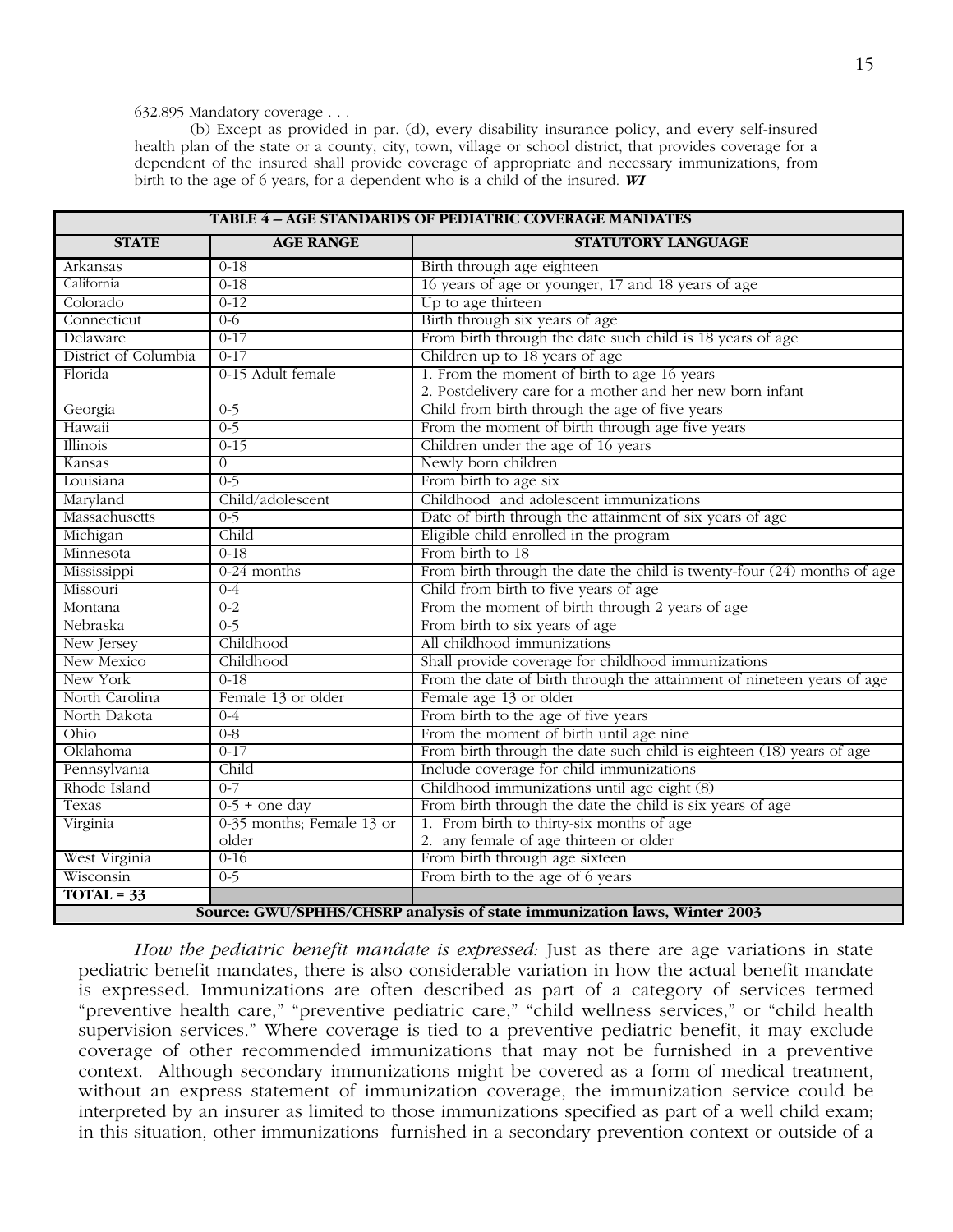well child exam might not be covered or else might be subject to limitations that otherwise would not apply to an immunization that is furnished as part of preventive care (e.g., no deductibles or coinsurance). The following excerpts illustrate the variation in state pediatric immunization mandates.

38a-533. Mandatory coverage for preventive pediatric care. (a) For purposes of this section, "preventive pediatric care" means the periodic review of a child's physical and emotional health from birth through six years of age by or under the supervision of a physician. Such review shall include . . . appropriate immunizations. *CT*

\* \* \*

15-817. Coverage for child wellness services

(a) "Child wellness services" defined. -- In this section, "child wellness services" means preventive activities designed to protect children from morbidity and mortality and promote child development. . . . (c) Coverage required. – . . . (2) The minimum package of child wellness services shall cover at least: (i) all visits for . . childhood and adolescent immunizations. **MD** 

431:10A-206.5. Coverage for child health supervision services.

(b) Child health supervision services shall include . . . immunizations . . . in keeping with prevailing medical standards. For purposes of this subsection, the term "prevailing medical standards" means the recommendations of the Immunizations Practices Advisory Committee of the U.S. Department of Health and Human Services and the American Academy of Pediatrics; provided that in the event that the recommendations of the committee and the academy differ, the department of health shall determine which recommendations shall apply. *HI*

*Insurance mandates applicable to other age groups:* As noted, we were able to identify only three exceptions to the children-only coverage. As part of post-delivery care for new mothers, Florida requires the administering of immunizations. North Carolina and Virginia have incorporated coverage for adult females as part of ob-gyn care.

627.6406. Maternity care.

(4) Any policy of health insurance that provides coverage, benefits, or services for maternity or newborn care must provide coverage for post-delivery care for a mother and her newborn infant. . . . The services must include . . . immunizations in keeping with prevailing medical standards. *FL*

\* \* \*

38.2-3407.11 Access to obstetrician-gynecologists

A. Each (i) insurer proposing to issue individual or group accident and sickness insurance policies providing hospital, medical and surgical or major medical coverage on an expense incurred basis, (ii) corporation providing individual or group accident and sickness subscription contracts, and (iii) health maintenance organization providing a health care plan for health care services, whose policies, contracts or plans, including any certificate or evidence of coverage issued in connection with such policies, contracts or plans . . . authorized to provide services under such policy, contract or plan and (ii) selected by such female . . . "health care services" means . . . immunization. *VA*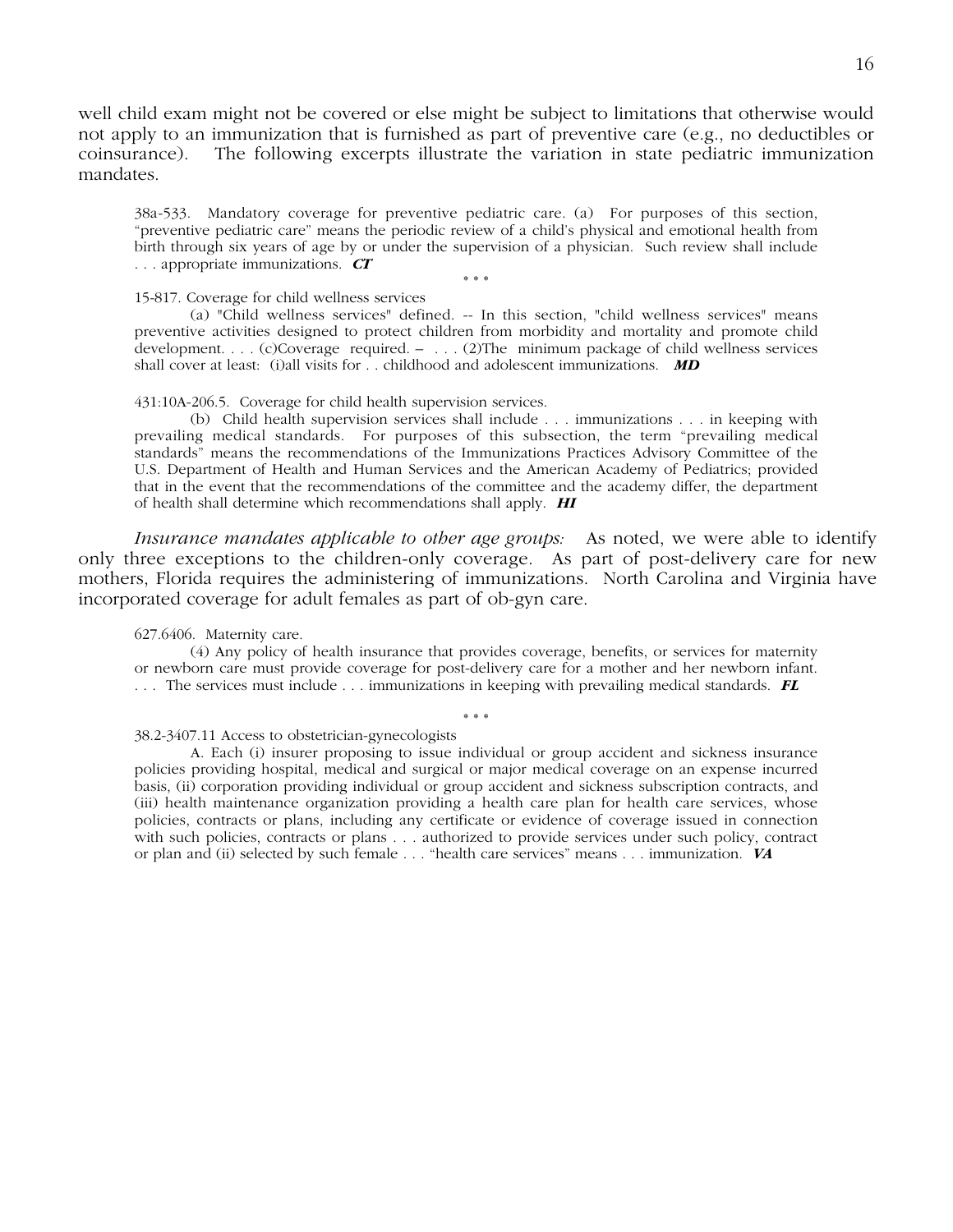# *The standard of coverage for immunizations*

Six of the 33 jurisdictions with an immunization mandate specify the ACIP recommendations as a statutory standard of coverage. As Table 5 illustrates, the more common approach is language requiring that coverage be "appropriate," or "routine and necessary." In some cases, the authority for setting the "appropriate" or "necessary" standard is expressly delegated to the state health agency, while in others the language is silent, which presumably vests insurers with the discretion to make internal decisions regarding appropriate coverage.

| TABLE 5 - THE STANDARD OF COVERAGE IN STATE IMMUNIZATION STATUTES                                                                                                              |             |              |               |  |  |  |
|--------------------------------------------------------------------------------------------------------------------------------------------------------------------------------|-------------|--------------|---------------|--|--|--|
| <b>STATE</b>                                                                                                                                                                   | <b>ACIP</b> | <b>OTHER</b> | <b>SILENT</b> |  |  |  |
| Arkansas                                                                                                                                                                       |             | $\bullet$    |               |  |  |  |
| California*                                                                                                                                                                    | $\bullet$   | $\bullet$    |               |  |  |  |
| Colorado                                                                                                                                                                       |             |              | $\bullet$     |  |  |  |
| Connecticut                                                                                                                                                                    |             | $\bullet$    |               |  |  |  |
| Delaware                                                                                                                                                                       |             | $\bullet$    |               |  |  |  |
| District of Columbia                                                                                                                                                           |             | $\bullet$    |               |  |  |  |
| Florida                                                                                                                                                                        |             | $\bullet$    |               |  |  |  |
| Georgia                                                                                                                                                                        |             | $\bullet$    |               |  |  |  |
| Hawaii*                                                                                                                                                                        | $\bullet$   | $\bullet$    |               |  |  |  |
| Illinois                                                                                                                                                                       |             | $\bullet$    |               |  |  |  |
| Kansas                                                                                                                                                                         |             | $\bullet$    |               |  |  |  |
| Louisiana                                                                                                                                                                      |             | $\bullet$    |               |  |  |  |
| Maryland                                                                                                                                                                       | $\bullet$   |              |               |  |  |  |
| Massachusetts                                                                                                                                                                  |             | $\bullet$    |               |  |  |  |
| Michigan                                                                                                                                                                       |             |              | $\bullet$     |  |  |  |
| Minnesota                                                                                                                                                                      |             | $\bullet$    |               |  |  |  |
| Mississippi                                                                                                                                                                    |             | $\bullet$    |               |  |  |  |
| Missouri                                                                                                                                                                       |             | $\bullet$    |               |  |  |  |
| Montana                                                                                                                                                                        | $\bullet$   |              |               |  |  |  |
| Nebraska                                                                                                                                                                       |             | $\bullet$    |               |  |  |  |
| New Jersey*                                                                                                                                                                    | $\bullet$   | $\bullet$    |               |  |  |  |
| New Mexico                                                                                                                                                                     |             | $\bullet$    |               |  |  |  |
| New York                                                                                                                                                                       |             | $\bullet$    |               |  |  |  |
| North Carolina<br>$\bullet$                                                                                                                                                    |             |              |               |  |  |  |
| North Dakota                                                                                                                                                                   |             |              | $\bullet$     |  |  |  |
| Ohio                                                                                                                                                                           |             | $\bullet$    |               |  |  |  |
| Oklahoma                                                                                                                                                                       |             | $\bullet$    |               |  |  |  |
| Pennsylvania                                                                                                                                                                   | $\bullet$   |              |               |  |  |  |
| Rhode Island                                                                                                                                                                   |             |              | $\bullet$     |  |  |  |
| Texas                                                                                                                                                                          |             | $\bullet$    |               |  |  |  |
| Virginia                                                                                                                                                                       |             | $\bullet$    |               |  |  |  |
| West Virginia                                                                                                                                                                  |             | $\bullet$    |               |  |  |  |
| Wisconsin                                                                                                                                                                      |             | $\bullet$    |               |  |  |  |
| $TOTAL = 33$                                                                                                                                                                   | 6           | 26           | 4             |  |  |  |
| Note: * Number does not add to 33. California, Hawaii, and New Jersey utilize the ACIP standard in<br>addition to other standards. The information appears in multiple columns |             |              |               |  |  |  |
| Grey Box: Category does not apply.                                                                                                                                             |             |              |               |  |  |  |
| Source: GWU/SPHHS/CHSRP analysis of state immunization laws, Winter 2003                                                                                                       |             |              |               |  |  |  |

*The ACIP standard –* Six states require their insurers to follow the ACIP recommendations. Of these six states, Maryland, Montana, and Pennsylvania utilize ACIP exclusively, while California, Hawaii, and New Jersey also specify adherence to additional standards. Examples are provided from Maryland and New Jersey: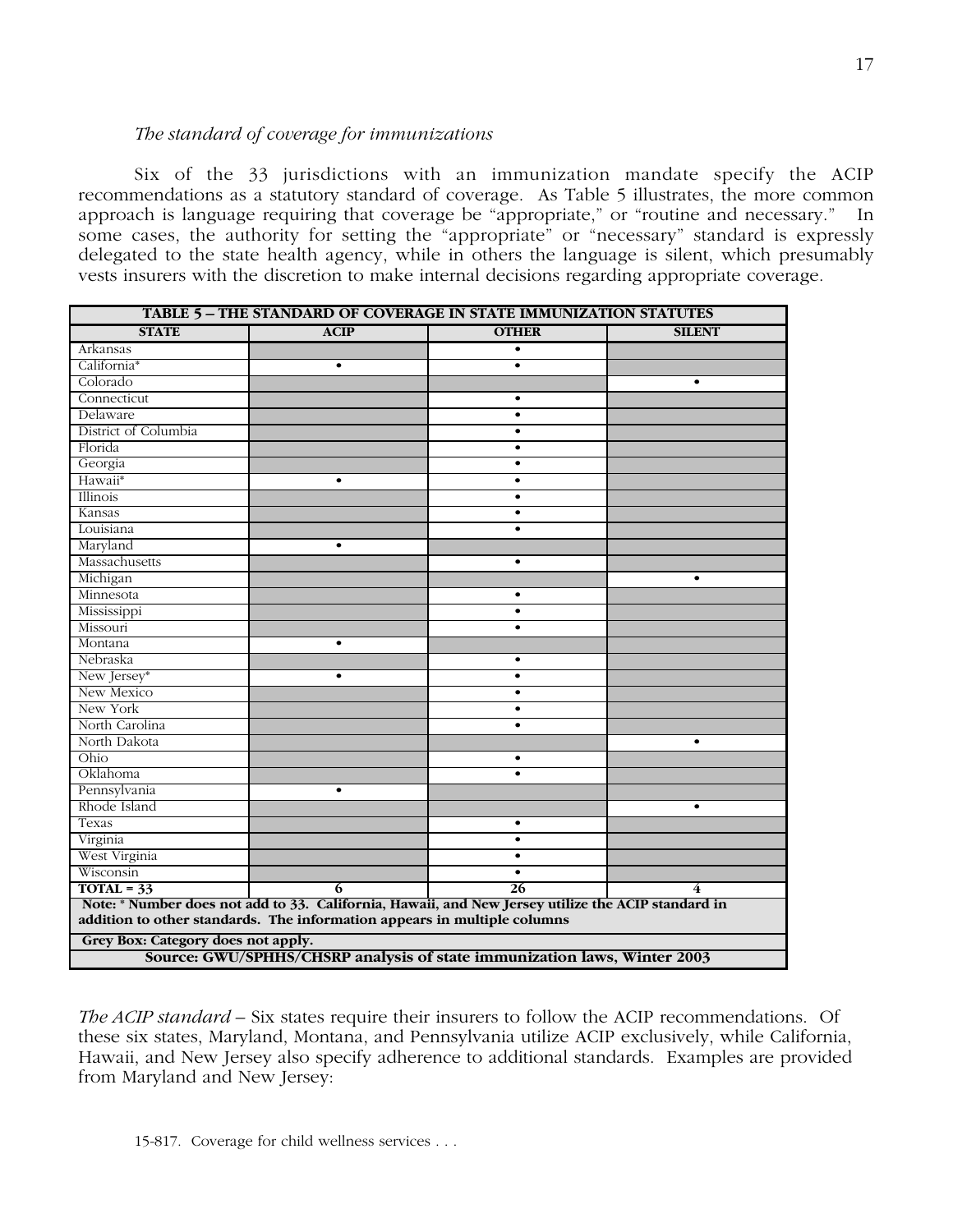(2) The minimum package of child wellness services shall cover at least: (i) all visits for and costs of childhood and adolescent immunizations recommended by the Advisory Committee on Immunization Practices of the Centers for Disease Control. *MD*

\* \* \*

17:48-6m. Hospital service corporation contracts, child screening, blood lead and hearing loss; immunizations

No hospital service corporation contract providing hospital or medical expense benefits for groups with greater than 50 persons shall be delivered, issued, executed or renewed in this State, or approved for issuance or renewal in this State by the Commissioner of Banking and Insurance on or after the effective date of this act, unless the contract provides benefits to any named subscriber or other person covered thereunder for expenses incurred in the following . . . b. All childhood immunizations as recommended by the Advisory Committee on Immunization Practices of the United State Public Health Service and the Department of Health and Senior Services pursuant to section 7 of P.L. 1995, c. 316 (C. 26:2-137.1). *NJ*

California requires the use of a different combination of standards depending on whether the statute pertains to self insured plans or regulated insurance products:

10121. Self-insured employee welfare benefits for birth and newborn children . . .

(e) For purposes of this section, benefits for the comprehensive preventive care of children shall be consistent with the Guidelines for Health Supervision of Children and Youth, as adopted by the American Academy of Pediatrics in May 1982. *CA*

\* \* \* 10123.5. Coverage in group policy for preventive care of young children . . .

(b) For purposes of this section, benefits for the comprehensive preventive care of children shall comply with both of the following: (1) Be consistent with both of the following: (A) The Recommendations for Preventive Pediatric Health Care, as adopted by the American Academy of Pediatrics in September of 1987. (B) The most current version of the Recommended Childhood Immunization Schedule/United States, jointly adopted by the American Academy of Pediatrics, the Advisory Committee on Immunization Practices, and the American Academy of Family Physicians, unless the State Department of Health Services determines, within 45 days of the published date of the schedule, that the schedule is not consistent with the purposes of this section. *CA*

*American Academy of Pediatrics (AAP) Guidelines:* Six states reference standards created by the AAP, either alone or in conjunction with other standards. Minnesota, New Mexico, and Ohio follow only the AAP standards, and Minnesota even specifies in which document those standards can be found. The three other states use the AAP standards combined with other sources, such as California with the ACIP standard as discussed above, Florida, which combines the AAP standards with the "Prevailing Medical Standards," and Hawaii. Examples from Minnesota and Hawaii follow:

62A.047 Children's health supervision services and prenatal care services

A policy of individual or group health and accident insurance regulated under this chapter, or individual or group subscriber contract regulated under chapter 62C, health maintenance contract regulated under chapter 62D, or health benefit certificate . . . must provide coverage for child health supervision services and prenatal care services. . . . "Child health supervision services" means . . . appropriate immunizations . . . appropriate to the age of a child from birth to age six, and appropriate immunizations from ages six to 18, as defined by Standards of Child Health Care issued by the American Academy of Pediatrics. *MN*

431:10A-206.5. Coverage for child health supervision services.

(b) Child health supervision services shall include . . . immunizations . . . in keeping with prevailing medical standards. For purposes of this subsection, the term "prevailing medical standards" means the recommendations of the Immunizations Practices Advisory Committee of the U.S. Department of Health and Human Services and the American Academy of Pediatrics; provided that in the event that the recommendations of the committee and the academy differ, the department of health shall determine which recommendations shall apply. *HI*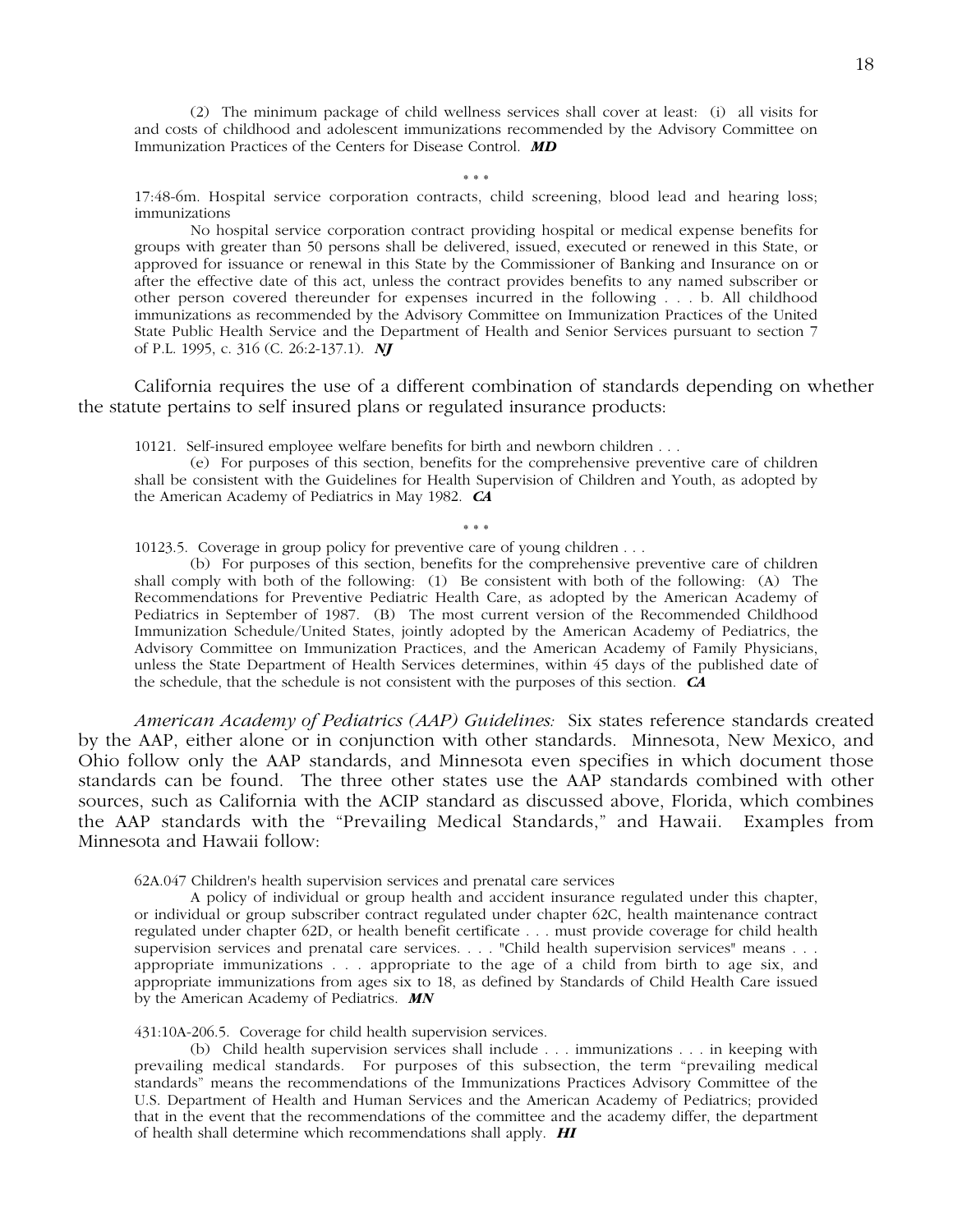*Physician custom and prevailing medical standard*: Three jurisdictions, Illinois, Massachusetts and the District of Columbia allow a patient's physician to determine which types and amounts of immunizations are necessary:

31-3802. Extent of coverage [Formerly 35-1102]

The coverage for dependent children up to 18 years of age shall include . . . (2) Coverage for preventive and primary care services, including . . . as recommended by the physician . . . immunizations. *DC*

Seven states allow the use of a more general standard to determine which immunizations to cover. These states provide that a child should receive the immunizations in keeping with "prevailing medical standards and practices." Arkansas, Connecticut, and North Carolina provide no other guideline to be followed. The other four states, Florida, Georgia, Missouri, and Virginia, call for use of additional standards, such as those defined by the AAP, the Commissioner, a statute, or some combination of these:

23-79-141. Children's Preventive Health Care Act . . .

(c) Definitions. As used in this section: (1) "Children's preventive health care services" means physician-delivered or physician-supervised services for eligible dependents from birth through age eighteen (18), with . . . appropriate immunizations . . . in keeping with prevailing medical standards. *AR*

\* \* \*

33-29-3.4. Insurance coverage for child wellness services

(a) As used in this Code section, the term: (1) "Child wellness services" means . . . appropriate immunizations . . . in keeping with prevailing medical standards. *GA*

33-30-4.5. Coverage for child wellness services.

(b) Every insurer authorized to issue a group accident and sickness policy in this state shall include, either as a part of or as a required endorsement to each such basic medical or hospital expense, major medical, and comprehensive medical expense insurance policy issued, delivered, issued for delivery, or renewed in this state on or after July 1, 1995, basic coverage for child wellness services for an insured child from birth through the age of five years. . . . The Commissioner shall define by regulation the basic coverage for child wellness services and may consider the current recommendations for preventive pediatric health care by the American Academy for Pediatrics and any other relevant data or information in the promulgation of such regulation. *GA*

\* \* \* 38.2-3411.3 Coverage for childhood immunizations . . .

C. For the purpose of this section, "routine and necessary immunizations" means immunizations against diphtheria, pertussis, tetanus, polio, hepatitis B, measles, mumps, rubella, and other such immunizations as may be prescribed by the Commissioner of Health. *VA*

38.2-3411.1 Coverage for child health supervision services . . .

B. As used in this section, the term "child health supervision services" means the periodic review of a child's physical and emotional status by a licensed and qualified physician or pursuant to a physician's supervision. A review shall include but not be limited to…appropriate immunizations, in keeping with prevailing medical standards. *VA*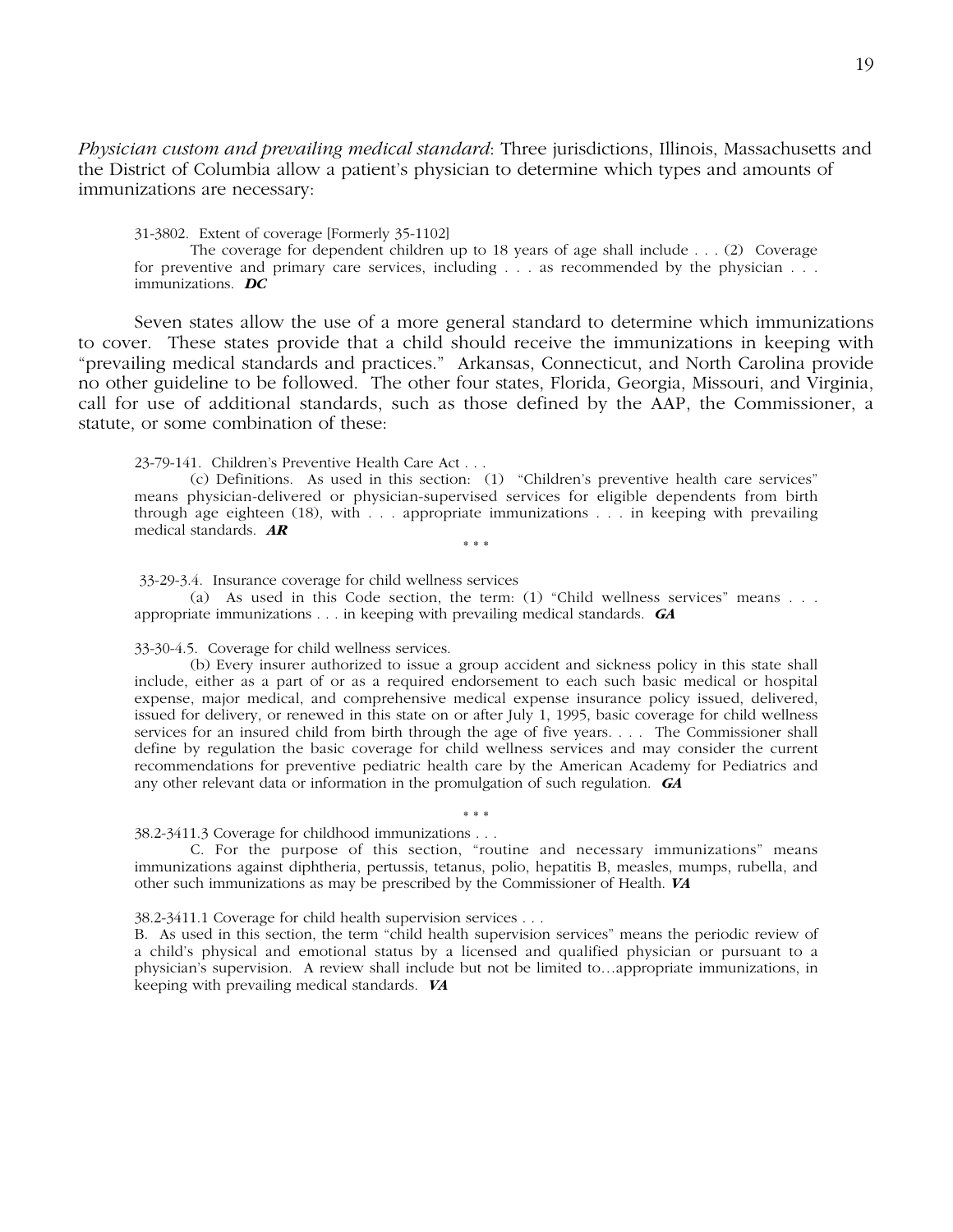*Express specification of covered vaccines*: Delaware, Kansas, Mississippi, Nebraska, New York, Oklahoma, Texas, Virginia, West Virginia, and Wisconsin, have specifically delineated the types of immunizations that are subject to the coverage mandate. The New York and West Virginia statutes are provided below:

3216. Individual accident and health insurance policy provisions . . .

(17) (A) Every policy which provides medical, major-medical or similar comprehensivetype coverage shall provide coverage for the provision of preventive and primary care services. . . . (ii) at each visit, services in accordance with the prevailing clinical standards of such designated association . . . appropriate immunizations . . . (iii) necessary immunizations as determined by the superintendent in consultation with the commissioner of health consisting of at least adequate dosages of vaccine against diphtheria, pertussis, tetanus, polio, measles, rubella, mumps, haemophilus influenzae type b and hepatitis b which meet the standards approved by the United States public health service for such biological products. *NY*

5-16-9 Authorization to execute contracts for group hospital and surgical insurance, group major medical insurance, group prescription drug insurance, group life and accidental death insurance and other accidental death insurance; mandated benefits; limitations; awarding of contracts; reinsurance; certificates for covered employees; discontinuance of contracts…

\* \* \*

(i) The director shall provide by contract or contracts entered into under the provisions of this article the cost for coverage of children's immunization services from birth through age sixteen years to provide immunization against the following illnesses: Diptheria, polio, mumps, measles, rubella, tetanus, hepatitis-B, haemophilus influenzae-b and whooping cough. Additional immunizations may be required by the commissioner of the bureau of public health for public health purposes. *W. VA*

Kansas outlines the types of required immunizations, as well as the number of doses that each patient should receive:

40-2,102. Coverage for newly born and adopted children; coverage for immunizations; notification of birth or adoption; mandatory option to cover delivery expenses of birth mother of adopted child.

For purposes of this paragraph "routine and necessary immunizations" shall consist of at least five doses of vaccine against diphteria, pertussis, tetanus; at least four doses of vaccine against polio and Haemopilus B (Hib); and three doses of vaccine against Hepatitis B; two doses of vaccine against measles, mumps and rubella; one dose of vaccine against varicella and such other vaccines and dosages as may be prescribed by the secretary of health and environment. *KS*

Six of the ten states, Mississippi, New York, Oklahoma, Virginia, West Virginia, and Wisconsin, require the use of an additional standard along with the statutory provision, such as the Secretary or Commissioner of Health. Mississippi allows the Commissioner of Insurance to make this determination:

83-9-34. Child immunizations; optional coverage; written acceptance or rejection; application of section

(2) A health benefit plan that provides benefits for a family member of the insured shall provide an option for the insured to elect coverage for each newly born child of the insured, from birth through the date the child is twenty-four  $(24)$  months of age, for: (a) Immunization against: (i) Diphtheria; (ii) Hepatitis B; (iii) Measles; (iv) Mumps; (v) Pertussis; (vi) Polio; (vii) Rubella; (viii) Tetanus; (ix) Varicella; and (x) Hemophilus Influenza B (HIB) (b) Any other immunization that the Commissioner of Insurance determines to be required by law for the child. *MS*

Louisiana permits the standard to be based on the determination of the "state health officer" and school entry requirements:

215.14 Immunizations; coverage

B. The immunizations covered shall include the complete basic immunization series for children up to age six as defined by the state health officer and required for school entry. *LA*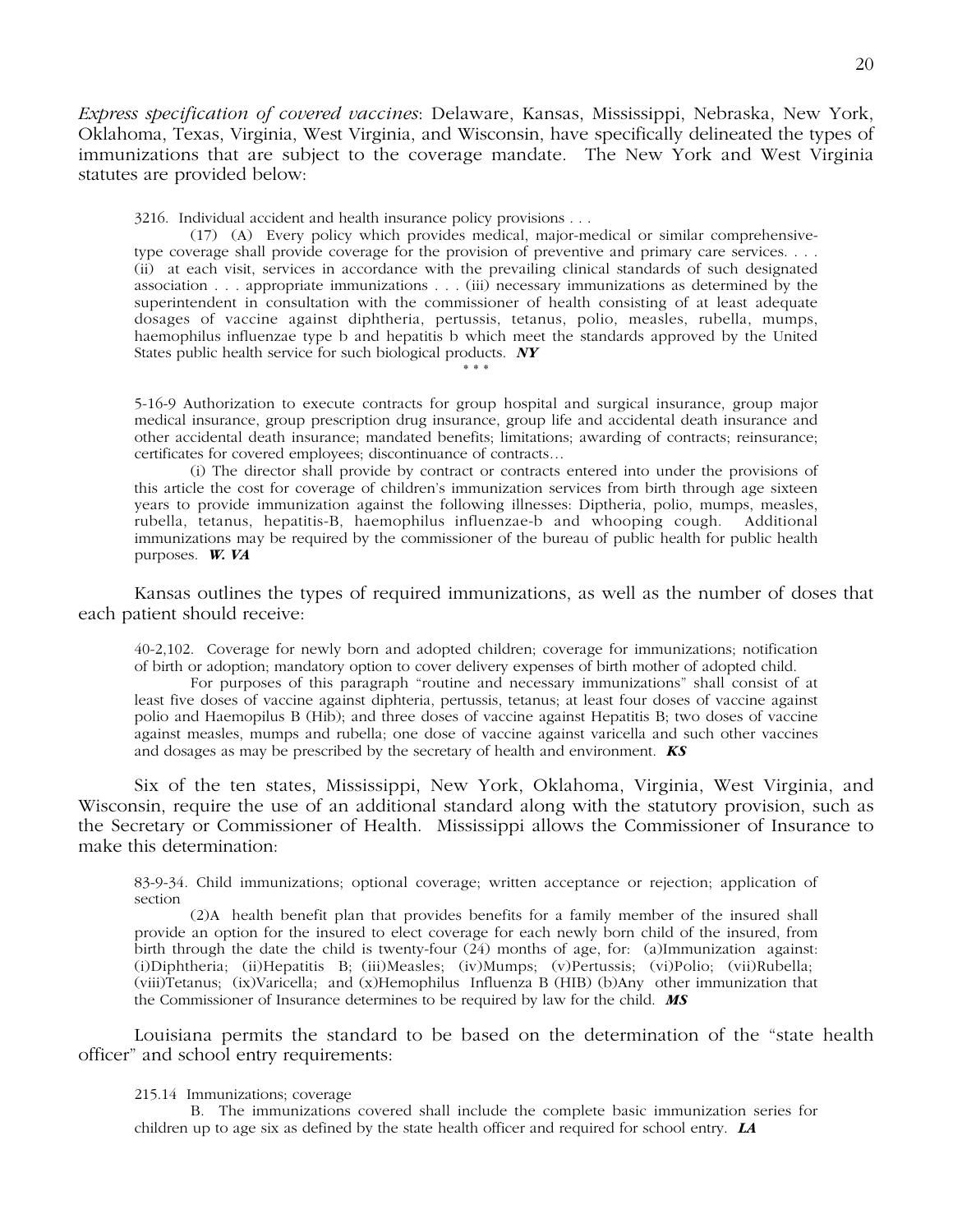*The absence of standards:* Four state statutes (Colorado, Michigan, North Dakota, and Rhode Island), are silent on the standard against which the adequacy of coverage will be measured, as shown below:

26.1-36-09.4. Preventive health care -- Copayments

The standard health benefit plan developed under section 26.1-36.3-08 must provide coverage for prenatal care visits for a covered person and recommended immunizations and well child visits for a covered person from birth to the age of five years. *ND*

\* \* \* 27-50-10. Basic, standard and economy health benefit plans . . .

(b) (1) The standard health benefit plan shall include . . . childhood immunizations until age eight  $(8)$ ... (c) (1) The economy health benefit plan shall include ... (iv) ... childhood immunizations until age eight (8). *RI*

# *Cost Sharing Design and Administration Fees*

*Patient cost sharing:* State immunization laws typically address cost sharing, at least with respect to immunizations subject to the coverage mandate. States are more likely to expressly prohibit deductibles (21 out of 33) than cost sharing (13 out of 33). Presumably, statutory cost sharing rules do not apply to immunizations that may be furnished but that are not covered by the mandatory coverage rule. Notably at least 4 states expressly permit the use of deductibles, which appear to be rising as health care costs grow.<sup>14</sup> The results are shown in Table 6.

| <b>TABLE 6-COST SHARING UNDER STATE IMMUNIZATION STATUTES</b> |                                                   |                  |                                                    |                |                  |               |
|---------------------------------------------------------------|---------------------------------------------------|------------------|----------------------------------------------------|----------------|------------------|---------------|
| <b>STATE</b>                                                  | STATUTORY LANGUAGE REGARDING<br><b>COPAYMENTS</b> |                  | STATUTORY LANGUAGE REGARDING<br><b>DEDUCTIBLES</b> |                |                  |               |
|                                                               | <b>Permits</b>                                    | <b>Probibits</b> | <b>Silent</b>                                      | <b>Permits</b> | <b>Probibits</b> | <b>Silent</b> |
| Arkansas                                                      |                                                   | $\bullet$        |                                                    |                | $\bullet$        |               |
| California                                                    |                                                   |                  | $\bullet$                                          |                |                  | $\bullet$     |
| Colorado                                                      | $\bullet$                                         |                  |                                                    |                | $\bullet$        |               |
| Connecticut                                                   |                                                   |                  | $\bullet$                                          |                |                  | $\bullet$     |
| Delaware                                                      |                                                   |                  | $\bullet$                                          |                |                  | $\bullet$     |
| District of Columbia                                          |                                                   |                  | $\bullet$                                          |                |                  | $\bullet$     |
| Florida                                                       |                                                   |                  | $\bullet$                                          |                | $\bullet$        |               |
| Georgia                                                       |                                                   |                  | ٠                                                  |                | $\bullet$        |               |
| Hawaii                                                        |                                                   | $\bullet$        |                                                    |                | $\bullet$        |               |
| Illinois                                                      | $\bullet$                                         |                  |                                                    | $\bullet$      |                  |               |
| Kansas                                                        |                                                   | $\bullet$        |                                                    |                | $\bullet$        |               |
| Louisiana                                                     | $\bullet$                                         |                  |                                                    | $\bullet$      |                  |               |
| Maryland                                                      |                                                   |                  | $\bullet$                                          |                | $\bullet$        |               |
| Massachusetts                                                 |                                                   |                  | $\bullet$                                          |                |                  | $\bullet$     |
| Michigan                                                      |                                                   |                  | $\bullet$                                          |                |                  | $\bullet$     |
| Minnesota                                                     |                                                   | $\bullet$        |                                                    |                | $\bullet$        |               |
| Mississippi                                                   |                                                   | $\bullet$        |                                                    |                | $\bullet$        |               |
| Missouri                                                      |                                                   | $\bullet$        |                                                    |                | $\bullet$        |               |
| Montana                                                       |                                                   |                  | $\bullet$                                          |                | $\bullet$        |               |
| Nebraska                                                      | $\bullet$                                         |                  |                                                    |                | $\bullet$        |               |
| New Jersey                                                    |                                                   |                  | $\bullet$                                          |                | $\bullet$        |               |
| New Mexico                                                    | $\bullet$                                         |                  |                                                    | $\bullet$      |                  |               |
| New York                                                      |                                                   | $\bullet$        |                                                    |                | $\bullet$        |               |
| North Carolina                                                |                                                   | $\bullet$        |                                                    |                | $\bullet$        |               |
| North Dakota                                                  | $\bullet$                                         |                  |                                                    |                |                  | $\bullet$     |
| Ohio                                                          | $\bullet$                                         |                  |                                                    | $\bullet$      |                  |               |
| Oklahoma                                                      |                                                   | $\bullet$        |                                                    |                | $\bullet$        |               |
| Pennsylvania                                                  | $\bullet$                                         |                  |                                                    |                | $\bullet$        |               |

<sup>14</sup> Kaiser HRET op. cit.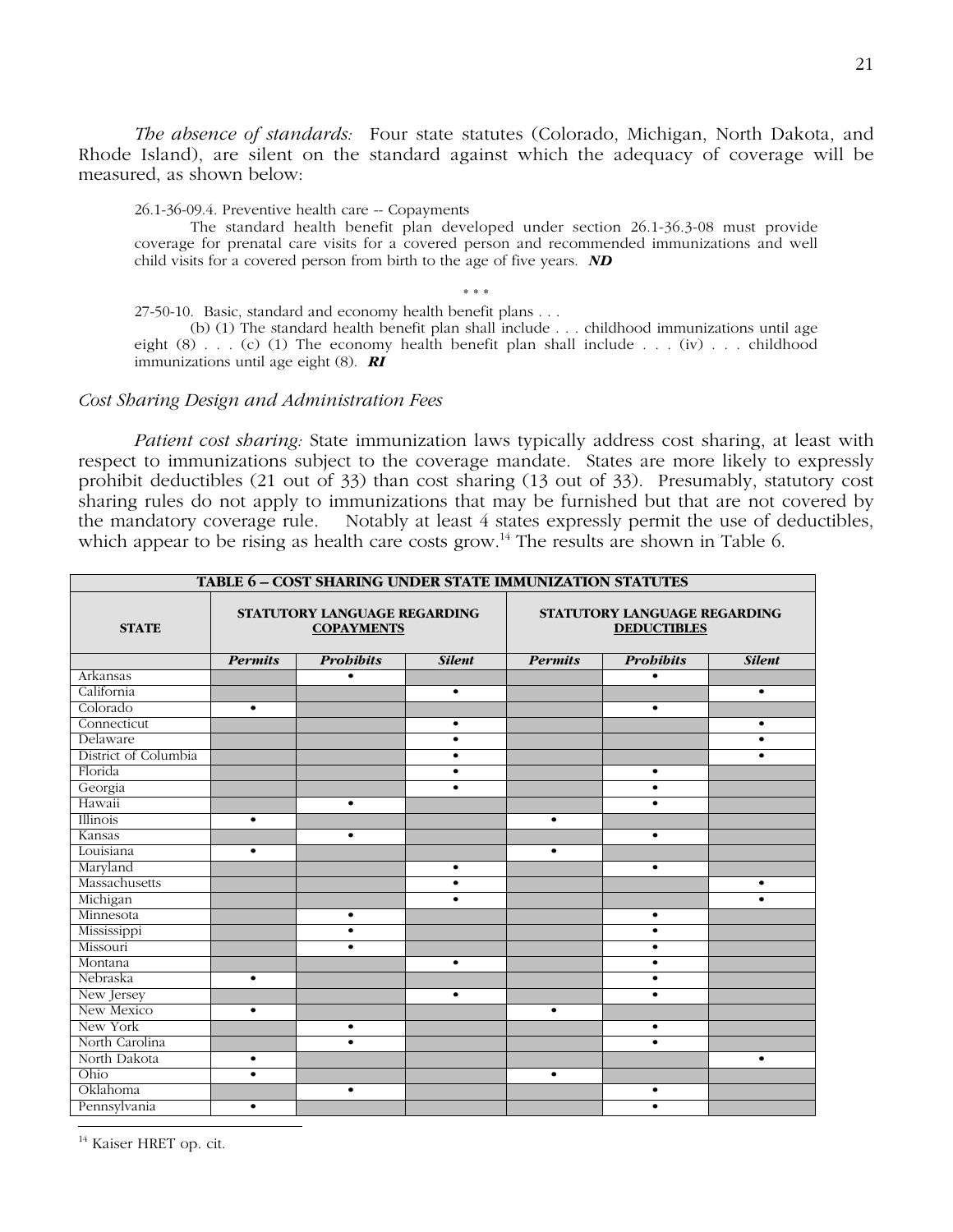| Rhode Island                                                                                                      |  |    |  |  |    |  |
|-------------------------------------------------------------------------------------------------------------------|--|----|--|--|----|--|
| Texas                                                                                                             |  |    |  |  |    |  |
| Virginia                                                                                                          |  |    |  |  |    |  |
| West Virginia                                                                                                     |  |    |  |  |    |  |
| Wisconsin                                                                                                         |  |    |  |  |    |  |
|                                                                                                                   |  | 13 |  |  | 21 |  |
| $*Total = 33$<br>$*Total = 33$                                                                                    |  |    |  |  |    |  |
| <b>Note:</b> * <b>Total equals 33</b> for each side of the table, i.e. 33 for Copayments, and 33 for Deductibles. |  |    |  |  |    |  |
| <b>Grey Box:</b> Category does not apply.                                                                         |  |    |  |  |    |  |
| Source: GWU/SPHHS/CHSRP analysis of state immunization laws, Winter 2003                                          |  |    |  |  |    |  |

Examples of statutory prohibition language are presented below:

23-79-141. Children's Preventive Health Care Act . . .

(f) Reimbursement, Coinsurance, and Deductibles . . . (2) (A) Benefits for recommended immunization services shall be exempt from any copayment, coinsurance, deductible, or dollar limit provisions in the accident and health insurance policy. This exemption shall be explicitly stated in the policy. *AR* \* \* \*

62A.047 Children's health supervision services and prenatal care services

A policy of individual or group health and accident insurance regulated under this chapter, or individual or group subscriber contract regulated under chapter 62C, health maintenance contract regulated under chapter 62D, or health benefit certificate . . . The policy, contract, or certificate must specifically exempt reasonable and customary charges for child health supervision services and prenatal care services from a deductible, copayment, or other coinsurance or dollar limitation requirement. *MN*

Although Mississippi mandates an offer of immunization coverage only, the offer must be made without cost sharing:

83-9-34. Child immunizations; optional coverage; written acceptance or rejection; application of section . . .

(3) The benefits required to be offered under subsection (2) of this section may not be made subject to a deductible, copayment or coinsurance requirement. *MS*

The Missouri statute bars deductibles and copayments, and also prohibits charges in excess of reasonable and customary standards.

376.1215. Immunizations, mandated coverage, exceptions, rulemaking.

2. Such coverage shall not be subject to any deductible or co-payment limits. . . .

6. No health care provider shall charge more than one hundred percent of the reasonable and customary charges for providing any immunization. *MO*

Permissive cost sharing language is illustrated by the following excerpts:

215.14 Immunizations; coverage

These benefits shall be payable under the same circumstances and conditions as benefits are paid under those policies, contracts, benefit plans, agreements, or programs for all other diagnoses, treatments, illnesses, or accidents. *LA*

\* \* \* 59A-22-34.3. Childhood immunization coverage required . . .

C. Coverage for childhood immunizations and necessary booster doses may be subject to deductibles and co-insurance consistent with those imposed on other benefits under the same policy, plan or certificate. *NM*

Illinois permits insurers to charge fees as long as they do not exceed the "usual and customary":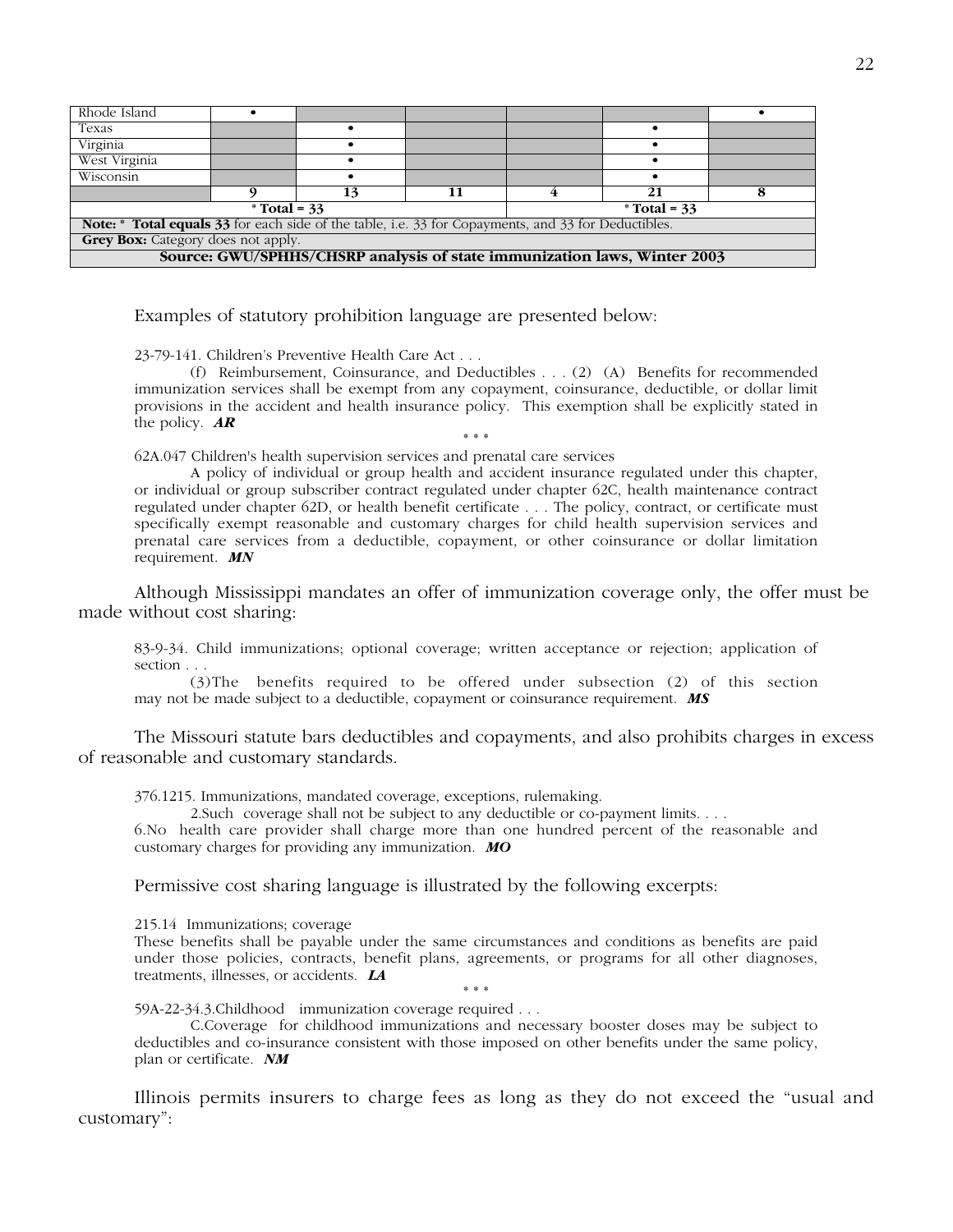# 215 ILCS 105/8. Minimum benefits

Sec. 8. Minimum benefits. . . . b. Outline of benefits. Covered expenses shall be limited to the usual and customary charge, including negotiated fees, in the locality for the following services and articles when prescribed by a physician and determined by the Plan to be medically necessary for the following areas of services, subject to such separate deductibles, co-payments, exclusions, and other limitations on benefits as the Board shall establish and approve, and the other provisions of this Section: *IL*

The Ohio statute imposes a "reasonableness" standard to any fees attached to immunizations:

3923.55 Benefits for child health supervision services from birth to age nine…

(D) Copayments and deductibles shall be reasonable and shall not be a barrier to the necessary utilization of child health supervision services by covered persons. (E) Benefits for child health supervision services that are provided to a child during the period from birth to age one shall not exceed a maximum limit of five hundred dollars…Benefits for child health supervision services that are provided to a child during any year thereafter shall not exceed a maximum limit of one hundred fifty dollars per year… *OH*

The following excerpts illustrate state statutes that permit the application of copayments but bar the use of deductibles:

# 10-16-104. Mandatory coverage provisions

(11) . . . (c) Benefits for child health supervision services shall be exempt from a deductible or dollar limit provision in any individual, small group, or large group health benefit plan issued in Colorado or covering a Colorado resident and such exemption shall be explicitly stated in such a plan. Any copayment or coinsurance applicable to the benefits received during the course of one visit pursuant to paragraph (b) of this subsection (11) shall not exceed the copayment or coinsurance payment applicable to a physician visit. *CO*

\* \* \*

#### 3505. Cost-sharing provisions

(a) Applicability.—Benefits for child immunization services shall be subject to copayment and coinsurance provisions of a health insurance policy to the extent that other medical services covered by the policy are subject to those provisions. (b) Exemption.—Benefits for child immunization services shall be exempt from deductible or dollar limit provisions in a health insurance policy. This exemption must be explicitly provided for in the policy. *PA*

# *Administration fees*

Of the 33 jurisdictions with immunization mandates, only West Virginia specifically permits payment for administration fees, while Rhode Island excludes coverage for the cost of vaccine. The remaining statutes are ambiguous or simply fail to address administration fees. We will conduct interviews with state insurance officials to clarify how these states address this issue. The following excerpts are from the West Virginia and Rhode Island statutes:

33-25A-8c. Third party payment for child immunization services . . .

This coverage will cover all costs associated with immunization, including the cost of the vaccine, if incurred by the health care provider, and all costs of vaccine administration. *W.VA*

\* \* \*

27.38.1-2. Coverage required for pediatric preventive care . . . (b) . . . Benefits do not need to be provided for the cost of biologicals used for vaccinations. *RI*

# *Network limitations and delivery and replacement*

No state statute addressed questions related to network or delivery and replacement cost.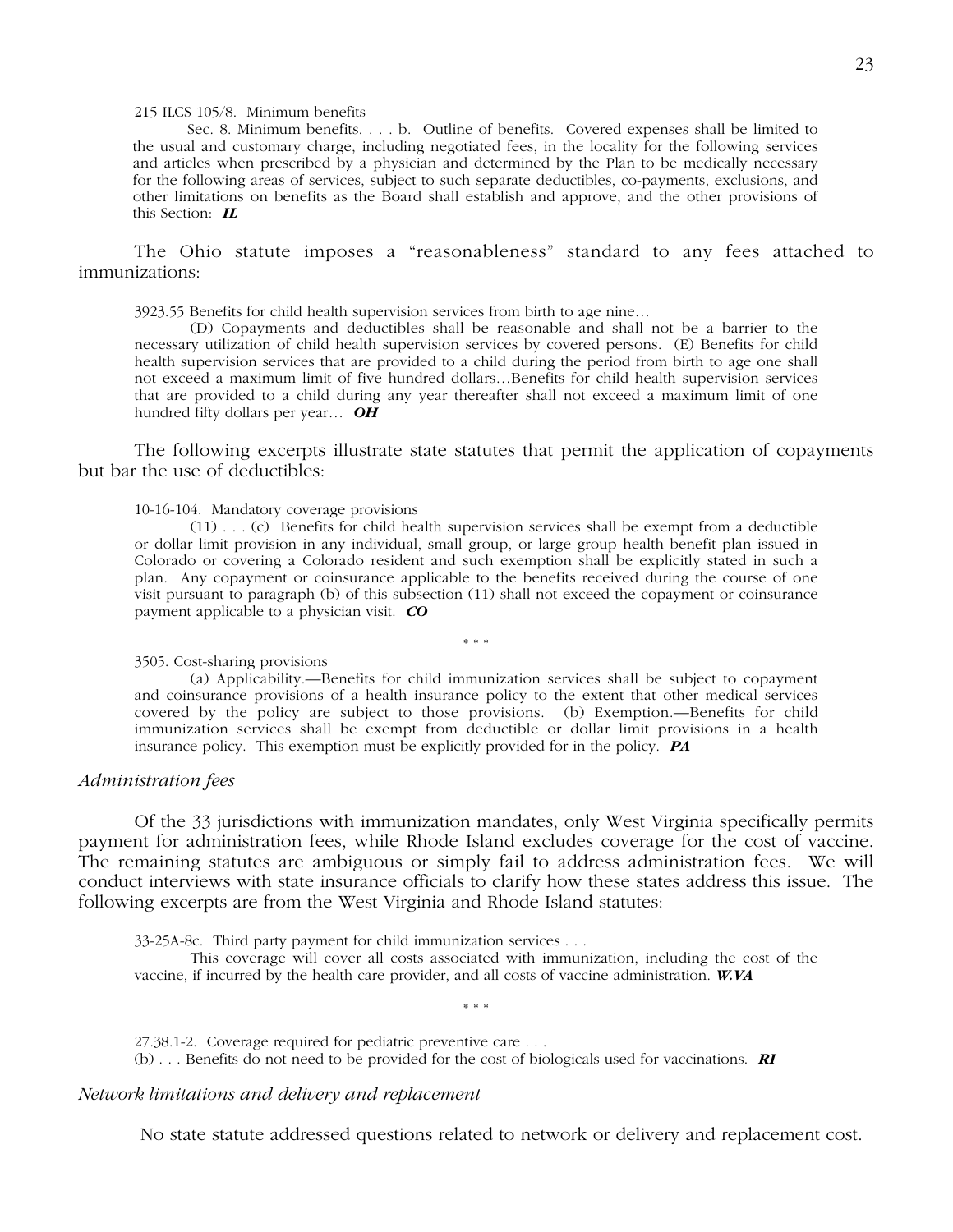# Synthesis of Findings: Illustrative Maps

The maps that accompany this study show the results of stage 2, when state laws were compared against the composites for pediatric coverage mandates. **No state** statute meets the most rigorous definition of "comprehensive"; that is, no state mandates coverage of all children up to 18, sets coverage at the ACIP standard, and prohibits both copayments and deductibles. Map #1 shows Composite 2 (age standards only are relaxed). This map shows that 1 state met the standard of Composite 2. Map #2 shows that 2 states met the standard of composite 3 (relaxed age requirements and relaxed protections against copayments). Map #3 shows the cumulative results under composite 4 (relaxed age levels, relaxed protections against copayments but deductibles still would be prohibited) and a relaxed standard of coverage (either ACIP or another standard). Under this most relaxed definition of a comprehensive statute, the total number of states that meet this lesser comprehensiveness test rises to 15 states.

Only by completely eliminating both protections against deductibles as well as *any* standard of coverage (either ACIP or otherwise) does the number of states with qualifying statutes increase appreciably. At this point however, all standards of coverage have been eliminated and all protections against deductibles have been lost, and the state statute could not realistically be considered "comprehensive."

# **Discussion**

It is commonly reported that the majority of states have immunization mandates as part of their state health insurance laws. While this assessment is correct, this study underscores that this statement is only the starting point for understanding the depth of and variation in state immunization health insurance mandates. When these mandates are measured against a typology designed to examine the critical elements of an insurance mandate (mandated coverage, the extent of the enrollee group covered by the mandate, the standard of coverage, and regulation of cost-sharing, networks, and payment arrangements), their limitations become evident. Nearly all states with a mandate in fact mandate coverage, as opposed to an offer of coverage. Furthermore, with a very limited exception for coverage of certain women made by three states, no state addresses adult enrollees as part of the mandate. State mandates virtually always focus on children, but even here, states vary substantially with respect to the ages of children covered, the standard of coverage used, and the regulation of cost sharing. State coverage mandates extend to "immunizations" and thus reach not merely the biological but the full act of immunization, which in the common sense term, would include both the biological and its administration. Yet no state regulates payment to ensure rate adequacy. Finally, despite the link in modern health insurance arrangements between coverage and receipt of care through provider networks, no state insurance laws address networks.

The impact of this variation becomes evident when one groups states by the extent of their laws. No state maintains a mandatory coverage law that is *comprehensive* under the typology developed for this study: that is, the law reaches all children under 18, applies the ACIP standard of coverage, and prohibits all forms of patient cost sharing (i.e., deductibles and copayments). When the test is relaxed somewhat (e.g., the age limit of the child mandate, the coverage standard, or permissible uses of copayments) the number of states with comprehensive mandates increases, but not considerably. Indeed, under the various lesser "composite" scenarios we developed, the maximum number of states whose immunization laws can be considered "comprehensive" climbs to only 15.

Several major implications and questions flow from this analysis.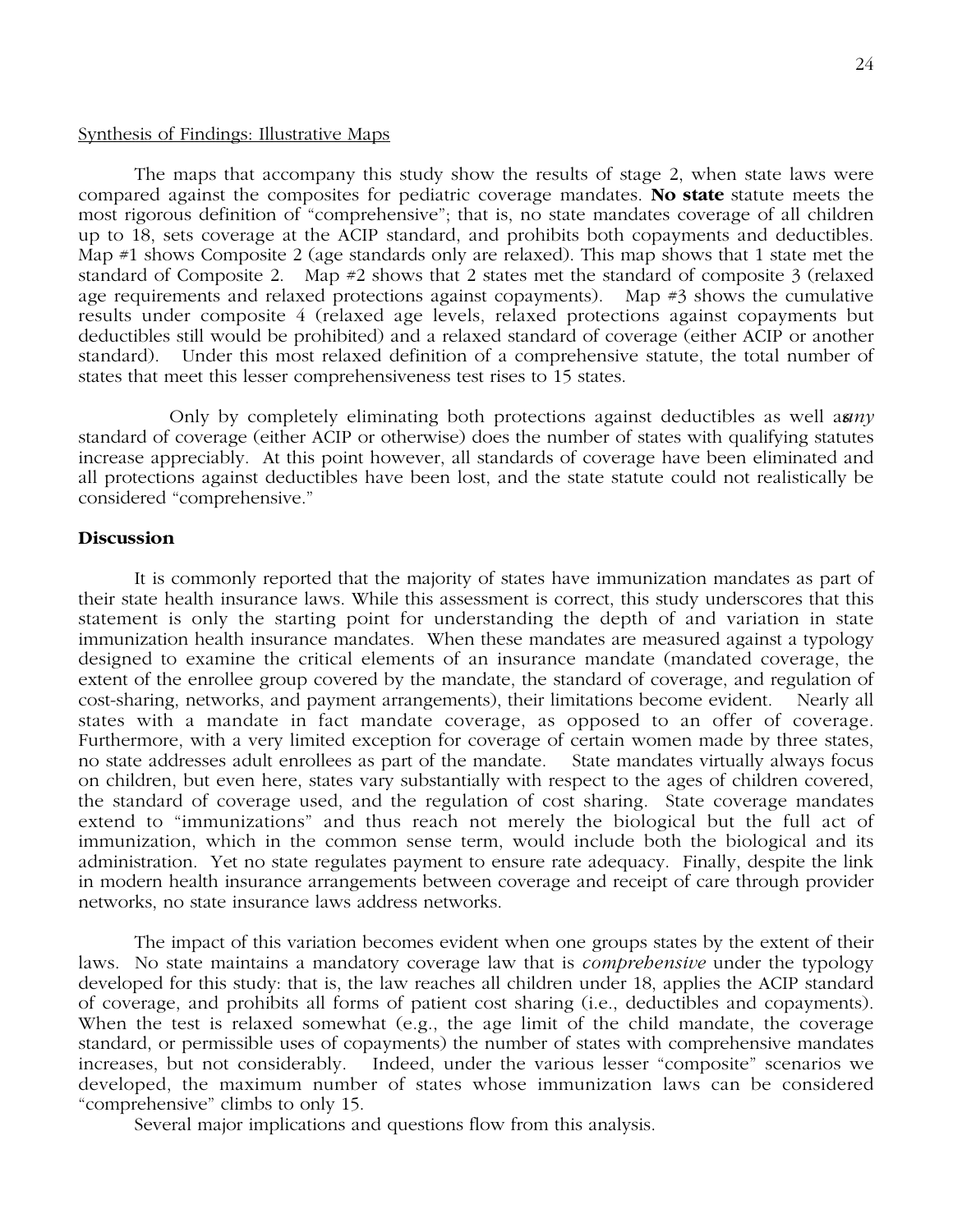# *1. Should this variation in state immunization mandates be of concern, and if so, what might be done to lessen it?*

We believe that these limits should be a matter of concern to policy makers. First, the limitations create important provisos and exceptions to coverage which purchasers may or may not understand and which insurers (understandably) will make use of as a means of limiting their risk exposure. For example, an employer who buys a policy covering "immunizations" may believe that the coverage will be at the officially recommended standards of the CDC or that the coverage will limit undue financial exposure at the point of service. In fact, the statute may fail to achieve critical financing protections, particularly in the case of emerging vaccines, which may be relatively costly. Unless coverage is at the ACIP level and protected against undue out-of-pocket payments, the advances brought about by a new vaccine may be slow to reach enrollees, despite the presence of a mandate.

We also believe that a primary contributor to the variation and omissions in these state laws is the limited understanding on the part of state policy makers regarding the key elements that should be addressed in an immunization coverage mandate. Our belief stems from both the complexity of U.S. immunization policy and practice, as well as the complexity of drafting coverage language. In particular, this latter point has become readily apparent to us through our managed care contract studies sample purchasing specifications drafting project for the CDC.<sup>15</sup> Through this project we were able to discern both the broad range of sub-issues that must be addressed in a coverage mandate (in this case a contract rather than a statute, but a legal document nonetheless), as well as the learning curve that policy makers face as they think about setting standards for insurers.

Based on this experience we recommend the development of a model immunization statute in conjunction with the Center on Public Health Law at Georgetown, the National Association of Insurance Commissioners, ASTHO, and experts within the CDC. We believe that our earlier drafting work for the CDC NIP in the managed care context<sup>16</sup> offers solid precedent and an important starting point for this type of drafting and dissemination effort.

# *2. What explains the decision by certain states to maintain both a universal or select universal vaccine distribution program as well as an immunization mandate?*

One of the more intriguing findings of the study is the overlap between states with universal and universal select vaccine purchasing systems and those with insurance mandates. It is important to understand how these two separate bodies of state legal activity (one a public health purchasing and distribution system, the other, an insurance mandate) work together. Presumably the mandate ensures that with respect to the administration of vaccines, health professionals are paid by insurers when they immunize insured populations with vaccines secured through the universal program. Some states may also build allocation assumptions into their universal programs that require insurers to act as "first-dollar" payers where coverage is in fact available. Finally, of course, universal programs fill in gaps faced by patients who are uninsured or underinsured.

It is important to understand the precise ways in which these two systems interact, the coverage and payment assumptions that underlie them, and the extent to which universal systems are compensating for failure of state insurance laws. For example, in a state that assumes

 <sup>15</sup> See http://www.gwhealthpolicy.org/newsps/immun/index.html.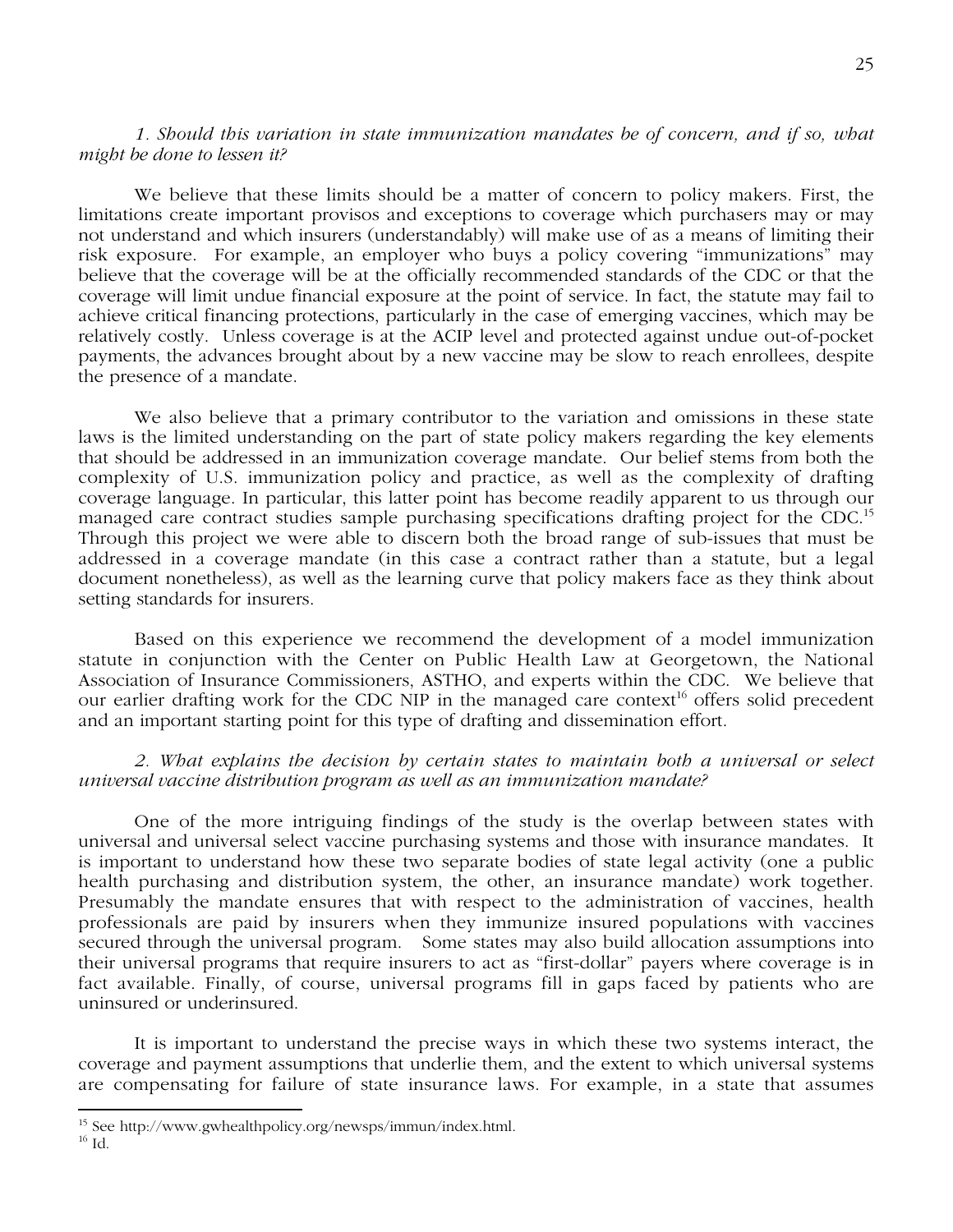insurance as a first dollar payer but whose coverage statute is not tied to ACIP, it may be years before coverage is updated to ACIP standards, leaving the state as the first dollar payer for emerging vaccines.

Given the prevalence of states with double systems, we recommend further analysis through intensive case study and data collection efforts.

# *3. Why do certain states have neither mandates nor universal systems?*

A surprising number of states (one third) have no insurance mandates in the area of immunizations. The reasoning behind this decision needs to be more carefully researched and understood. Together these 18 states comprise approximately 19% of the U.S. population, so their lack of a mandate is not inconsiderable. Some maintain some form of universal purchase and distribution program, while others do not have this type of program, either. Understanding the reasons for the lack of any insurance mandate is important not only to prospects for reform in these states, but to prospects of further reform in states that do have mandates. To the extent that the lack of any mandate is the result of an attempted and failed effort at reform, any future policy reform strategies would differ significantly from those employed in states that have never considered such a mandate.

In view of the high number of states that fall into this category, we recommend further investigation through a series of case studies, meetings with key stakeholders (e.g., public health officials, pediatric societies, insurance commissioners, and others in the state) and analysis of the states' markets.

*4. Which of the factors presented in this typology may in fact have the greatest impact on the sufficiency of pediatric vaccine coverage?*

This study is designed to present an in-depth profile of state immunization laws. It cannot answer the important question of which elements of our typology have the greatest impact on the quality of the coverage. Nor can it tell the CDC what insurers actually do. For example, a state may mandate coverage only for select vaccines, but the state's principal health insuring organizations may in fact cover far more than the required statutory level. Understanding the reality of insurer choices with respect to immunization, particularly where adequacy of children's immunization is an express performance measure, is critical. Also essential is further understanding of which elements in this multi-phased measurement system appear to be more strongly associated with actual immunization levels. Further research aimed at building an association between insurance mandates and vaccine coverage, which also takes into account insurer market practices and the presence of universal immunization purchase and delivery programs, would appear to be in order.

# *4. What explains the almost non-existent regulatory response for adults?*

We believe that the absence of immunization standards for adults should be a matter on which the CDC focuses. The ACIP addresses all ages of individuals, and in the case of nonelderly adults, contains considerable recommendations for both preventive immunizations as well as immunizations where certain risks are present. In a risk context, an immunization may in fact be covered as a form of treatment for a particular underlying condition (e.g., insurers may cover immunizations for pregnant women as pregnancy related care and without regard to state immunization mandates). Far more knowledge is necessary where insurer practices related to adults is concerned.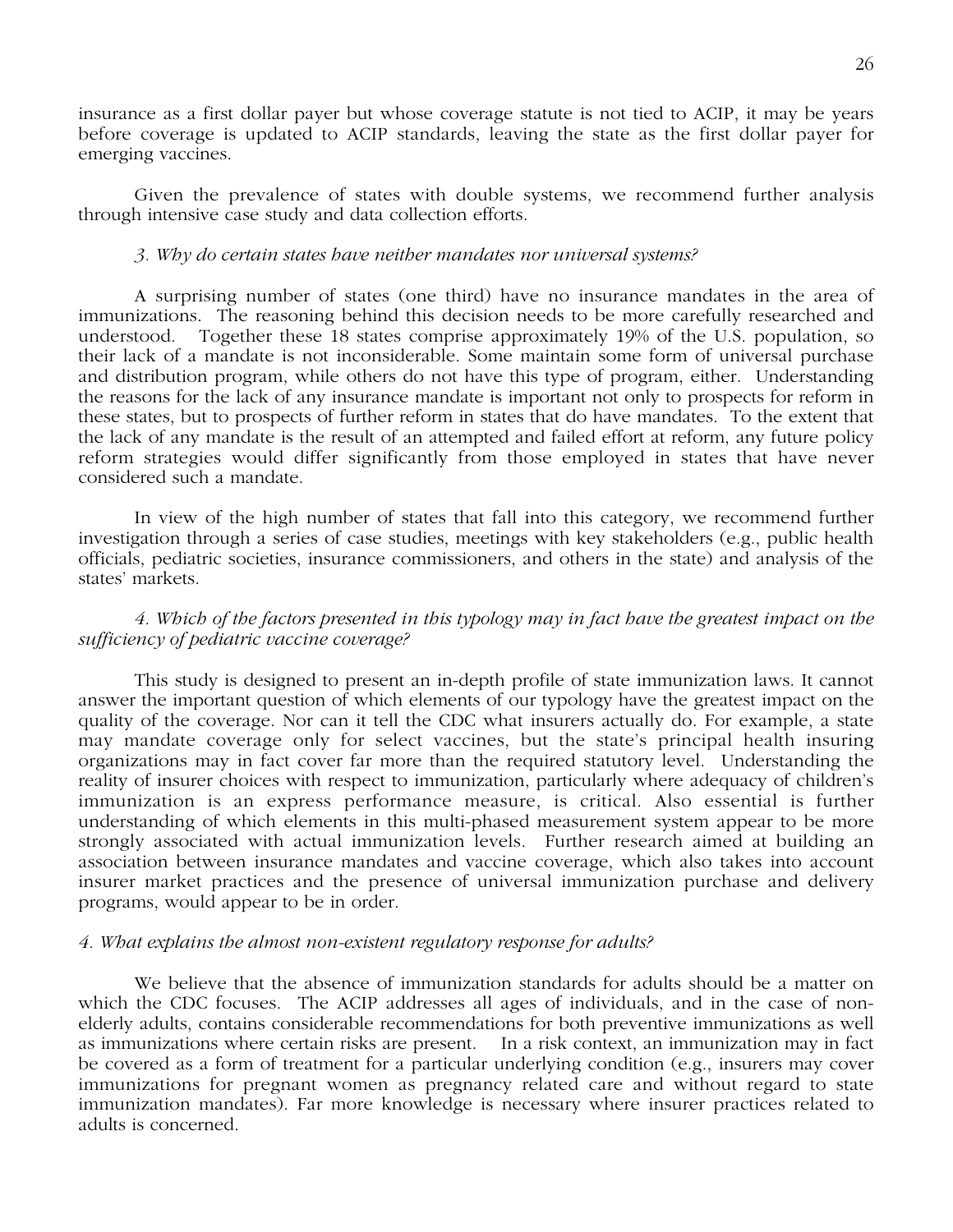Also of importance is greater understanding of the link between health insurance coverage for adults and coverage as a workplace matter for working adults. For example, health insurance plans for local public health agency workers may not include immunizations and yet as a workplace safety matter, a local health department may furnish all necessary immunizations. Similarly, a health worker exposed to health risks on the job presumably would be covered for certain immunizations as a form of workplace compensation.

Thus, the question of coverage rules for adults, particularly adults in the workforce, is complex but significant and bears follow-up study.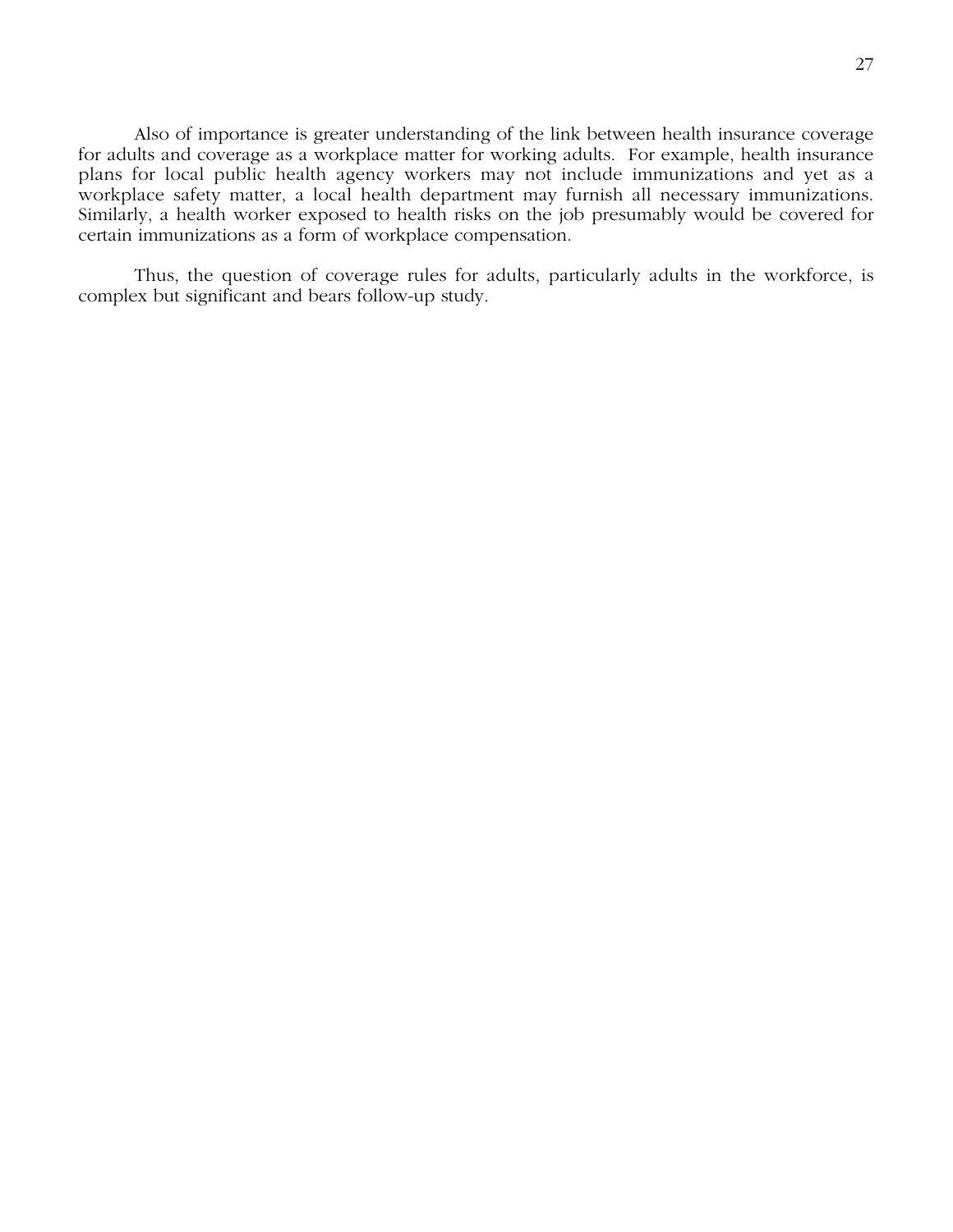# **APPENDIX 1 - Statutory Language**

# **THE IMMUNIZATION COVERAGE MANDATE**

#### **Arkansas**

23-79-141. Children's Preventive Health Care Act . . .

(b) Declaration of Purposes. The purpose of this section is to assure that all children eighteen (18) years of age and younger are provided with insurance coverage for preventive health care services during their formative years . . . (c) Definitions. As used in this section: (1) "Children's preventive health care services" means physiciandelivered or physician-supervised services for eligible dependents from birth through age eighteen (18), with . . . appropriate immunizations. . . .

(d) Applicability. (1) Every accident and health insurer, hospital or medical service corporation, health maintenance organization, fraternal benefit society, and self-insured plan transacting accident and health insurance or providing accident and health coverage in this state which delivers, issues for delivery in this state, or renews, extends, or modifies accident and health policies, contracts, certificates, and plans providing hospital and medical coverage on an expense-incurred, services, or prepaid basis, which contracts provide coverage for a family member of the insured person, shall provide to the contract holder coverage for periodic preventive care visits for covered persons. *AR*

# **California**

10121. Self-insured employee welfare benefits for birth and newborn children . . .

(d) Every self-insured employee welfare benefit plan issued or amended on or after January 1, 1987, which provides benefits to the employee's dependents, shall offer a choice to all employees of coverage for comprehensive preventive health care for children. (e) For purposes of this section, benefits for the comprehensive preventive care of children shall . . . provide for the following . . . (2) Immunizations. *CA*

10123.5. Coverage in group policy for preventive care of young children . . .

(a) . . . every insurer issuing group disability insurance which covers hospital, medical, or surgical expenses shall provide benefits for the comprehensive preventive care of children 16 years of age or younger under such terms and conditions as may be agreed upon between the group policyholder and the insurer. . . (b) For purposes of this section, benefits for the comprehensive preventive care of children shall comply with both of the following . . . (2) Provide for the following: (B) Immunizations. *CA*

10123.55. Coverage in group policy for preventive care of children of specified ages . . .

(a) . . . every insurer issuing group disability insurance which covers hospital, medical, or surgical expenses shall provide benefits for the comprehensive preventive care of children 17 and 18 years of age under such terms and conditions as may be agreed upon between the group policyholder and the insurer. . . (b) For purposes of this section, benefits for the comprehensive preventive care of children shall comply with both of the following . . . (2) Provide for the following: (B) Immunizations. *CA*

#### **Colorado**

10-16-104. Mandatory coverage provisions . . .

(1.5) Child immunization coverage. An entity subject to the provisions of this article, article 8 of this title, or section 607 (1) of the federal "Employment Retirement Income Security Act of 1974", as amended, that provided coverage for pediatric vaccinations on May 1, 1993, shall not reduce the level of the coverage in effect on that date.

11) Child health supervision services. (a) For purposes of this subsection (11), unless the context otherwise requires, "child health supervision services" means . . . immunizations required to be provided in basic and standard health benefit plans pursuant to section 10-16-105 (7.2), to dependent children up to age thirteen.

(b) An individual, small group, or large group health benefit plan issued in Colorado or covering a Colorado resident that provides coverage for a family member of the insured or subscriber, shall, as to such family member's coverage, also provide that the health insurance benefits applicable to children include coverage for child health supervision services up to the age of thirteen. Each plan shall, at a minimum, provide benefits for preventive child health supervision services. *CO*

# **Connecticut**

38a-533. Mandatory coverage for preventive pediatric care.

(a) For purposes of this section, "preventive pediatric care" means the periodic review of a child's physical and emotional health from birth through six years of age by or under the supervision of a physician. Such review shall include . . . appropriate immunizations. . . .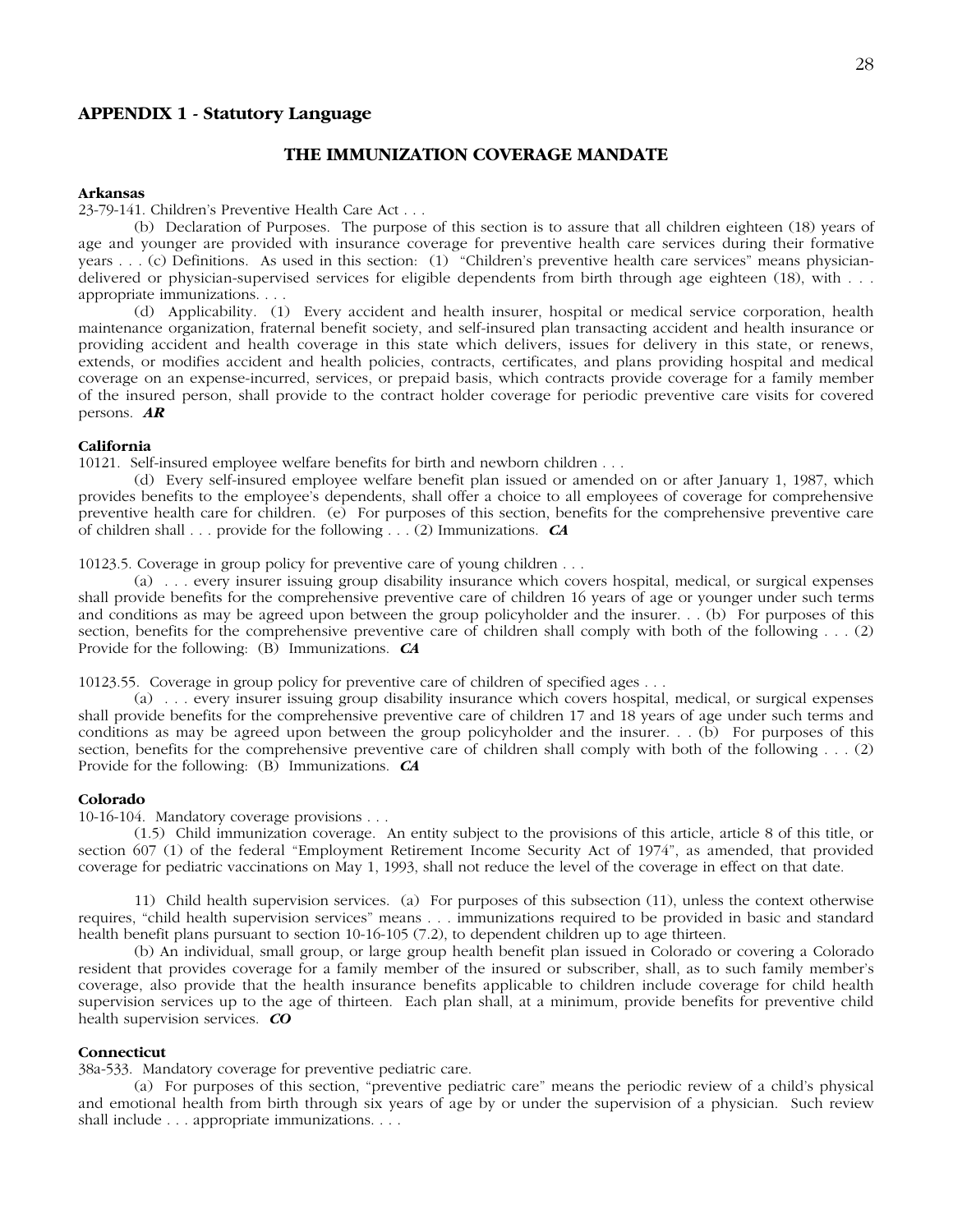(b) Every group health insurance policy providing coverage . . . shall provide benefits for preventive pediatric care for any child covered by the policy or contract. *CT*

# **Delaware**

# 3558. Child immunizations

All group and blanket health insurance policies which are delivered or issued for delivery in this State by any health insurer or health service corporation shall provide coverage for each child of the insured, from birth through the date such child is 18 years of age for immunization against: 1. Diphtheria, 2. Hepatitis B, 3. Measles, 4. Mumps, 5. Pertussis, 6. Polio, 7. Rubella, 8. Tetanus, 9. Varicella, 10. Haemophilus influenzae B, and 11. Hepatitis A. *DE*

# **District of Columbia**

Title 31. Insurance and Securities

Subtitle IV. Health and Related Insurance

Chapter 38. Newborn Health Insurance

31-3802. Extent of coverage

The coverage for dependent children up to 18 years of age shall include . . . (2) Coverage for preventive and primary care services, including . . . immunizations. *DC*

#### **Florida**

627.6416. Coverage for child health supervision services

(1) All health insurance policies providing coverage on an expense-incurred basis which provide coverage for a member of a family of the insured or subscriber must, as to such family member's coverage, also provide that the health insurance benefits applicable for children include coverage for child health supervision services from the moment of birth to age 16 years.  $\ldots$  (2)  $\ldots$  (a) Child health supervision services must include  $\ldots$  appropriate immunizations. *FL*

# 627.6579. Coverage for child health supervision services

(1) All group, blanket, or franchise health insurance policies providing coverage on an expense-incurred basis which provide coverage for a family member of the certificateholder or subscriber must, as to such family member's coverage, also provide that the health insurance benefits applicable for children include coverage for child health supervision services from the moment of birth to age 16 years. . . . (2) . . . (a) Child health supervision services must include . . . appropriate immunizations. *FL*

# 627.6574. Maternity care . . .

(4) Any group, blanket, or franchise policy of health insurance that provides coverage, benefits, or services for maternity or newborn care must provide coverage for postdelivery care for a mother and her newborn infant. The postdelivery care must include . . . immunizations. *FL*

# 627.6406. Maternity care

(4) Any policy of health insurance that provides coverage, benefits, or services for maternity or newborn care must provide coverage for postdelivery care for a mother and her newborn infant. The postdelivery care must include . . . immunizations. *FL*

# **Georgia**

Chapter 29. Individual Accident and Sickness Insurance

33-29-3.4. Insurance coverage for child wellness services

(1) "Child wellness services" means . . . appropriate immunizations. . . . (b) Every insurer authorized to issue an individual accident and sickness policy in this state shall include, either as a part of or as a required endorsement to each basic medical or hospital expense, major medical, or comprehensive medical expense policy issued, delivered, issued for delivery, or renewed in this state on or after July 1 1995, basic coverage for child wellness services for an insured child from birth through the age of five years. *GA*

#### 33-30-4.5. Coverage for child wellness services

(1) "Child wellness services" means . . . appropriate immunizations. . . . (b) Every insurer authorized to issue a group accident and sickness policy in this state shall include, either as a part of or as a required endorsement to each basic medical or hospital expense, major medical, or comprehensive medical expense policy issued, delivered, issued for delivery, or renewed in this state on or after July 1 1995, basic coverage for child wellness services for an insured child from birth through the age of five years. *GA*

# **Hawaii**

Part II. Group and Blanket Disability Insurance . . . 431:10A-206.5. Coverage for child health supervision services.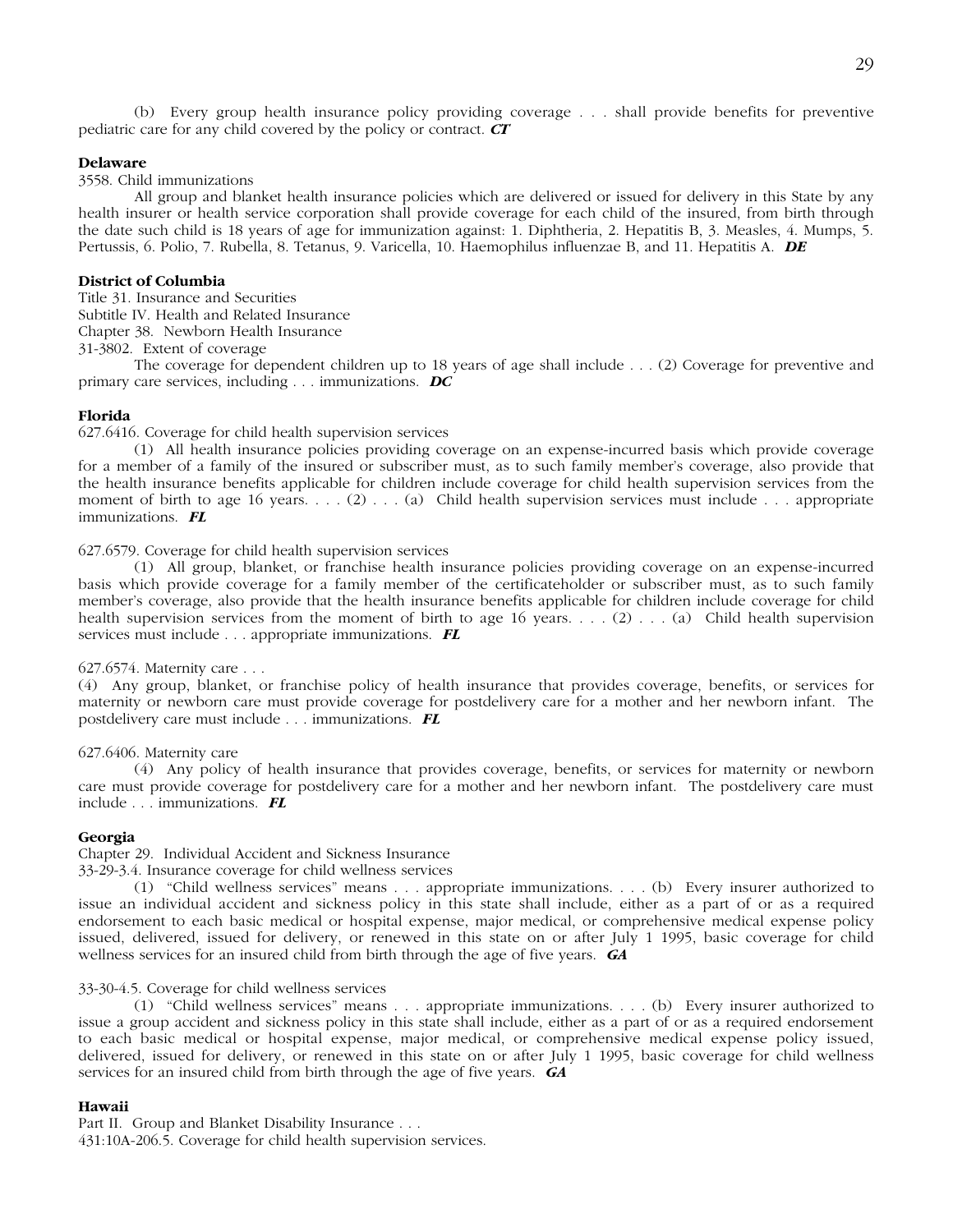(a) All health insurance policies issued in this State, which provide coverage for the children of the insured shall provide coverage for child health supervision services from the moment of birth through age five years. . . .

(b) Child health supervisions services shall include . . . immunizations. . . .

(c) Minimum benefits may be limited to one visit payable to one provider for all of the services provided at each visit cited in this section, except that the limitations authorized by this subsection shall not apply to immunizations. *HI*

# **Illinois**

Chapter 215. Insurance

Comprehensive Health insurance Plan Act

215 ILCS 105/8. Minimum benefits

Sec. 8. Minimum benefits. A. Availability. The Plan shall offer in an annually renewable policy . . . (2.5) Professional services provided by a physician to children under the age of 16 years for . . . age appropriate immunizations. *IL*

# **Kansas**

40-2,102. Coverage for newly born and adopted children; coverage for immunizations; notification of birth or adoption; mandatory option to cover delivery expenses of birth mother of adopted child.

(a) (1) All individual and group health insurance policies providing coverage on an expense incurred basis, individual and group service or indemnity type contracts issued by a profit or nonprofit corporation and all contracts issued by health maintenance organizations organized or authorized to transact business in this state which provides coverage for a family member of the enrollee, insured or subscriber shall, as to such family members' coverage, also provide that the health insurance benefits applicable for children shall be payable with respect to a: (A) Newly born child of the enrollee, insured or subscriber from the moment of birth. . . .

(2) The coverage for newly born children shall consist of: . . . (B) routine and necessary immunizations for all newly born children of the insured or subscriber. *KS*

# **Louisiana**

215.14 Immunizations; coverage

A. Any hospital, health, or medical expense insurance policy, hospital or medical service contract, employee welfare benefit plan, health and accident insurance policy, or any other insurance

contract of this type, including a group insurance plan other than the Office of Group Benefits programs, and a selfinsurance plan, which is delivered or issued for delivery in this state on or after January 1, 1993, shall include benefits payable for immunizations for dependent children from birth to age six. *LA*

# **Maryland**

15-817. Coverage for child wellness services

(a) "Child wellness services" defined. -- In this section, "child wellness services" means preventive activities designed to protect children from morbidity and mortality and promote child development.

(b) Scope of section. - - This section applies to each individual hospital or major medical insurance policy, group or blanket health insurance policy, and nonprofit health service plan that: (1) is delivered or issued for delivery in the State; (2) is written on an expense-incurred basis; and (3) provides coverage for a family member of the insured. . . .

(c) Coverage required. – . . . (2) The minimum package of child wellness services shall cover at least: (i) all visits for . . childhood and adolescent immunizations. *MD*

# **Massachusetts**

47C. Certain Accident and Sickness Insurance Policies to Cover Newborn Infants and Adopted Children, Including Congenital Defects, Birth Abnormalities, or Premature Birth.

Any blanket or general policy of insurance . . . which provides hospital expense and surgical expense insurance, which provides for dependent coverage . . . shall include as insured members of the blanket general policy, policy of accident and sickness, or fund newborn infants and newborn infants of a dependent of a policyholder domiciled in the commonwealth or a beneficiary domiciled in the commonwealth of a fund immediately from the moment of birth and thereafter. . . .

Any policy of insurance or any employers' health and welfare fund, as described in this section, shall provide . . . for the provision of preventive and primary care services for children. For the purposes of this paragraph preventive care services shall mean services rendered to a dependent child of an insured from the date of birth through the attainment of six years of age and shall include . . . appropriate immunizations. *MA*

# **Michigan**

Chapter 550 General Insurance Laws Nonprofit Health Care Corporation Reform Act; Part 4.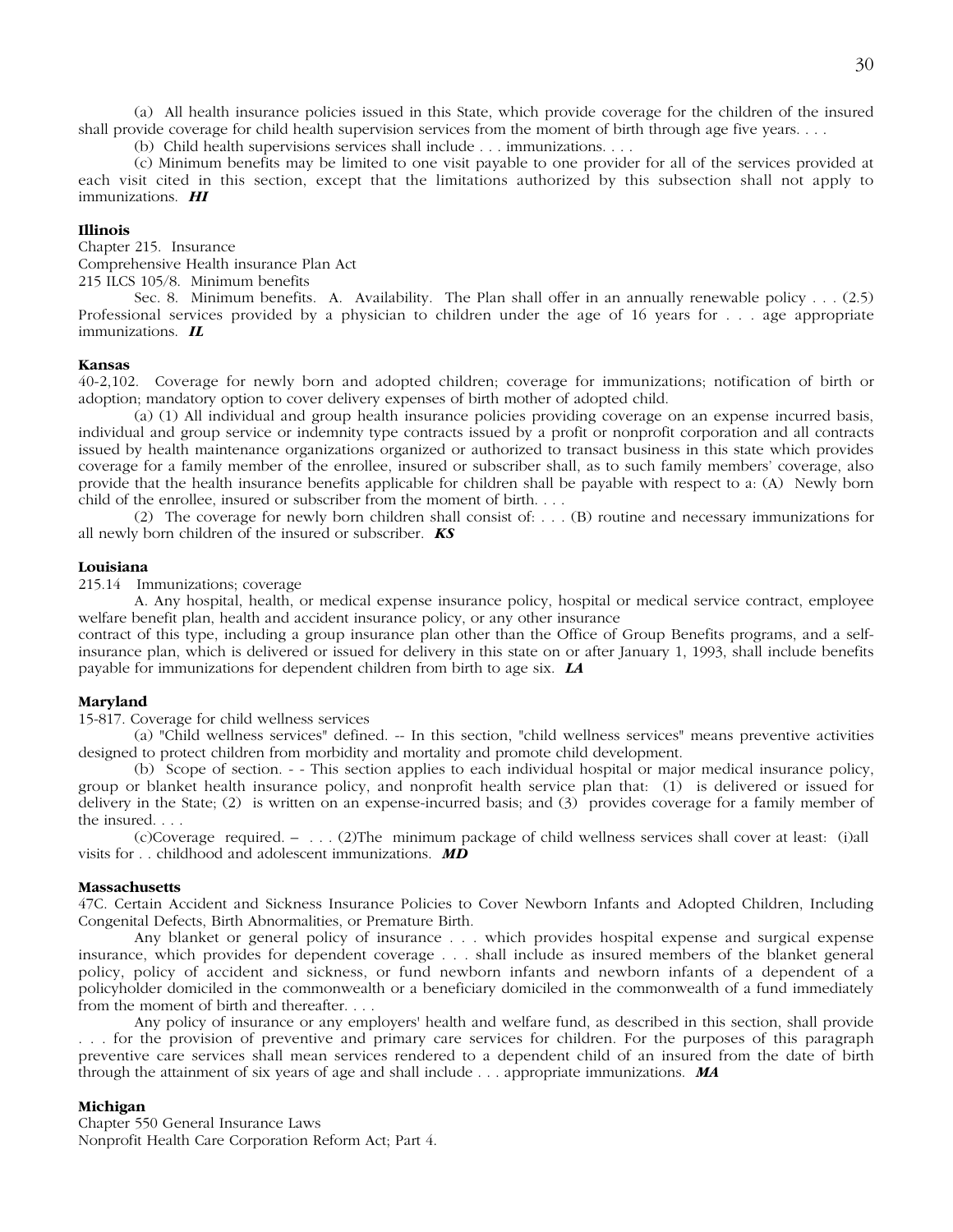550.1438. Primary health care benefits furnished; additional benefits.

Sec. 438. Notwithstanding any other provision of this act, a health care corporation may limit the benefits it will furnish to an eligible child enrolled in the program to the following primary health care benefits: . . . e) Preventive care, including, but not limited to, immunizations and well-child visits to a doctor's office. *MI*

# **Minnesota**

62A.047 Children's health supervision services and prenatal care services

A policy of individual or group health and accident insurance regulated under this chapter, or individual or group subscriber contract regulated under chapter 62C, health maintenance contract regulated under chapter 62D, or health benefit certificate . . . must provide coverage for child health supervision services and prenatal care services. . . . "Child health supervision services" means . . . appropriate immunizations . . . appropriate to the age of a child from birth to age six, and appropriate immunizations from ages six to 18. *MN*

# **Mississippi**

83-9-34. Child immunizations; optional coverage; written acceptance or rejection; application of section

(1) In this section, "health benefit plan" means a plan that provides benefits for medical or surgical expenses incurred as a result of a health condition, accident or sickness and that is offered by any insurance company group hospital service corporation or health maintenance organization that delivers or issues for delivery an individual, group, blanket or franchise insurance policy or insurance agreement, a group hospital service contract or an evidence of coverage or, to the extent permitted, by the Employee Retirement Income Security Act of 1974 . . . or any other analogous benefit arrangement. . . .

(2) A health benefit plan that provides benefits for a family member of the insured shall provide an option for the insured to elect coverage for each newly born child of the insured, from birth through the date the child is twenty-four (24) months of age, for: (a) Immunization against: (i) Diphtheria; (ii) Hepatitis B; (iii) Measles; (iv) Mumps; (v) Pertussis; (vi) Polio; (vii) Rubella; (viii) Tetanus; (ix) Varicella; and (x) Hemophilus Influenza B (HIB). . . .(c) The coverage shall be offered on an optional basis, and each primary insured must accept or reject such coverage in writing and accept responsibility for premium payment. *MS*

# **Missouri**

376.1215. Immunizations, mandated coverage, exceptions, rulemaking

1. All individual and group health insurance policies providing coverage on an expense-incurred basis, individual and group service or indemnity type contracts issued by a health services corporation, individual and group service contracts issued by a health maintenance organization and all self-insured group arrangements to the extent not preempted by federal law and all managed health care delivery entities of any type or description shall provide coverage for immunizations of a child from birth to five years of age as provided by department of health regulations. *MO*

376.801. Coverage for child health supervision services required--definitions-- permitted limitations on benefits.

2. As used in this section, the following terms mean: (1) "Child health supervision services", the periodic review of a child's physical and emotional status by a physician or pursuant to a physician's supervision. A review shall include . . . appropriate immunizations. *MO*

# **Montana**

33-31-102 Definitions.

As used in this chapter, unless the context requires otherwise, the following definitions apply . . . (2) "Basic health care services" means . . . (i) immunizations; *MT*

# Part 3 Requirements for Certain Individual Coverages

33-22-303 Coverage for well-child care.

(1) Each medical expense policy of disability insurance or certificate issued under the policy that is delivered, issued for delivery, renewed, extended, or modified in this state by a disability insurer and that provides coverage for a family member of the insured or subscriber must provide coverage for well-child care for children from the moment of birth through 2 years of age . . . (2) Coverage for well-child care under subsection (1) must include . . . (b) routine immunizations. *MT*

# 33-22-512 Coverage for well-child care.

1) Each group disability policy or certificate of insurance that is delivered, issued for delivery, renewed, extended, or modified in this state by a disability insurer and that provides coverage for a family member of the insured or subscriber must provide coverage for well-child care for children from the moment of birth through 2 years of age.  $\ldots$  (2) Coverage for well-child care under subsection (1) must include  $\ldots$  (b) routine immunizations. *MT*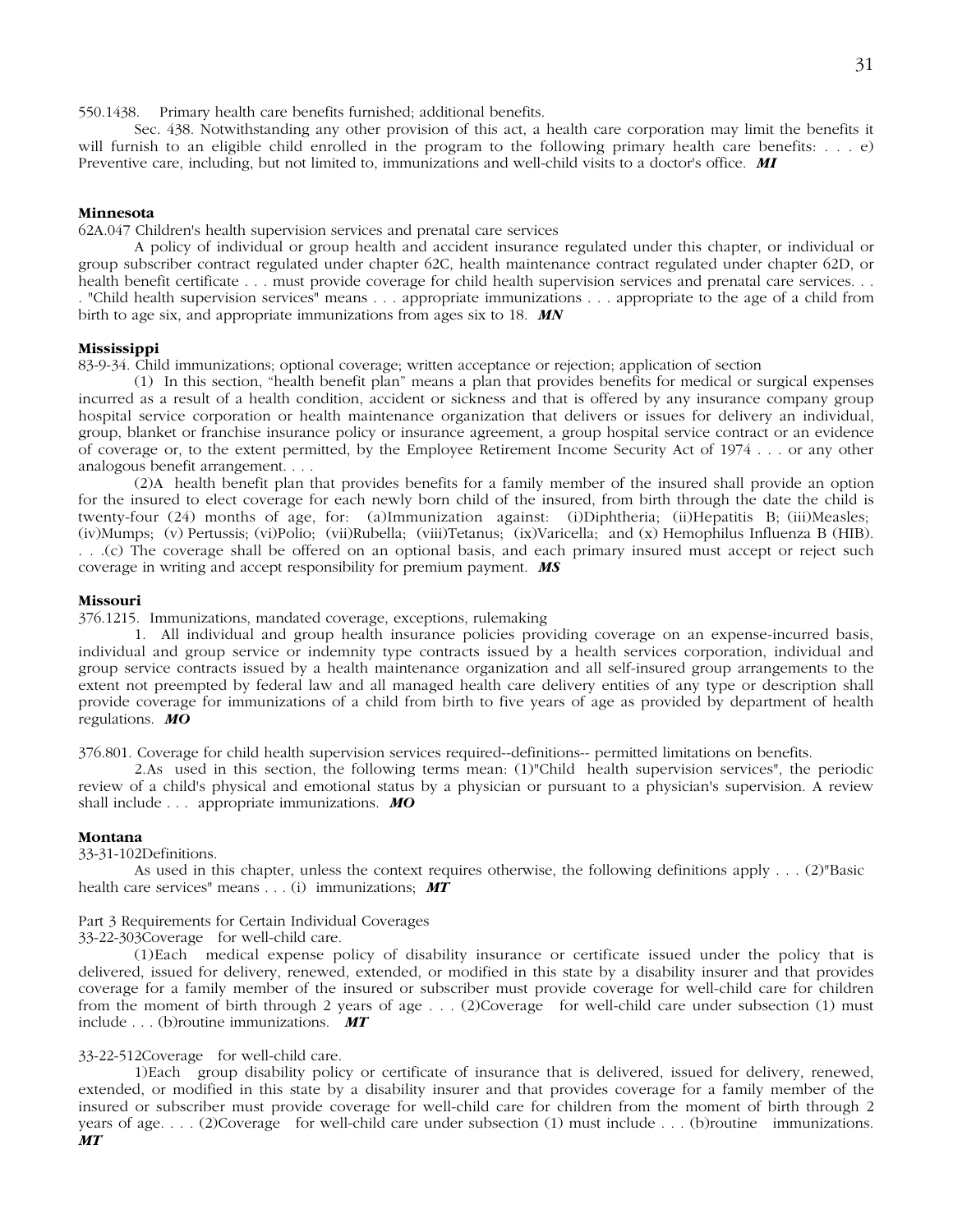# 33-30-1014 Coverage for well-child care.

(1) Each disability insurance plan or group disability insurance plan that is delivered, issued for delivery, renewed, extended, or modified in this state by a health service corporation and that provides coverage for a family member of the insured or subscriber must provide coverage for well-child care for children from the moment of birth through 2 years of age.  $\ldots$  (2) Coverage for well-child care under subsection (1) must include  $\ldots$  (b) routine immunizations. *MT*

# 33-22-1521 Association plan -- minimum benefits . . .

(2) Covered expenses for plans offered under subsections (1)(a) and (1)(b) must be for the following medically necessary services and articles when prescribed by a physician or other licensed health care professional and when designated in the contract . . . (r) immunizations. *MT*

# **Nebraska**

44-784. Coverage for childhood immunizations**;** requirements

[A]ny expense-incurred group sickness and accident insurance policy or subscriber contract delivered, issued for delivery, or renewed after January 1, 1995, or any expense-incurred individual sickness and accident insurance policy or subscriber contract delivered or issued for delivery after such date that provides coverage for a dependent child under six years of age shall provide coverage for childhood immunizations. . . For purposes of this section, childhood immunizations shall mean the complete set of vaccinations for children from birth to six years of age for immunization against measles, mumps, rubella, poliomyelitis, diphtheria, pertussis, tetanus, and haemophilus influenzae type B. *NE*

#### **New Jersey**

17:48-6m. Hospital service corporation contracts, child screening, blood lead and hearing loss; immunizations

No hospital service corporation contract providing hospital or medical expense benefits for groups with greater than 50 persons shall be delivered, issued, executed or renewed in this State, or approved for issuance or renewal in this State by the Commissioner of Banking and Insurance on or after the effective date of this act, unless the contract provides benefits to any named subscriber or other person covered thereunder for expenses incurred in the following . . . b. All childhood immunizations. *NJ*

# **New Mexico**

§ 59A-22-34.3. Childhood immunization coverage required

A. Each individual and group health insurance policy, health care plan and certificate of health insurance delivered or issued for delivery in this state shall provide coverage for childhood immunizations. *NM*

§ 59A-23B-3. Policy or plan; definition; criteria . . .

B.A policy or plan shall meet the following criteria . . . (3) subject to a maximum limit on the cost of healthcare services covered in any calendar year of not less than fifty thousand dollars (\$ 50,000), the policy or plan provides the following minimum healthcare services to covered individuals: . . . (d) . . . appropriate immunizations. *NM*

### **New York**

### 4303. Benefits . . .

(j) (1) A health service corporation or medical expense indemnity corporation which provides medical, major-medical or similar comprehensive-type coverage must provide coverage for the provision of preventive and primary care services. (2) For purposes of this subsection, preventive and primary care services shall mean the following services rendered to a dependent child of a subscriber from the date of birth through the attainment of nineteen years of age . . . (ii) at each visit, services in accordance with the prevailing clinical standards of such designated association, including a medical history, a complete physical examination, developmental assessment, anticipatory guidance, appropriate immunizations and laboratory tests which tests are ordered at the time of the visit and performed in the practitioner's office, as authorized by law, or in a clinical laboratory, and (iii) necessary immunizations as determined by the superintendent in consultation with the commissioner of health consisting of at least adequate dosages of vaccine against diphtheria, pertussis, tetanus, polio, measles, rubella, mumps, haemophilus influenzae type b and hepatitis b which meet the standards approved by the United States public health service for such biological products. *NY*

§ 3216. Individual accident and health insurance policy provisions . . .

(17) (A) Every policy which provides medical, major-medical or similar comprehensive-type coverage shall provide coverage for the provision of preventive and primary care services. (B) For the purposes of this paragraph, preventive and primary care services means the following services rendered to a dependent child of an insured from the date of birth through the attainment of nineteen years . . . (ii) at each visit, services in accordance with the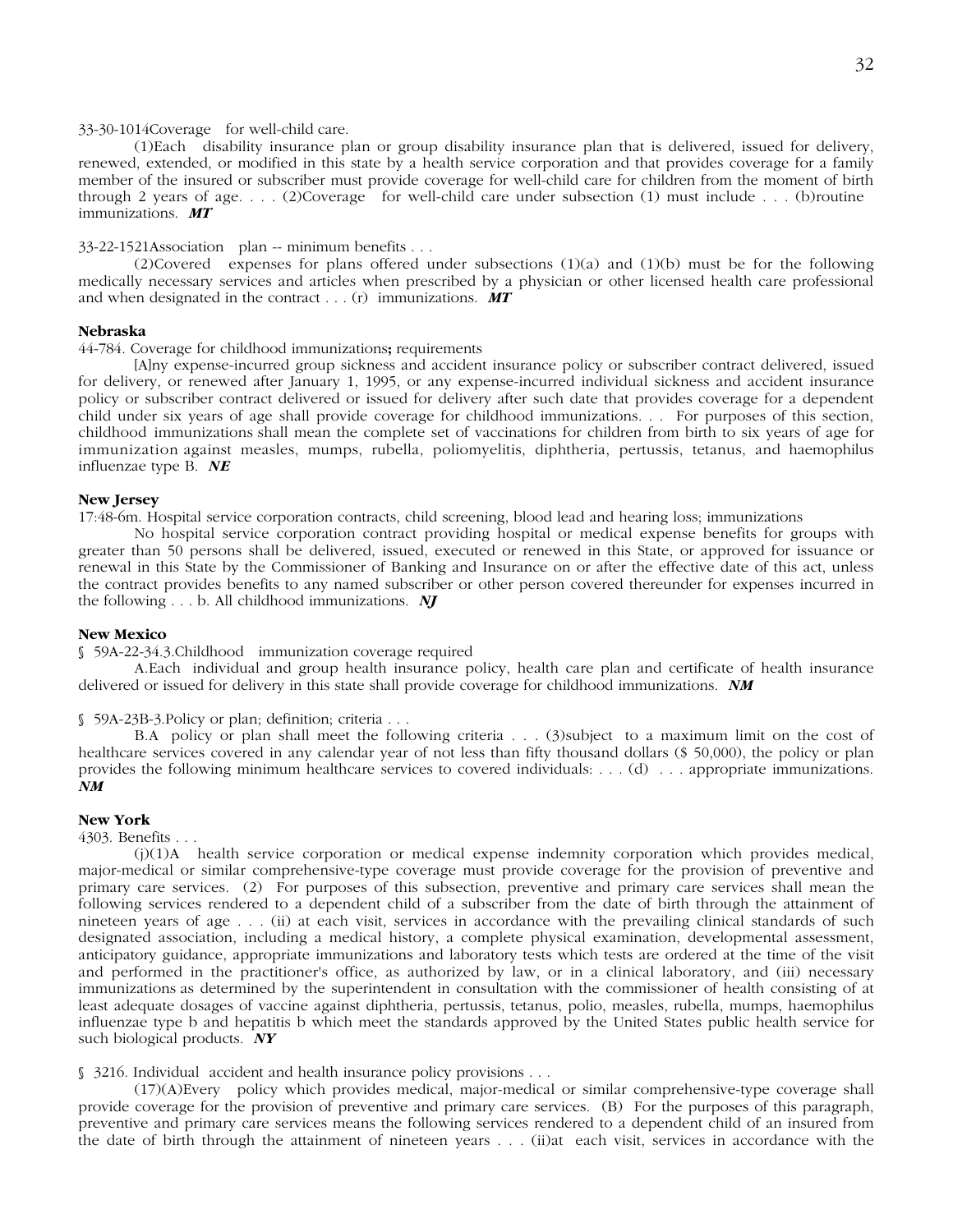prevailing clinical standards of such designated association, including . . . appropriate immunizations . . . (iii) necessary immunizations as determined by the superintendent in consultation with the commissioner of health consisting of at least adequate dosages of vaccine against diphtheria, pertussis, tetanus, polio, measles, rubella, mumps, haemophilus influenzae type b and hepatitis b which meet the standards approved by the United States public health service for such biological products. *NY*

3221. Group or blanket accident and health insurance policies; standard provisions . . .

(8) . . . (B) In this paragraph, preventive and primary care services means the following services rendered to a dependent child of an insured from the date of birth through the attainment of nineteen years of age  $\dots$  (ii) at each visit, services in accordance with the prevailing clinical standards of such designated association, including . . . appropriate immunizations . . . (iii) necessary immunizations as determined by the superintendent in consultation with the commissioner of health consisting of at least adequate dosages of vaccine against diphtheria, pertussis, tetanus, polio, measles, rubella, mumps, haemophilus influenzae type b and hepatitis b which meet the standards approved by the United States public health service for such biological products. *NY*

# **North Carolina**

58-3-167. Applicability of acts of the General Assembly to health benefit plans . . .

(1) "health benefit plan" means an accident and health insurance policy or certificate; a nonprofit hospital or medical service corporation contract; a health maintenance organization subscriber contract; a plan provided by a multiple employer welfare arrangement; or a plan provided by another benefit arrangement, to the extend permitted by the Employee Retirement Income Security Act of 1974, as amended, or by any waiver of or other exception to that act provided under federal law or regulation. *NC*

# 58-51.38. Direct Access to obstetrician-gynecologists

(a) Each health benefit plan shall allow each female plan participant or beneficiary age 134 or older direct access within the health benefit plan, without prior referral, to the health care services of an obstetrician-gynecologist . . . (2) "Health care services" means . . . immunization for disorders and diseases in accordance with the most current published recommendations of the American College of Obstetricians and Gynecologists. *NC*

# **North Dakota**

26.1-36-09.4. Preventive health care -- Copayments

The standard health benefit plan developed under section 26.1-36.3-08 must provide coverage for prenatal care visits for a covered person and recommended immunizations and well child visits for a covered person from birth to the age of five years. *ND*

# **Ohio**

3923.55 Benefits for child health supervison services from birth to age nine. . .

(B) . . . each policy of individual or group sickness and accident insurance delivered, issued for delivery, or renewed in this state on or after the effective date of this amendment, that provides coverage for family members of the insured shall provide, with respect to that coverage, that any benefits applicable for children shall include benefits for child health supervision services from the moment of birth until age nine. *OH*

# **Oklahoma**

6060.4 Child immunization coverage

(A) A health benefit plan delivered, issued for delivery or renewed on or after January 1, 1998, that provides benefits for the dependents of an insured individual shall provide coverage for each child of the insured, from birth through the date such child is eighteen (18) years of age for: 1. Immunizations against: a. diphtheria, b. hepatitis B, c. measles, d. mumps, e. pertusis, f. polio, g. rubella, h. tetanus, i. vericella, j. hemophilus influenzae type B, and k. hepatitis A . . .

C. 1. For purposes of this section, "health benefit plan" means a plan that . . . b. is offered by any insurance company, group hospital service corporation, the Oklahoma Employees Group Insurance Program, the Oklahoma Medicaid Program, or health maintenance organization that delivers or issues for delivery an individual, group, blanket, or franchise insurance policy or insurance agreement, a group hospital service contract, or an evidence of coverage, or, to the extent permitted by the Employee Retirement Income Security Act of 1974 . . . by a multiple employer welfare arrangement . . . or any other analogous benefit arrangement. *OK*

# **Pennsylvania**

Chapter 15. Childhood Immunization Insurance Act

3508. Application of act

This act shall apply to all insurance policies, subscriber contracts and group insurance certificates issued under any group master policy. . . .

3503. Child immunizations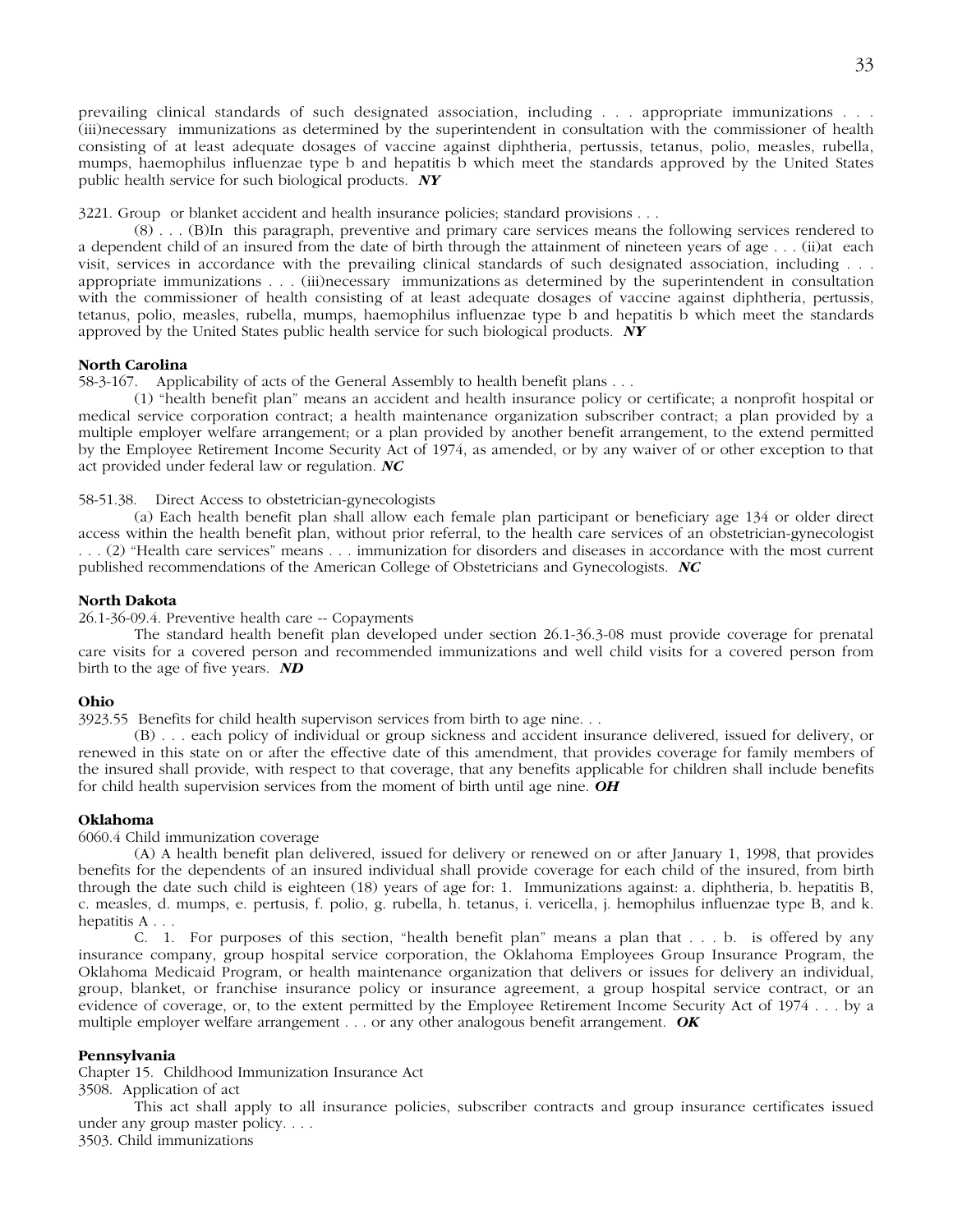Except as provided in sections 6, any health insurance policy which is delivered, issued for delivery, renewed, extended or modified in this Commonwealth by any health care insurer shall provide that the health insurance benefits applicable under the policy include coverage for child immunizations. A health insurance policy shall provide for coverage for medically necessary booster doses of all immunizing agents used in child immunizations. *PA*

# 3506. Exemption . . .

[T]his act shall not be construed to require a health insurance policy to include coverage for child immunizations for an individual who is a resident of this Commonwealth if all of the following apply: (1) The individual is employed outside this Commonwealth. (2) The individual's employer maintains a health insurance policy for the individual as an employment benefit. *PA*

# 772. Policy provisions

The coverage for newborn children . . . need not include . . . immunizations . . . to the extent that such coverages are provided the insured or for dependent children under the same class of coverage. *PA*

# **Rhode Island**

27-50-10. Basic, standard and economy health benefit plans . . .

(b) (1) The standard health benefit plan shall include . . . childhood immunizations until age eight (8) . . . (c) (1) The economy health benefit plan shall include . . . (iv) . . . childhood immunizations until age eight (8). *RI*

27-38.1-2. Coverage required for pediatric preventative care

(a) Every health insurance plan providing coverage for a dependent or minor child, other than school policies, shall include benefits for pediatric preventive care. . . .

(b) Every health insurer shall provide benefits for pediatric preventative care or make that care available to its enrolled participants. Benefits do not need to be provided pursuant to this section for pediatric preventive care services that are paid for or offered free of charge by the state of Rhode Island. Benefits do not need to be provided for the cost of biologicals used for vaccinations. *RI*

# **Texas**

Art. 21.53F Coverage for Certain Benefits for Children . . .

Scope of Article

Sec. 2. (a0 This article applies only to a health benefit plan that: (1) provided benefits for . . . an individual, group, blanket, or franchise insurance policy or insurance agreement, a group hospital service contract, or an individual or group evidence of coverage that is offered by: (A) an insurance company; (B) a group hospital service corporation operating under Chapter 20 of this code; (C) a fraternal benefit society operating under Chapter 10 of this code; (D) a stipulated premium insurance company operating under Chapter 22 of this code; (E) a health maintenance organization operating under the Texas Health Maintenance Organization Act . . . or (F) a multiple employer welfare arrangement subject to regulation under Subchapter I, Chapter 3 of this code; or (2) is offered by an approved nonprofit health corporation that is certified under Section 5.01(a), Medical Practice Act. Required Benefit for Childhood Immunizations

Sec. 3. A health benefit plan that provides benefits for a family member of the insured shall provide coverage for each covered child described by Section 5 of this article, from birth through the date the child is six years of age, for: (1) immunization against: (A) diphtheria; (B) haemophilus influenzae type b; (C) hepatitis B; (D) measles; (E) mumps; (F) pertussis; (G) polio; (H) rubella; (I) tetanus; and (J) varicella; and (2) any other immunization that is required by law for child. *TX*

# Art. 20A.09F Immunizations of Children

In addition to an immunization required under Section 3(a), Article 21.53F, Insurance Code, each health maintenance organization shall include in each health care plan provided by the organization coverage for immunization against rotovirus and any other immunization required for a child by statute or rule. *TX*

#### **Virginia**

38.2-3407.11 Access to obstetrician-gynecologists

A. Each (i) insurer proposing to issue individual or group accident and sickness insurance policies providing hospital, medical and surgical or major medical coverage on an expense incurred basis, (ii) corporation providing individual or group accident and sickness subscription contracts, and (iii) health maintenance organization providing a health care plan for health care services, whose policies, contracts or plans, including any certificate or evidence of coverage issued in connection with such policies, contracts or plans . . . shall permit any female of age thirteen or older covered thereunder direct access . . . to the health care services of a participating obstetrician-gynecologist (i) authorized to provide services under such policy, contract or plan and (ii) selected by such female . . . "health care services" means . . . immunization. *VA*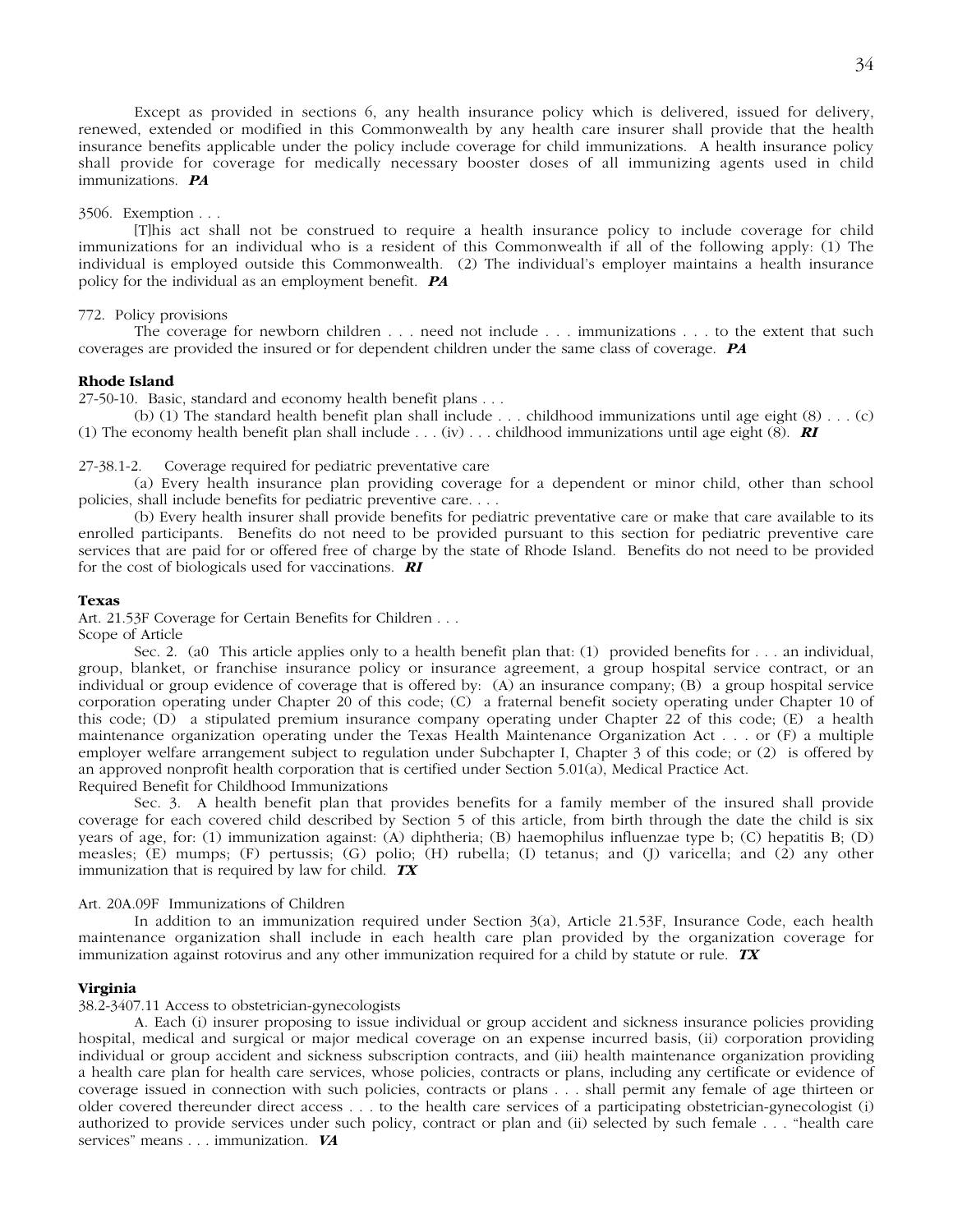# 38.2-3411.3 Coverage for childhood immunizations

A. Notwithstanding the provisions of 38.2-3419, each insurer proposing to issue individual or group accident and sickness insurance policies providing hospital, medical and surgical, or major medical coverage on an expenseincurred basis; each corporation providing individual or group accident or sickness subscription contracts; and each health maintenance organization providing a health care plan for health care services shall provide coverage for all routine and necessary immunizations for newborn children under such policy, contract or plan delivered, issued for delivery or renewed in this Commonwealth on and after July 1, 2000. B. The required benefits shall apply to immunizations administered to each newborn child from birth to thirty-six months of age. *VA*

# 38.2-3411.1 Coverage for child health supervision services

A. Every individual or group accident and sickness insurance policy, subscription contract providing coverage under a health services plan, or evidence of coverage of a health care plan delivered or issued for delivery in the Commonwealth or renewed, reissued, or extended if already issued, shall offer and made available coverage under such policy or plan for child health supervision services to provide for the periodic examination of children covered under such policy or plan.

B. As used in this section, the term "child health supervision services" means the periodic review of a child's physical and emotional status by a licensed and qualified physician or pursuant to a physician's supervision. A review shall include but not be limited to…appropriate immunizations, in keeping with prevailing medical standards. *VA*

# **West Virginia**

5-16-9 Authorization to execute contracts for group hospital and surgical insurance, group major medical insurance, group prescription drug insurance, group life and accidental death insurance and other accidental death insurance; mandated benefits; limitations; awarding of contracts; reinsurance; certificates for covered employees; discontinuance of contracts…

(i) The director shall provide by contract or contracts entered into under the provisions of this article the cost for coverage of children's immunization services from birth through age sixteen years to provide immunization against the following illnesses: Diptheria, polio, mumps, measles, rubella, tetanus, hepatitis-B, haemophilus influenzae-b and whooping cough. Additional immunizations may be required by the commissioner of the bureau of public health for public health purposes. *W. VA*

# 33-25-8c Third party payment for child immunization services

Notwithstanding any provision of any policy, provision, contract, plan or agreement to which this article applies, any entity regulated by this article shall, on or after the first day of July, one thousand nine hundred ninetyfour, provide as benefits to all subscribers and members coverage for child immunization services as described in section five [16-3-5], article three, chapter sixteen of this code. *W. VA*

# **Wisconsin**

632.895 Mandatory coverage . . .

(b) Except as provided in par. (d), every disability insurance policy, and every self-insured health plan of the state or a county, city, town, village or school district, that provides coverage for a dependent of the insured shall provide coverage of appropriate and necessary immunizations, from birth to the age of 6 years, for a dependent who is a child of the insured. *WI*

609.88 Coverage of immunizations Defined network plans are subject to s. 632.895. *WI*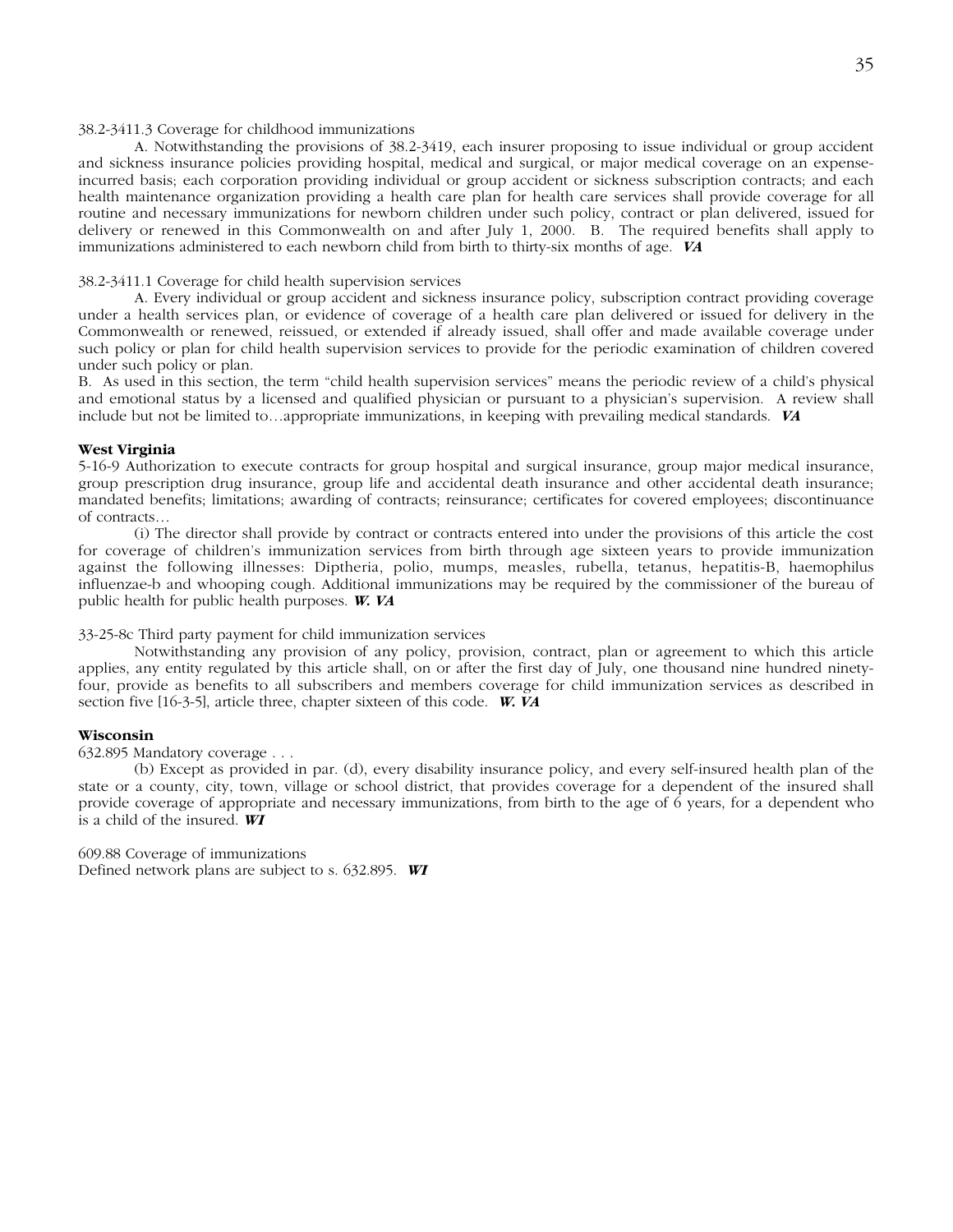# **CONTENT STANDARD IN STATES WITH STATUTORY MANDATES**

# **Arkansas**

23-79-141. Children's Preventive Health Care Act . . .

(c) Definitions. As used in this section: (1) "Children's preventive health care services" means physiciandelivered or physician-supervised services for eligible dependents from birth through age eighteen (18), with . . . appropriate immunizations . . . in keeping with prevailing medical standards. *AR*

# **California**

10121. Self-insured employee welfare benefits for birth and newborn children . . .

(e) For purposes of this section, benefits for the comprehensive preventive care of children shall be consistent with the Guidelines for Health Supervision of Children and Youth, as adopted by the American Academy of Pediatrics in May 1982. *CA*

10123.5. Coverage in group policy for preventive care of young children . . .

(b) For purposes of this section, benefits for the comprehensive preventive care of children shall comply with both of the following: (1) Be consistent with both of the following: (A) The Recommendations for Preventive Pediatric Health Care, as adopted by the American Academy of Pediatrics in September of 1987. (B) The most current version of the Recommended Childhood Immunization Schedule/United States, jointly adopted by the American Academy of Pediatrics, the Advisory Committee on Immunization Practices, and the American Academy of Family Physicians, unless the State Department of Health Services determines, within 45 days of the published date of the schedule, that the schedule is not consistent with the purposes of this section. *CA*

10123.55. Coverage in group policy for preventive care of children of specific ages . . .

(b) For purposes of this section, benefits for the comprehensive preventive care of children shall comply with both of the following: (1) Be consistent with both of the following: (A) The Recommendations for Preventive Pediatric Health Care, as adopted by the American Academy of Pediatrics in September of 1987. (B) The most current version of the Recommended Childhood Immunization Schedule/United States, jointly adopted by the American Academy of Pediatrics, the Advisory Committee on Immunization Practices, and the American Academy of Family Physicians, unless the State Department of Health Services determines, within 45 days of the published date of the schedule, that the schedule is not consistent with the purposes of this section. *CA*

# **Connecticut**

38a-533. Mandatory coverage for preventive pediatric care.

(a) For purposes of this section, "preventive pediatric care" means the periodic review of a child's physical and emotional health from birth through six years of age by or under the supervision of a physician. Such review shall include . . . appropriate immunizations . . . in keeping with prevailing medical standards. *CT*

# **Delaware**

3558. Child immunizations

All group and blanket health insurance policies . . . shall provide . . . for immunization against: 1. Diphtheria; 2. Hepatitis B, 3. Measles, 4. Mumps, 5. Pertussis, 6. Polio, 7. Rubella; 8. Tetanus, 9. Varicella, 10. Haemophilus influenzae B, and 11. Hepatitis A. *DE*

# **District of Columbia**

31-3802. Extent of coverage [Formerly 35-1102]

The coverage for dependent children up to 18 years of age shall include . . . (2) Coverage for preventive and primary care services, including . . . as recommended by the physician . . . immunizations. *DC*

#### **Florida**

627.6416. Coverage for child health supervision services

(a) Child health supervision services must include periodic visits which shall include . . . appropriate immunizations. . . . Such services and periodic visits shall be provided in accordance with prevailing medical standards consistent with the Recommendations for Preventive Pediatric Health Care of the American Academy of Pediatrics. *FL*

# 627.6574. Maternity care

4) Any group, blanket, or franchise policy of health insurance that provides coverage, benefits, or services for maternity or newborn care must provide coverage for postdelivery care for a mother and her newborn infant. The postdelivery care must include . . . immunizations in keeping with prevailing medical standards. *FL*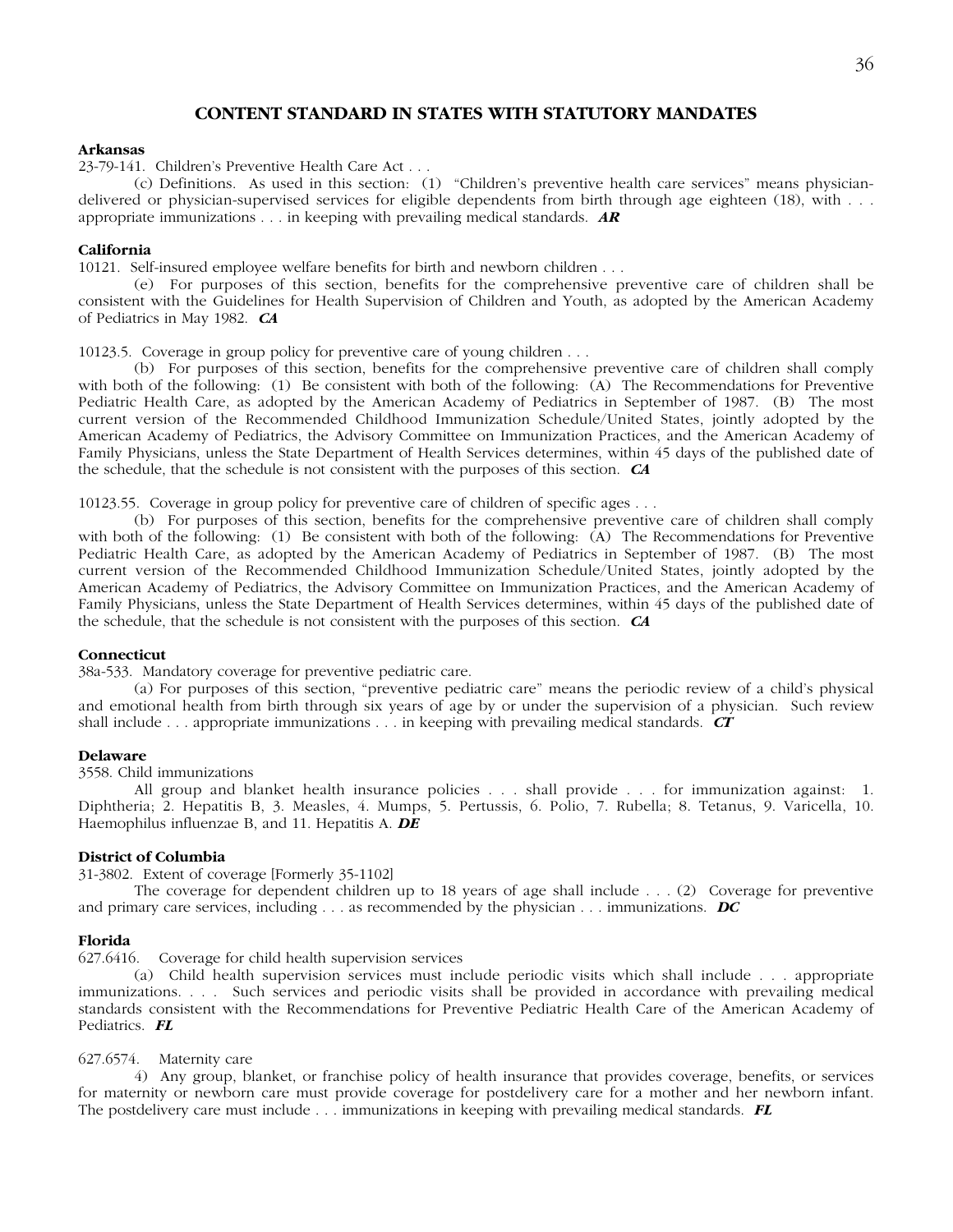# 627.6406. Maternity care.

(4) Any policy of health insurance that provides coverage, benefits, or services for maternity or newborn care must provide coverage for postdelivery care for a mother and her newborn infant. . . . The services must include . . . immunizations in keeping with prevailing medical standards. *FL*

# 627.6579. Coverage for child health supervision services

(a) Child health supervision services must include periodic visits which shall include . . . appropriate immunizations. . . . Such services . . . shall be provided in accordance with prevailing medical standards consistent with the Recommendations for Preventive Pediatric Health Care of the American Academy of Pediatrics. *FL*

# **Georgia**

33-29-3.4. Insurance coverage for child wellness services

(a) As used in this Code section, the term: (1) "Child wellness services" means . . . appropriate immunizations . . . in keeping with prevailing medical standards. *GA*

#### 33-30-4.5. Coverage for child wellness services.

(b) Every insurer authorized to issue a group accident and sickness policy in this state shall include, either as a part of or as a required endorsement to each such basic medical or hospital expense, major medical, and comprehensive medical expense insurance policy issued, delivered, issued for delivery, or renewed in this state on or after July 1, 1995, basic coverage for child wellness services for an insured child from birth through the age of five years. . . . The Commissioner shall define by regulation the basic coverage for child wellness services and may consider the current recommendations for preventive pediatric health care by the American Academy for Pediatrics and any other relevant data or information in the promulgation of such regulation. *GA*

#### **Hawaii**

431:10A-206.5. Coverage for child health supervision services.

(b) Child health supervision services shall include . . . immunizations . . . in keeping with prevailing medical standards. For purposes of this subsection, the term "prevailing medical standards" means the recommendations of the Immunizations Practices Advisory Committee of the U.S. Department of Health and Human Services and the American Academy of Pediatrics; provided that in the event that the recommendations of the committee and the academy differ, the department of health shall determine which recommendations shall apply. *HI*

# **Illinois**

215 ILCS 105/8. Minimum benefits . . .

The Plan shall offer . . . (2.5) Professional services provided by a physician to children under the age of 16 years . . . age appropriate immunizations ordered by a physician licensed to practice medicine in all its branches. *IL*

#### **Kansas**

40-2,102. Coverage for newly born and adopted children; coverage for immunizations; notification of birth or adoption; mandatory option to cover delivery expenses of birth mother of adopted child.

For purposes of this paragraph "routine and necessary immunizations" shall consist of at least five doses of vaccine against diphteria, pertussis, tetanus; at least four doses of vaccine against polio and Haemopilus B (Hib); and three doses of vaccine against Hepatitis B; two doses of vaccine against measles, mumps and rubella; one dose of vaccine against varicella and such other vaccines and dosages as may be prescribed by the secretary of health and environment. *KS*

# **Louisiana**

215.14 Immunizations; coverage

B. The immunizations covered shall include the complete basic immunization series for children up to age six as defined by the state health officer and required for school entry. *LA*

#### **Maryland**

15-817. Coverage for child wellness services . . .

(2) The minimum package of child wellness services shall cover at least: (i) all visits for and costs of childhood and adolescent immunizations recommended by the Advisory Committee on Immunization Practices of the Centers for Disease Control. *MD*

# **Massachusetts**

47C. Certain Accident and Sickness Insurance Policies to Cover Newborn Infants and Adopted Children, Including Congenital Defects, Birth Abnormalities, or Premature Birth.

Any policy of insurance or any employers' health and welfare fund, as described in this section, shall provide . . . for the provision of preventive and primary care services for children. For the purposes of this paragraph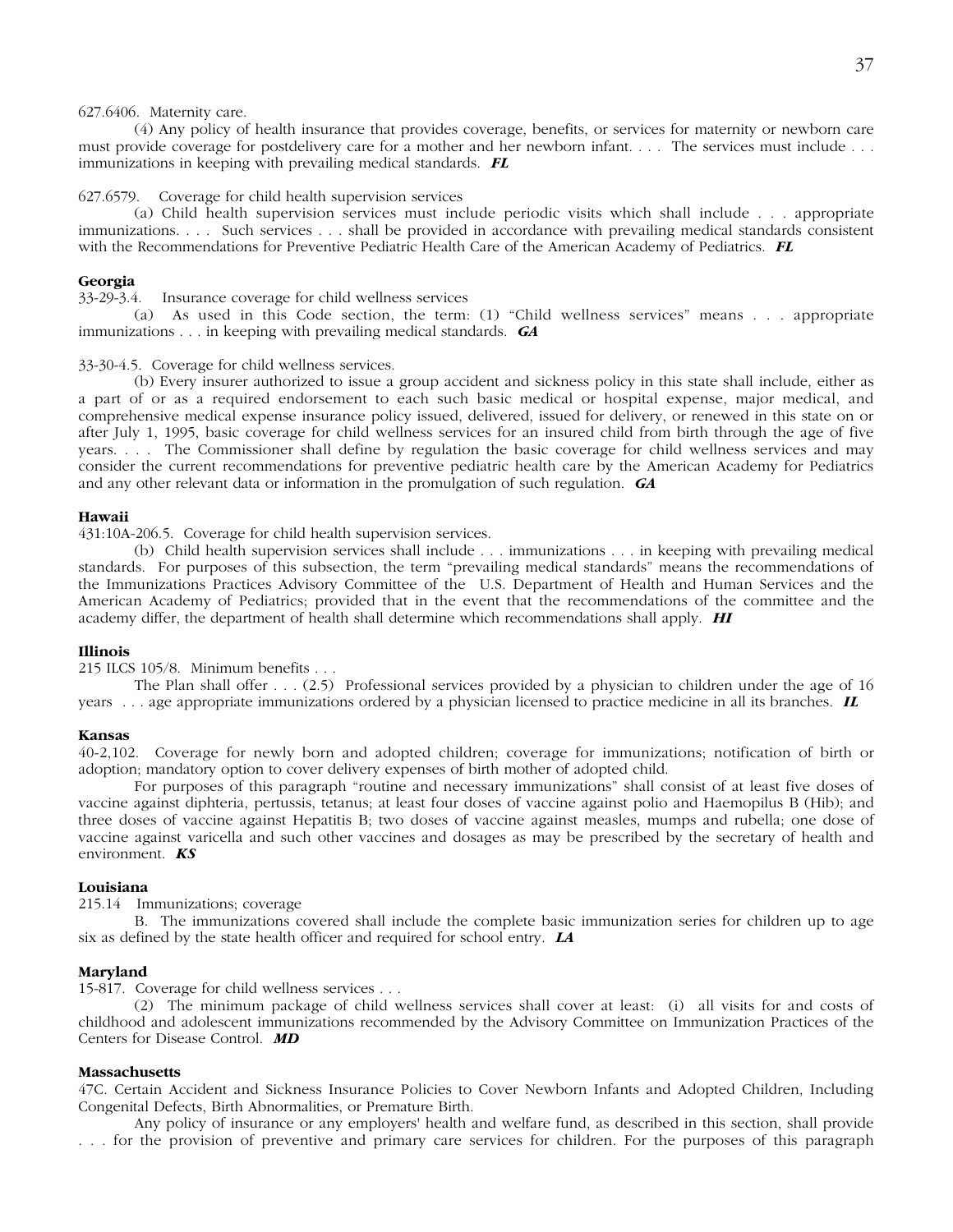preventive care services shall mean services rendered to a dependent child of an insured from the date of birth through the attainment of six years of age and shall include . . . appropriate immunizations . . . as recommended by the physician. *MA*

# **Minnesota**

62A.047 Children's health supervision services and prenatal care services

A policy of individual or group health and accident insurance regulated under this chapter, or individual or group subscriber contract regulated under chapter 62C, health maintenance contract regulated under chapter 62D, or health benefit certificate . . . must provide coverage for child health supervision services and prenatal care services. . . . "Child health supervision services" means . . . appropriate immunizations . . . appropriate to the age of a child from birth to age six, and appropriate immunizations from ages six to 18, as defined by Standards of Child Health Care issued by the American Academy of Pediatrics. *MN*

# **Mississippi**

83-9-34. Child immunizations; optional coverage; written acceptance or rejection; application of section

(2) A health benefit plan that provides benefits for a family member of the insured shall provide an option for the insured to elect coverage for each newly born child of the insured, from birth through the date the child is twenty-four (24) months of age, for: (a) Immunization against: (i) Diphtheria; (ii) Hepatitis B; (iii) Measles; (iv) Mumps; (v) Pertussis; (vi) Polio; (vii) Rubella; (viii) Tetanus; (ix) Varicella; and (x) Hemophilus Influenza B (HIB) (b) Any other immunization that the Commissioner of Insurance determines to be required by law for the child. *MS*

# **Missouri**

376.801. Coverage for child health supervision services required--definitions-- permitted limitations on benefits.

2. As used in this section, the following terms mean: (1)"Child health supervision services", the periodic review of a child's physical and emotional status by a physician or pursuant to a physician's supervision. A review shall include . . . appropriate immunizations . . . in keeping with prevailing medical standards. *MO*

# 376.1215. Immunizations, mandated coverage, exceptions, rulemaking.

5. The department of health shall promulgate rules and regulations to determine which immunizations shall be covered by policies, plans or contracts described in this section. *MO*

# **Montana**

33-22-303 Coverage for well-child care . . .

(2) Coverage for well-child care under subsection (1) must include . . . (b) routine immunizations according to the schedule for immunizations recommended by the immunization practices advisory committee of the U.S. department of health and human services. *MT*

# 33-22-512 Coverage for well-child care . . .

(2) Coverage for well-child care under subsection (1) must include . . . (b) routine immunizations according to the schedule for immunizations recommended by the immunization practices advisory committee of the U.S. department of health and human services. *MT*

# 33-30-1014 Coverage for well-child care . . .

(2) Coverage for well-child care under subsection (1) must include . . . (b) routine immunizations according to the schedule for immunizations recommended by the immunization practices advisory committee of the U.S. department of health and human services. *MT*

# **Nebraska**

44-784. Coverage for childhood immunizations; requirements

For purposes of this section, childhood immunizations shall mean the complete set of vaccinations for children from birth to six years of ages for immunizations against measles, mumps, rubella, poliomyelitis, diphtheria, pertussis, tetanus, and haemophilus influenza type B. *NE*

# **New Jersey**

17:48-6m. Hospital service corporation contracts, child screening, blood lead and hearing loss; immunizations

No hospital service corporation contract providing hospital or medical expense benefits for groups with greater than 50 persons shall be delivered, issued, executed or renewed in this State, or approved for issuance or renewal in this State by the Commissioner of Banking and Insurance on or after the effective date of this act, unless the contract provides benefits to any named subscriber or other person covered thereunder for expenses incurred in the following . . . b. All childhood immunizations as recommended by the Advisory Committee on Immunization Practices of the United State Public Health Service and the Department of Health and Senior Services pursuant to section 7 of P.L. 1995, c. 316 (C. 26:2-137.1). *NJ*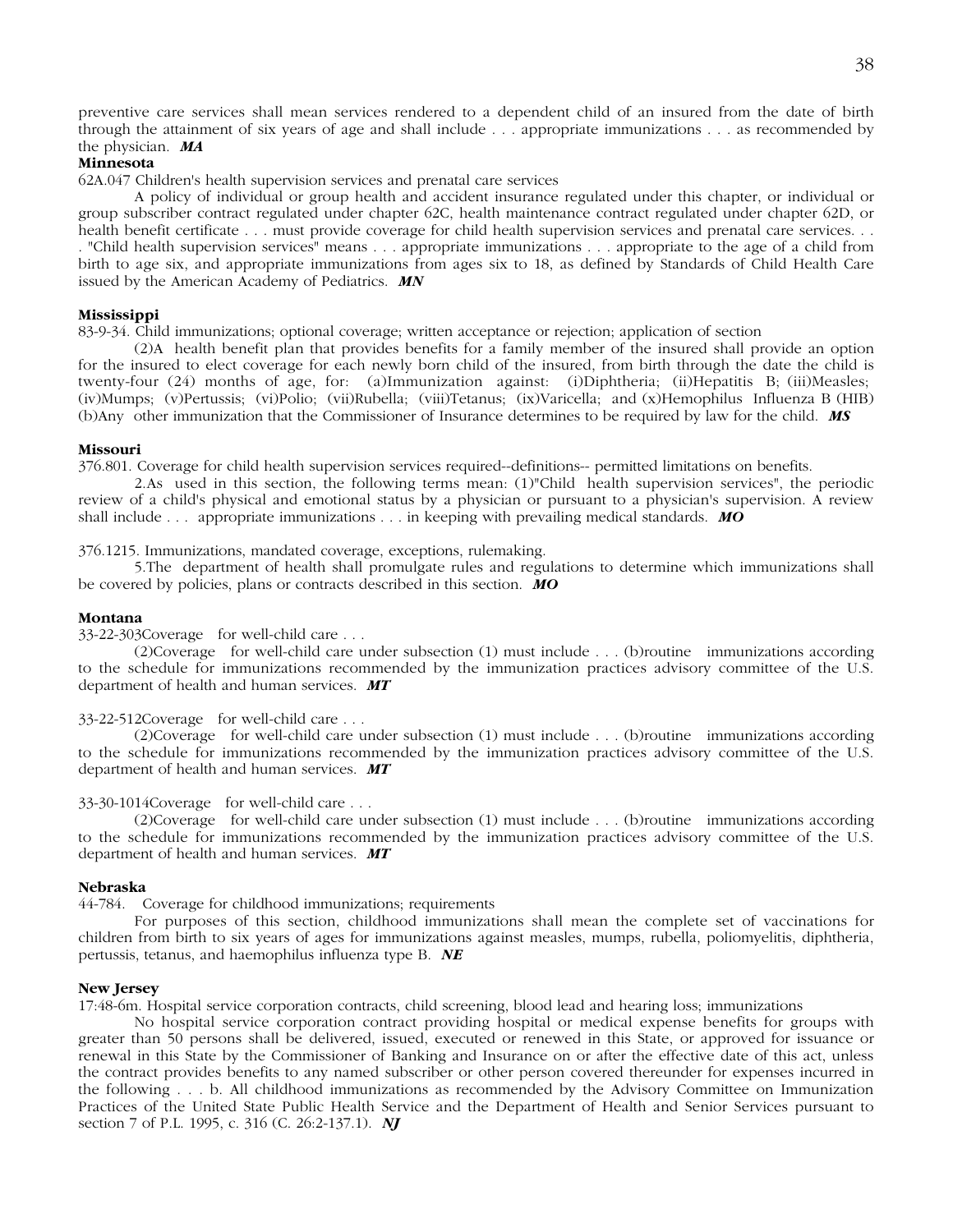# **New Mexico**

# § 59A-22-34.3. Childhood immunization coverage required

A. Each individual and group health insurance policy, health care plan and certificate of health insurance delivered or issued for delivery in this state shall provide coverage for childhood immunizations . . . in accordance with the current schedule of immunizations recommended by the American academy of pediatrics. *NM*

# § 59A-23B-3. Policy or plan; definition; criteria . . .

B.A policy or plan shall meet the following criteria . . . (3) subject to a maximum limit on the cost of healthcare services covered in any calendar year of not less than fifty thousand dollars (\$ 50,000), the policy or plan provides the following minimum healthcare services to covered individuals: . . . (d) . . . appropriate immunizations . . . (h) coverage for childhood immunizations, in accordance with the current schedule of immunizations recommended by the American academy of pediatrics, including coverage for all medically necessary booster doses of all immunizing agents used in childhood immunizations, . . . *NM*

# § 59A-46-38.2. Childhood immunization coverage required

A. . . . in accordance with the current schedule of immunizations recommended by the American academy of pediatrics, including coverage for all medically necessary booster doses of all immunizing agents used in childhood immunizations. *NM*

# **North Carolina**

58-51.39. Direct Access to obstetrician-gynecologists . . .

(2) "Health care services" means . . . immunization for disorders and diseases in accordance with the most current published recommendations of the American College of Obstetricians and Gynecologists. *NC*

#### **New York**

3216. Individual accident and health insurance policy provisions . . .

(17) (A) Every policy which provides medical, major-medical or similar comprehensive-type coverage shall provide coverage for the provision of preventive and primary care services. . . . (ii) at each visit, services in accordance with the prevailing clinical standards of such designated association . . . appropriate immunizations . . . (iii) necessary immunizations as determined by the superintendent in consultation with the commissioner of health consisting of at least adequate dosages of vaccine against diphtheria, pertussis, tetanus, polio, measles, rubella, mumps, haemophilus influenzae type b and hepatitis b which meet the standards approved by the United States public health service for such biological products. *NY*

# 4303. Benefits . . .

j)(1) A health service corporation or medical expense indemnity corporation which provides medical, majormedical or similar comprehensive-type coverage must provide coverage for the provision of preventive and primary care services. . . . (iii) necessary immunizations as determined by the superintendent in consultation with the commissioner of health consisting of at least adequate dosages of vaccine against diphtheria, pertussis, tetanus, polio, measles, rubella, mumps, haemophilus influenzae type b and hepatitis b which meet the standards approved by the United States public health service for such biological products. *NY*

# **Ohio**

3923.55 Benefits for child health supervision services from birth to age nine…

(2) "Periodic review" means a review performed in accordance with the recommendations of the American academy of pediatrics and includes . . . appropriate immunizations. *OH*

# **Oklahoma**

6060.4 Child immunization coverage . . .

A. A health benefit plan . . . shall provide . . . immunization . . . 2. Any other immunization subsequently required for children by the State Board of Health… *OK*

# **Pennsylvania**

3502. Definitions . . .

"Child immunizations." Immunizations, including the immunizing agent, reimbursement for which shall not exceed 150% of the average wholesale price, which, as determined by the Department of Health, conform with the standards of the Advisory Committee on Immunization Practices of the Center for Disease Control, the United States Department of Health and Human Services…*PA*

#### **Texas**

Art. 20A.09F Immunizations of Children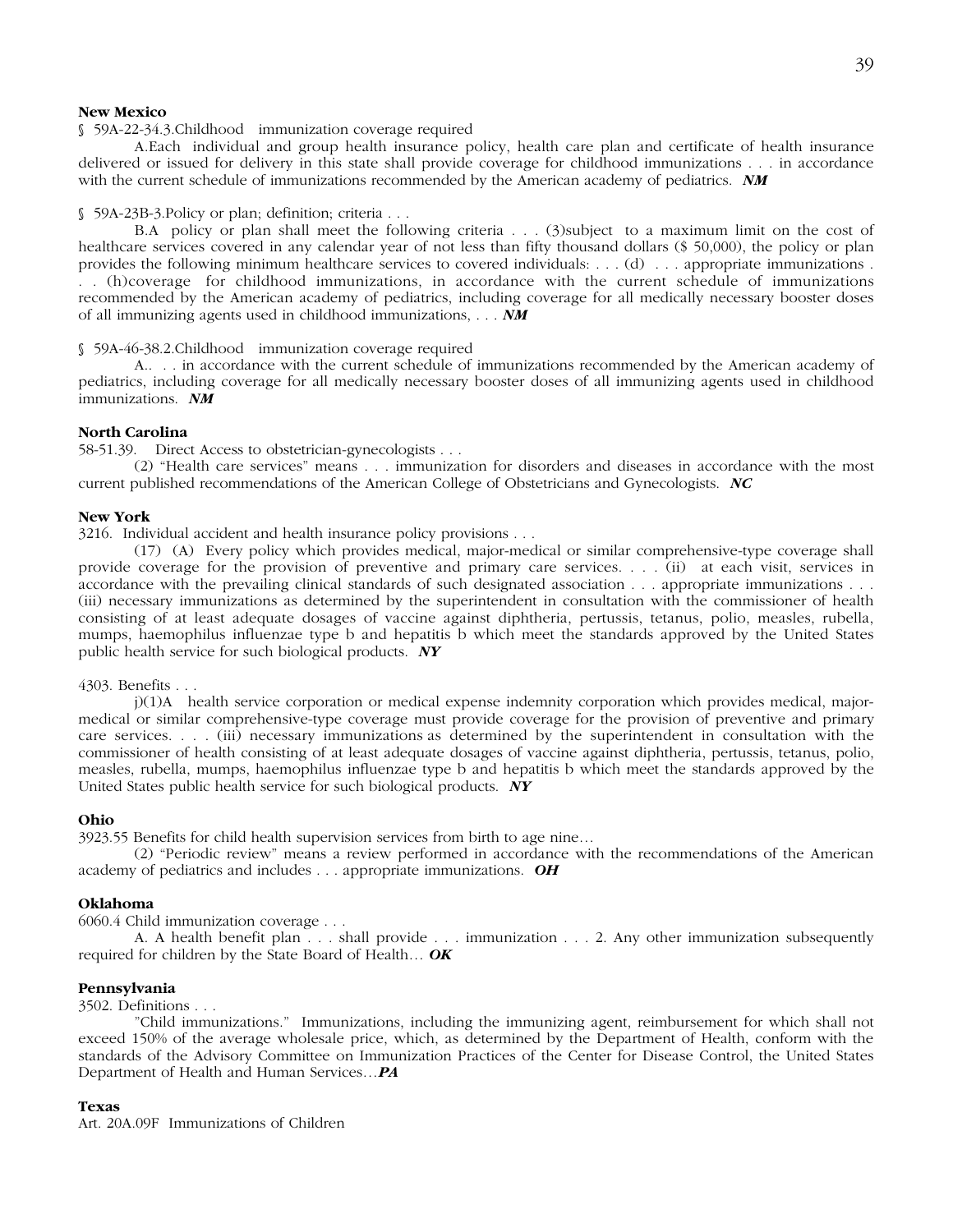In addition to an immunization required under Section 3 (a), Article 21.53F, Insurance Code, each health maintenance organization shall include in each health care plan provided by the organization coverage for immunization against rotovirus and any other immunization required for a child by statute or rule…*TX*

# **Virginia**

38.2-3407.11 Access to obstetrician-gynecologists . . .

C. For the purpose of this section, "health care services" means…immunization for disorders and diseases in accordance with the most current published recommendations of the American College of Obstetricians and Gynecologists…*VA*

38.2-3411.3 Coverage for childhood immunizations . . .

C. For the purpose of this section, "routine and necessary immunizations" means immunizations against diphtheria, pertussis, tetanus, polio, hepatitis B, measles, mumps, rubella, and other such immunizations as may be prescribed by the Commissioner of Health. *VA*

38.2-3411.1 Coverage for child health supervision services . . .

B. As used in this section, the term "child health supervision services" means the periodic review of a child's physical and emotional status by a licensed and qualified physician or pursuant to a physician's supervision. A review shall include but not be limited to…appropriate immunizations, in keeping with prevailing medical standards. *VA*

# **West Virginia**

5-16-9 Authorization to execute contracts for group hospital and surgical insurance, group major medical insurance, group prescription drug insurance, group life and accidental death insurance and other accidental death insurance; mandated benefits; limitations; awarding of contracts; reinsurance; certificates for covered employees; discontinuance of contracts…

(i) The director shall provide by contract or contracts entered into under the provisions of this article the cost for coverage of children's immunization services from birth through age sixteen years to provide immunization against the following illnesses: Diptheria, polio, mumps, measles, rubella, tetanus, hepatitis-B, haemophilus influenzae-b and whooping cough. Additional immunizations may be required by the commissioner of the bureau of public health for public health purposes. *W. VA*

# **Wisconsin**

632.895 Mandatory coverage . . .

(14) COVERAGE OF IMMUNIZATIONS. (a) In this subsection: 1. "Appropriate and necessary immunizations" means the administration of vaccine that meets the standards approved by the U.S. public health services for such biological products against at least all of the following: a. Diptheria. b. Pertussis. c. Tetanus. d. Polio. e. Measles. f. Mumps. g. Rubella. h. Hemophilus influexna B. i. Hepatitis B. j. Varicella. *WI*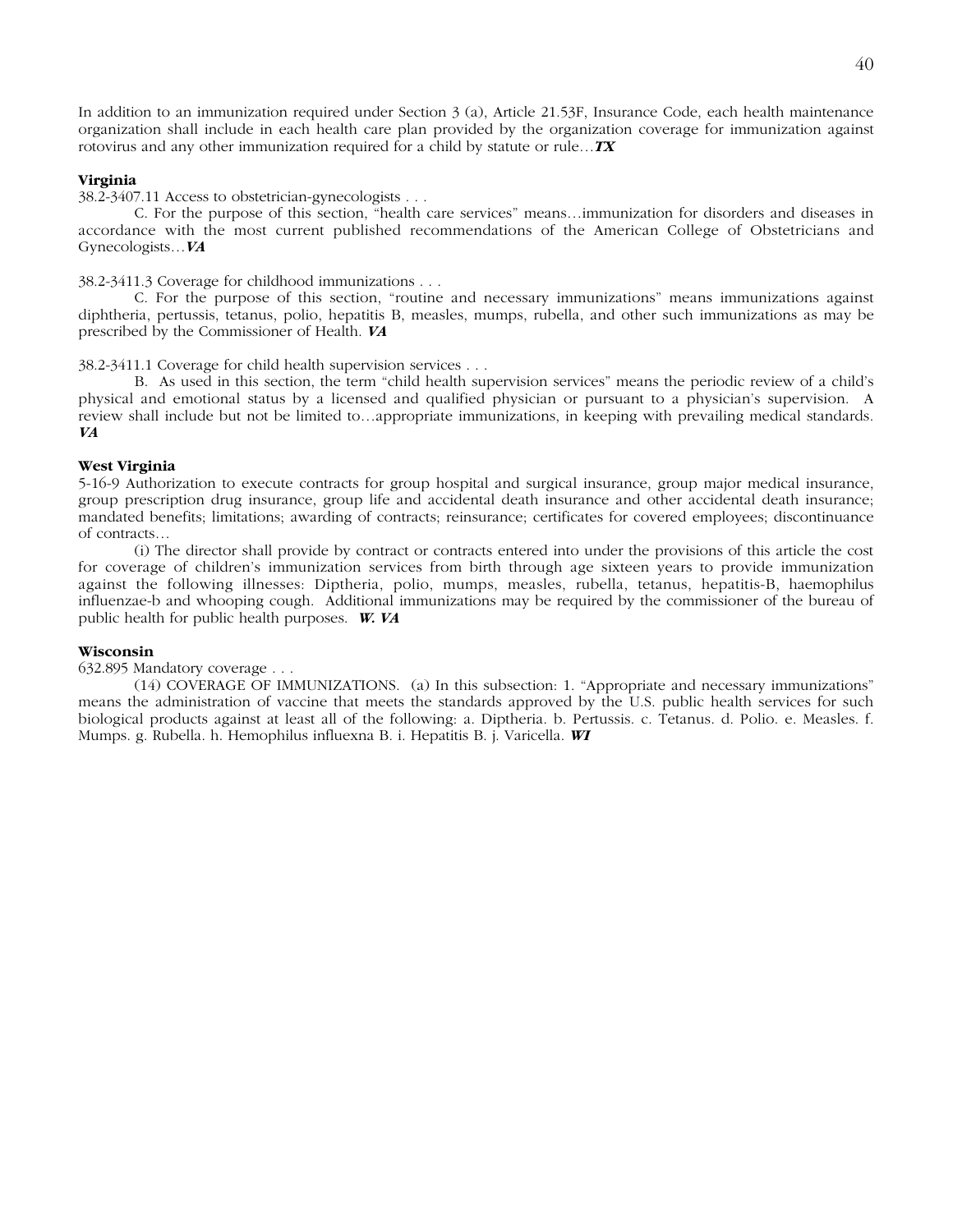# **PAYMENT STRUCTURE FOR IMMUNIZATIONS**

# **Arkansas**

23-79-141. Children's Preventive Health Care Act . . .

(f) Reimbursement, Coinsurance, and Deductibles . . . (2) (A) Benefits for recommended immunization services shall be exempt from any copayment, coinsurance, deductible, or dollar limit provisions in the accident and health insurance policy. This exemption shall be explicitly stated in the policy. *AR*

# **Colorado**

10-16-104. Mandatory coverage provisions

(11) . . . (c) Benefits for child health supervision services shall be exempt from a deductible or dollar limit provision in any individual, small group, or large group health benefit plan issued in Colorado or covering a Colorado resident and such exemption shall be explicitly stated in such a plan. Any copayment or coinsurance applicable to the benefits received during the course of one visit pursuant to paragraph (b) of this subsection (11) shall not exceed the copayment or coinsurance payment applicable to a physician visit. *CO*

**Florida**<br>627.6416. Coverage for child health supervision services

(1) All health insurance policies providing coverage on an expense-incurred basis which provide coverage for a member of a family of the insured or subscriber must, as to such family member's coverage, also provide that the health insurance benefits applicable for children include coverage for child health supervision services from the moment of birth to age 16 years. Such services must be exempt from any deductible provisions that are in force in such policies or contracts. *FL*

# 626.6579. Coverage for child health supervision services

(1) All group, blanket, or franchise health insurance policies providing coverage on an expense-incurred basis which provide coverage for a family member of the certificateholder or subscriber must, as to such family member's coverage, also provide that the health insurance benefits applicable for children include coverage for child health supervision services from the moment of birth to age 16 years. Such services must be exempt from any deductible provisions that are in force in such policies or contracts. *FL*

# **Georgia**

33-29-3.4. Insurance coverage for child wellness services

(c) The coverage required under . . . this Code . . . shall not be subject to deductibles. *GA*

# **Hawaii**

431:10A-206.5. Coverage for child health supervision services

(a) All health insurance policies issued in this State, which provide coverage for children of the insured shall provide coverage for child health supervision services from the moment of birth through age five years. These services shall be exempt from any deductible provisions, and immunizations shall be exempt from any copayment provisions, which may be in force in these policies or contracts. *HI*

# **Illinois**

215 ILCS 105/8. Minimum benefits

 Sec. 8. Minimum benefits. . . . b. Outline of benefits. Covered expenses shall be limited to the usual and customary charge, including negotiated fees, in the locality for the following services and articles when prescribed by a physician and determined by the Plan to be medically necessary for the following areas of services, subject to such separate deductibles, co-payments, exclusions, and other limitations on benefits as the Board shall establish and approve, and the other provisions of this Section: *IL*

# **Kansas**

40-2,102. Coverage for newly born and adopted children; coverage for immunizations; notification of birth or adoption; mandatory option to cover delivery expenses of birth mother of adopted child.

(2) The coverage for newly born children shall consist of: (B) routine and necessary immunizations for all newly born children of the insured or subscriber. . . . The required benefits shall . . . not be subject to any deductible, copayment or coinsurance requirements. *KS*

# **Louisiana**

215.14 Immunizations; coverage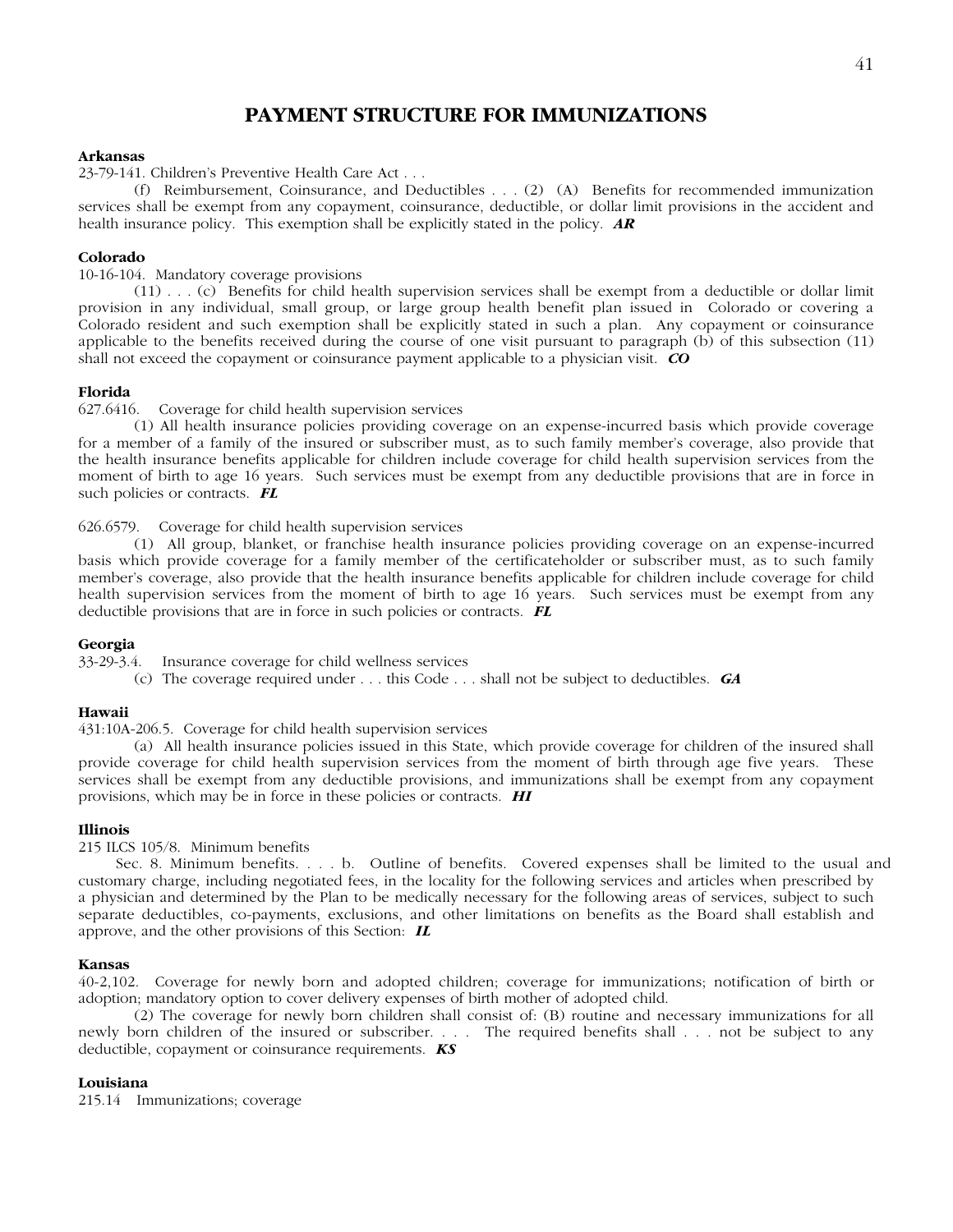These benefits shall be payable under the same circumstances and conditions as benefits are paid under those policies, contracts, benefit plans, agreements, or programs for all other diagnoses, treatments, illnesses, or accidents. *Louisiana*

# **Maryland**

15-817. Coverage for child wellness services . . .

 (f) Deductible prohibited. (1) A policy or plan subject to this section may not impose a deductible on the coverage required under this section. *MD*

# **Minnesota**

62A.047 Children's health supervision services and prenatal care services

A policy of individual or group health and accident insurance regulated under this chapter, or individual or group subscriber contract regulated under chapter 62C, health maintenance contract regulated under chapter 62D, or health benefit certificate . . . The policy, contract, or certificate must specifically exempt reasonable and customary charges for child health supervision services and prenatal care services from a deductible, copayment, or other coinsurance or dollar limitation requirement. *MN*

# **Mississippi**

83-9-34. Child immunizations; optional coverage; written acceptance or rejection; application of section . . .

(3) The benefits required to be offered under subsection (2) of this section may not be made subject to a deductible, copayment or coinsurance requirement. *MS*

#### **Missouri**

376.1215. Immunizations, mandated coverage, exceptions, rulemaking.

2. Such coverage shall not be subject to any deductible or co-payment limits. . . .

6. No health care provider shall charge more than one hundred percent of the reasonable and customary charges for providing any immunization. *MO*

#### **Montana**

33-22-303 Coverage for well-child care.

(1) . . . Benefits provided under this coverage are exempt from any deductible provision that may be in force in the policy or certificate issued under the policy. *MT*

33-22-512 Coverage for well-child care.

(1) . . . Benefits provided under this coverage are exempt from any deductible provision that may be in force in the policy or certificate issued under the policy. *MT*

33-30-1014 Coverage for well-child care.

(1) . . . Benefits provided under this coverage are exempt from any deductible provision that may be in force in the plan. *MT*

# **Nebraska**

44-784. Coverage for childhood immunizations**;** requirements . . .

Benefits for childhood immunizations shall be exempt from any deductible provision contained in the applicable policy. Copayment, coinsurance, and dollar-limit provisions applicable to other medical services may be applied to the childhood immunization benefits. *NE*

# **New Jersey**

17:48-6m. Hospital service corporation contracts, child screening, blood lead and hearing loss; immunizations . . .

[N]o deductible shall be applied for benefits provided pursuant to this section. This section shall apply to all hospital service corporation contracts in which the hospital service corporation has reserved the right to change the premium. *NJ*

# **New Mexico**

59A-22-34.3. Childhood immunization coverage required . . .

C. Coverage for childhood immunizations and necessary booster doses may be subject to deductibles and coinsurance consistent with those imposed on other benefits under the same policy, plan or certificate. *NM*

# 59A-23B-3. Policy or plan; definition; criteria . . .

B.A policy or plan shall meet the following criteria . . . (3) subject to a maximum limit on the cost of healthcare services covered in any calendar year of not less than fifty thousand dollars (\$ 50,000), the policy or plan provides the following minimum healthcare services to covered individuals . . . (h) . . . provided that coverage for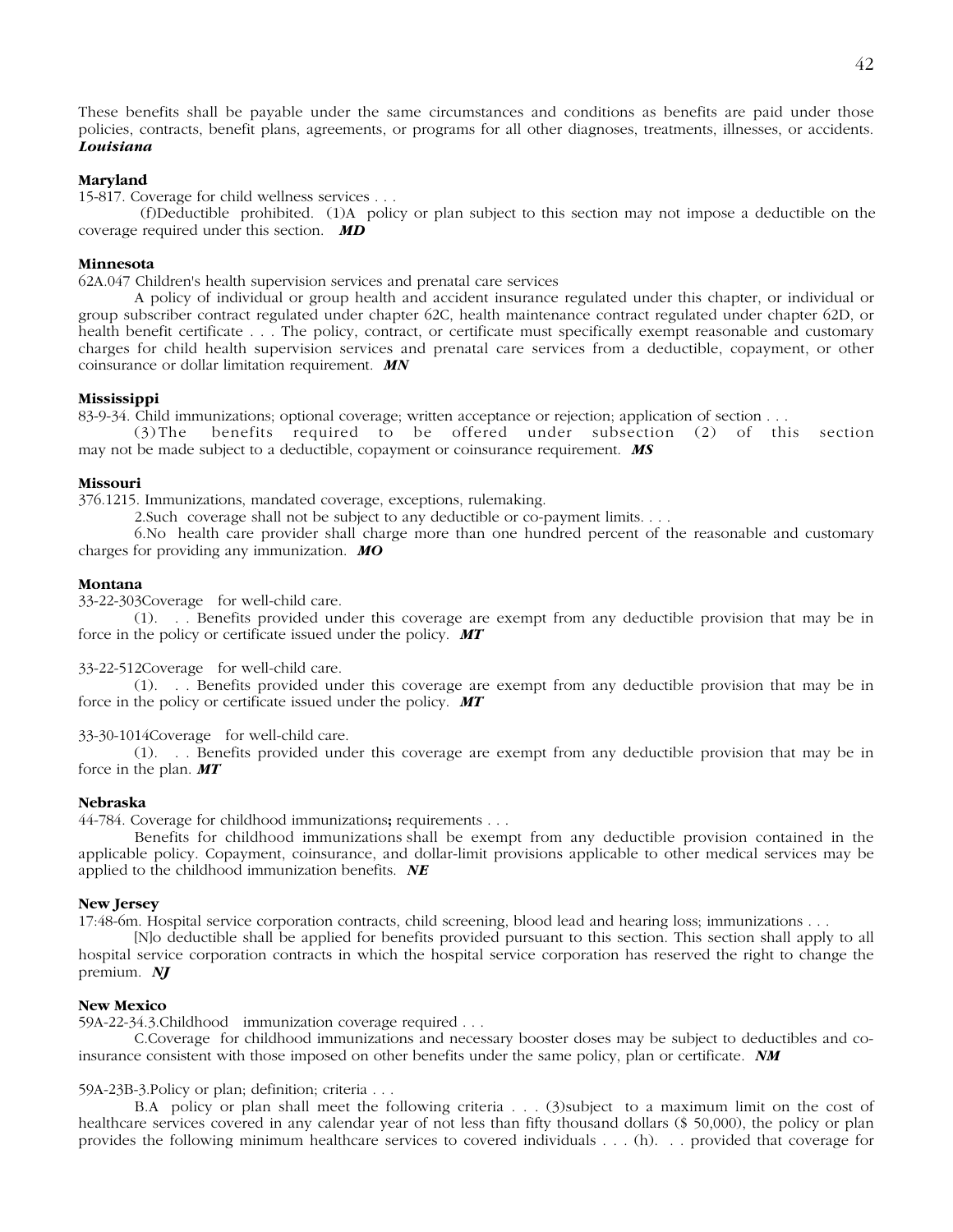childhood immunizations and necessary booster doses may be subject to deductibles and co-insurance consistent with those imposed on other benefits under the same policy or plan. *NM*

59A-46-38.2. Childhood immunization coverage required . . .

B. Coverage for childhood immunizations and necessary booster doses may be subject to deductibles and coinsurance consistent with those imposed on other benefits under the same contract. *NM*

# **New York**

§ 3216. Individual accident and health insurance policy provisions . . .

(17) . . . (C) Such coverage shall not be subject to annual deductibles and/or coinsurance. *NY*

3221. Group or blanket accident and health insurance policies; standard provisions . . .

(8) . . . (C) Such coverage shall not be subject to annual deductibles and/or coinsurance. *NY*

# 4303. Benefits . . .

(j) (1) A health service corporation or medical expense indemnity corporation which provides medical, major-medical or similar comprehensive-type coverage must provide coverage for the provision of preventive and primary care services. . . . Such coverage shall not be subject to annual deductibles and/or coinsurance. *NY*

# **North Carolina**

135-40.5. Benefits not subject to deductible or coinsurance . . .

(f) Immunizations. -- The Plan will pay one hundred percent (100%) of allowable charges for immunizations for the prevention of contagious diseases as generally accepted medical practices would dictate when directed by an attending physician. *NC*

# **North Dakota**

 $$26.1-36-09.4$ . Preventive health care – Copayments . . .

The plan may impose only a five dollar copayment for each prenatal care visit and a two dollar copayment for each well child visit or immunization visit. *ND*

# **Ohio**

3923.55 Benefits for child health supervision services from birth to age nine…

(D) Copayments and deductibles shall be reasonable and shall not be a barrier to the necessary utilization of child health supervision services by covered persons. (E) Benefits for child health supervision services that are provided to a child during the period from birth to age one shall not exceed a maximum limit of five hundred dollars…Benefits for child health supervision services that are provided to a child during any year thereafter shall not exceed a maximum limit of one hundred fifty dollars per year… *OH*

# **Oklahoma**

6060.4 Child immunization coverage . . .

B. Benefits required pursuant to subsection A of this section shall not be subject to a deductible, copayment, or coinsurance requirement…*OK*

### **Pennsylvania**

3505. Cost-sharing provisions

(a) Applicability.—Benefits for child immunization services shall be subject to copayment and coinsurance provisions of a health insurance policy to the extent that other medical services covered by the policy are subject to those provisions. (b) Exemption.—Benefits for child immunization services shall be exempt from deductible or dollar limit provisions in a health insurance policy. This exemption must be explicitly provided for in the policy. *PA*

#### **Rhode Island**

27-50-10. Basic, standard, and economy health benefit plans . . .

(3) Standard health care benefits include the following copayments: (i) A twenty percent (20%) copayment will be charged for all services except for inpatient hospitalization . . . (3) Economy health care benefits include the following copayments: (i) A twenty percent (20%) copayment shall be charged for any covered service contained in paragraphs (1) (iv)…*RI*

#### **Texas**

Art. 21.53F Coverage for Certain Benefits for Children . . .

Application of Deductible, Copayment, or Coinsurance Requirement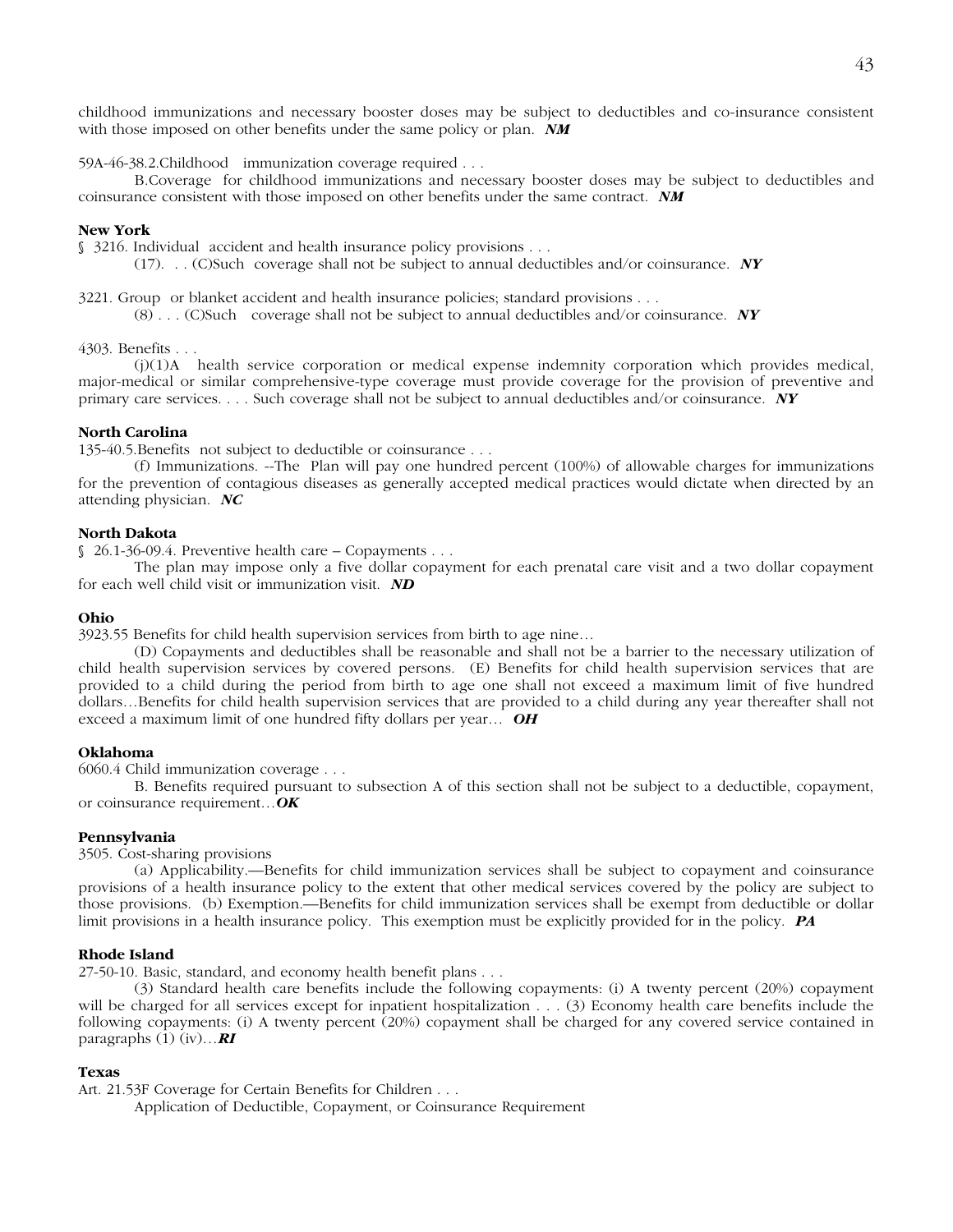Sec. 6. (a) Benefits required under Section 3 of this article may not be made subject to a deductible, copayment, or coinsurance requirement. This subsection does not prohibit the application of a deductible, copayment, or coinsurance requirement to another service provided at the same time as the immunization. *TX*

# **Virginia**

38.2-3411.1 Coverage for child health supervision services . . .

D. Benefits for coverage for child health supervision services shall be exempt from any copayment, coinsurance, deductible, or other dollar limit provision in the policy or plan. Such exemption shall be expressly stated on the policy, plan, rider, endorsement, or other attachment providing such coverage. *VA*

# **West Virginia**

5-16-9 Authorization to execute contracts for group hospital and surgical insurance, group major medical insurance, group prescription drug insurance, group life and accidental death insurance and other accidental death insurance; mandated benefits; limitations; awarding of contracts; reinsurance; certificates for covered employees; discontinuance of contracts…

(i) . . . Any contract entered into to cover these services shall require that all costs associated with immunization, including the cost of the vaccine, if incurred by the health care provider, and all costs of vaccine administration, be exempt from any deductible, per visit charge and/or copayment provisions which may be in force in these policies or contracts…*W. VA*

33-16D-14 Child immunization services coverage . . .

These services shall be exempt from any deductible, per-visit charge/or copayment provisions which may be in force in these policies or contracts. *W. VA*

33-16A-15 Child immunization services coverage . . .

These services shall be exempt from any deductible, per-visit charge/or copayment provisions which may be in force in these policies or contracts… *W. VA*

33-16-12 Child immunization services coverage . . .

These services shall be exempt from any deductible, per-visit charge/or copayment provisions which may be in force in these policies or contracts… *W. VA*

33-15-17 Child immunization services coverage . . .

These services shall be exempt from any deductible, per-visit charge/or copayment provisions which may be in force in these policies or contracts… *W. VA*

33-25A-8c Third party payment for child immunization services . . .

These services shall be exempt from any deductible, per-visit charge/or copayment provisions which may be in force in these policies or contracts… *W. VA*

33-25-8c Third party payment for child immunization services . . .

These services shall be exempt from any deductible, per-visit charge and/or copayment provisions which may be in force in these policies, provisions, plans, agreements or contracts. This section does not require that other health care services provided at the time of immunization be exempt from any deductible and/or copayment provisions. *W. VA*

# **Wisconsin**

632.895 Mandatory Coverage . . .

(c) The coverage required under par. (b) may not be subject to any deductibles, copayments, or coinsurance under the policy or plan. This paragraph applies to a defined network plan, as defined in s. 609.01 (1b), only with respect to appropriate and necessary immunizations provided by providers participating, as defined in s. 609.01 (3m), in the plan. (d) This subsection does not apply to any of the following: 1. A disability insurance policy that covers only certain specified diseases. 2. A disability insurance policy that covers only hospital and surgical charges. *WI*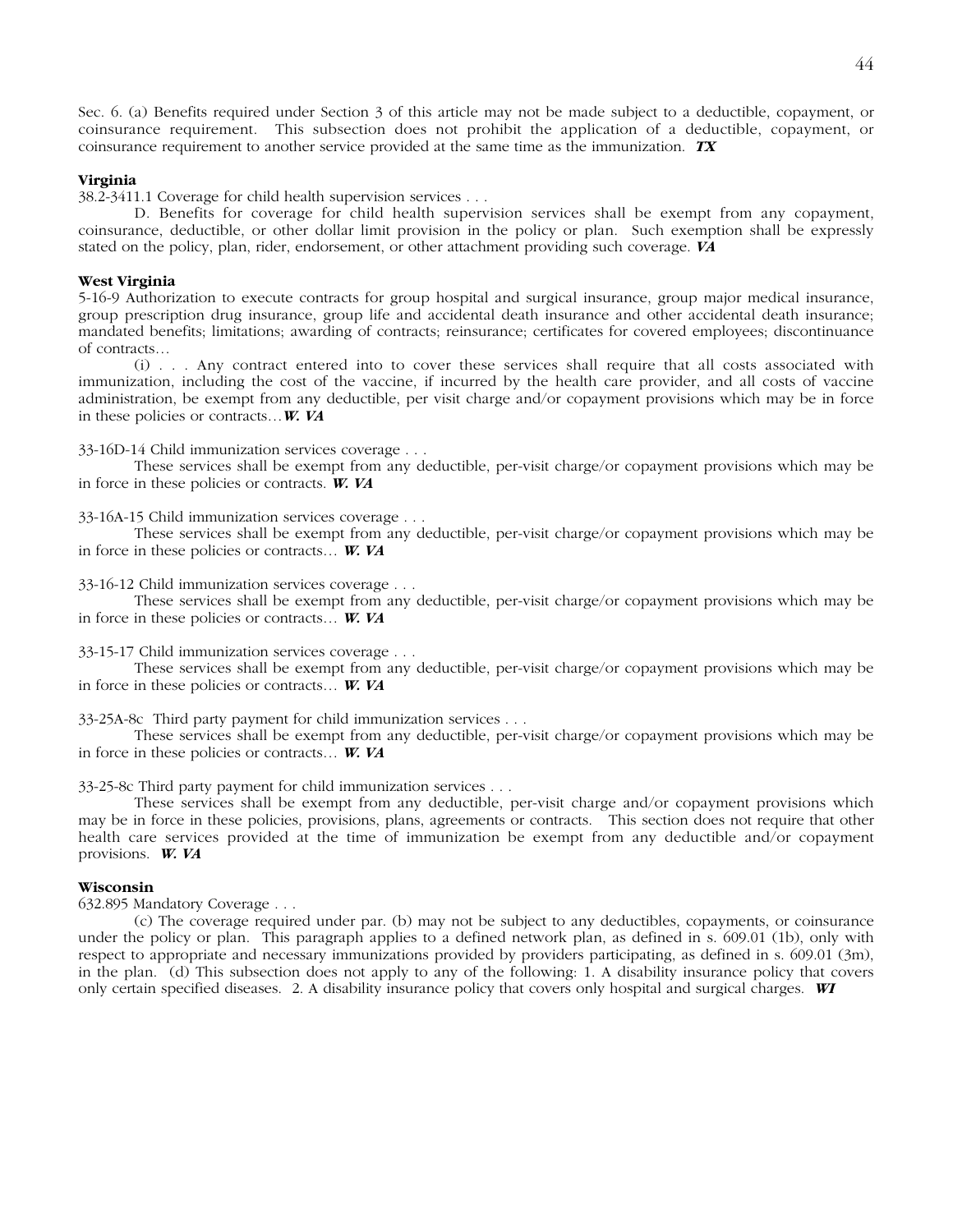# **APPENDIX 2 – List of Cited Statutes**

# **Arkansas**

ARK. CODE ANN. § 23-79-141; Children's Preventive Health Care Act

#### **California**

CAL. INS. Code §10121 (Deering 2003); Self-insured employee welfare benefits for birth and newborn children

CAL. INS. Code § 10123.5 (Deering 2002); Coverage in group policy for preventive care of young children

CAL. INS. Code § 10123.55 (Deering 2002); Coverage in group policy for preventative care of children of specified ages

# **Colorado**

COLO. REV. STAT. § 10-16-104 (2002); Mandatory coverage provisions

#### **Connecticut**

CONN. GEN. STAT. § 38a-535 (2001); Mandatory coverage for preventive pediatric care

#### **Delaware**

DEL. CODE ANN. tit. 18, § 3558 (2002); Child immunizations

# **District of Columbia**

D.C. CODE ANN. § 31-3802 (2002); Extent of coverage

# **Florida**

FLA. STAT. ANN. § 627.6406 (2002); Maternity care

FLA. STAT. ANN. § 627.6579 (2002); Coverage for child health supervision services

FLA. STAT. ANN. § 641.31 (2002); Health maintenance contracts

# **Georgia**

GA. CODE ANN. § 33-29-3.4 (2002); Insurance coverage for child wellness services

GA. CODE ANN. § 33-30-4.5 (2002); Coverage for child wellness services

### **Hawaii**

HAW. REV. STAT. §431.10A-206.5 (2002); Coverage for child health supervision services

# **Illinois**

ILL. ANN. STAT. ch. 73, para. 1308 (2002); 215 ILCS 105/8 Minimum benefits

#### **Kansas**

KAN. STAT. ANN. § 40-2,102 (2001); Coverage for newly born and adopted children; coverage for immunizations; notification of birth and adoption; mandatory option to cover delivery expenses of birth mother of adopted child

#### **Louisiana**

LA. REV. STAT. ANN. § 215.14 (2002); Immunizations; coverage

# **Maryland**

MD. CODE ANN., INS. § 15-817 (2002); Coverage for child wellness services

#### **Massachusetts**

Mass. ANN. LAWS ch. 175, § 47C (Law. Co-op. 2002); Certain Accident and Sickness Policies to Cover Newborn Infants and Adopted Children, Including Congenital Defects, Birth Abnormalities, or Premature Birth

#### **Michigan**

MICH. COMP. LAWS § 550.1438 (2002); Primary health care benefits furnished; additional benefits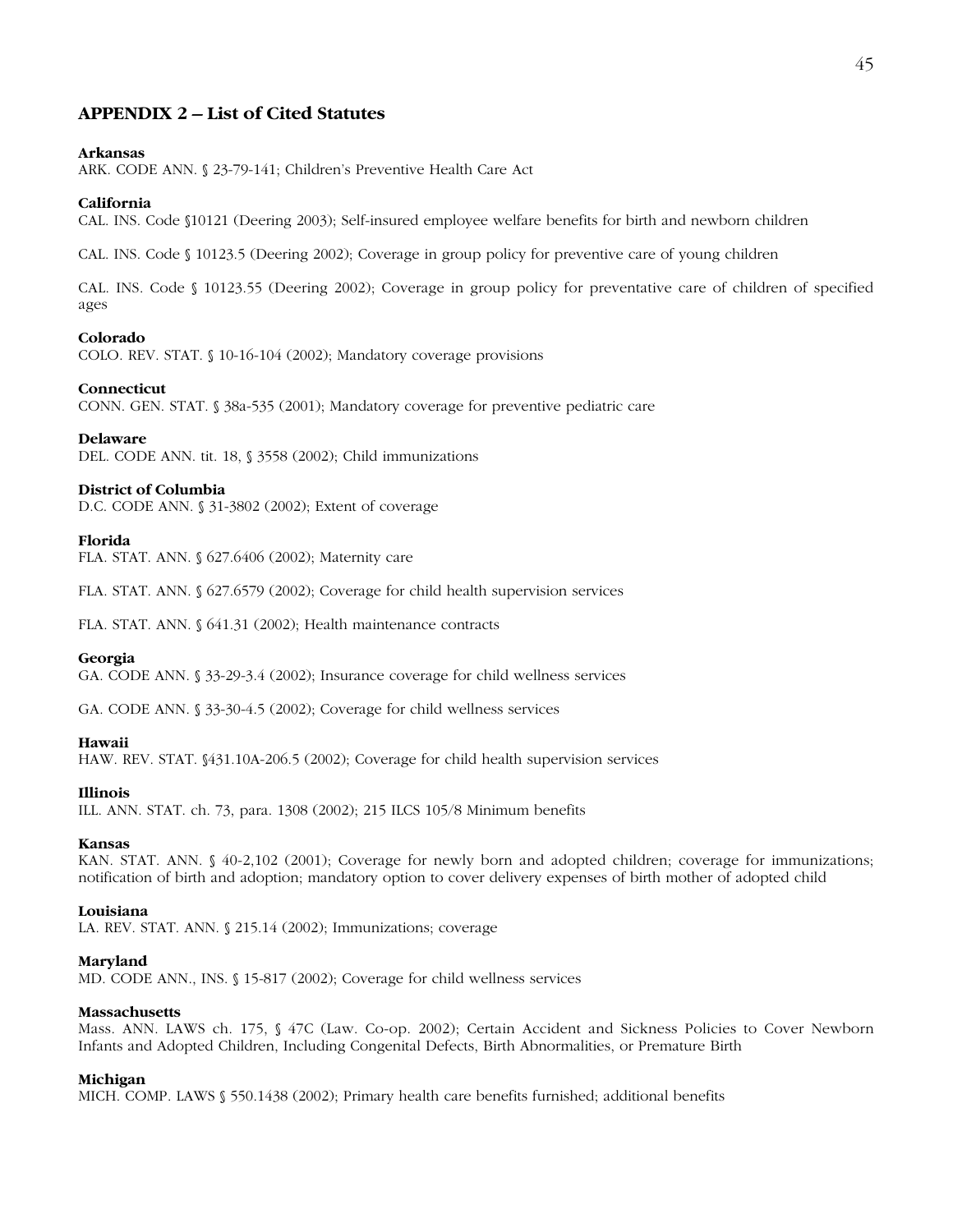# **Minnesota**

MINN. STAT. § 62A.047 (2002); Children's health supervision services and prenatal care services

MINN. STAT. § 62Q.22 (2002); Health care services prepaid option

# **Mississippi**

MISS. CODE ANN. § 83-9-34 (2002); Child immunizations; optional coverage; written acceptance or rejection; application of section

# **Missouri**

MO. REV. STAT. § 376.801 (2001); Coverage for child health supervision services required - - definitions - - permitted limitations on benefits

MO. REV. STAT. § 376.1215 (2001); Immunizations, mandated coverage, exceptions, rulemaking

# **Montana**

MONT. CODE ANN. § 33-22-303 (2002); Coverage for well-child care

MONT. CODE ANN. § 33-22-512 (2002); Coverage for well-child care

MONT. CODE ANN. § 33-22-1521 (2002); Association plan - - minimum benefits

MONT. CODE ANN. § 33-30-1014 (2002); Coverage for well-child care

MONT. CODE ANN. § 33-31-102 (2002); Definitions

# **Nebraska**

NEB. REV. STAT. § 44-784 (2002); Coverage for childhood immunizations, requirements

# **New Jersey**

N.J. STAT. ANN. § 17:48-6m (2002); Hospital service corporation contracts, child screening, blood lead and hearing loss; immunizations

# **New Mexico**

N.M. STAT. ANN. § 59A-22-34.3 (2002); Childhood immunization coverage required

N.M. STAT. ANN. § 59A-23B-3 (2002); Policy or plan; definition; criteria

N.M. STAT. ANN. § 59A-46-38.2 (2002); Childhood immunization coverage required

# **New York**

N.Y. INS. LAW § 3216 (Consol. 2002); Individual accident and health insurance policy provisions

N.Y. INS. LAW § 3221 (Consol. 2002); Group or blanket accident and health insurance policies; standard provisions

N.Y. INS. LAW § 4303 (Consol. 2002); Benefits

# **North Carolina**

N.C. GEN. STAT. § 135-40.5 (2002); Benefits not subject to deductible or coinsurance

#### **North Dakota**

N.D. CENT. CODE § 26.1-36-09.4 (2002); Preventive health care - - Copayments

# **Ohio**

OHIO REV. CODE ANN. § 3923.55 (Anderson 2002); Benefits for child health supervision services from birth to age nine

# **Oklahoma**

OKLA. STAT. tit. 36, § 6060.4 (2003); Child immunization coverage